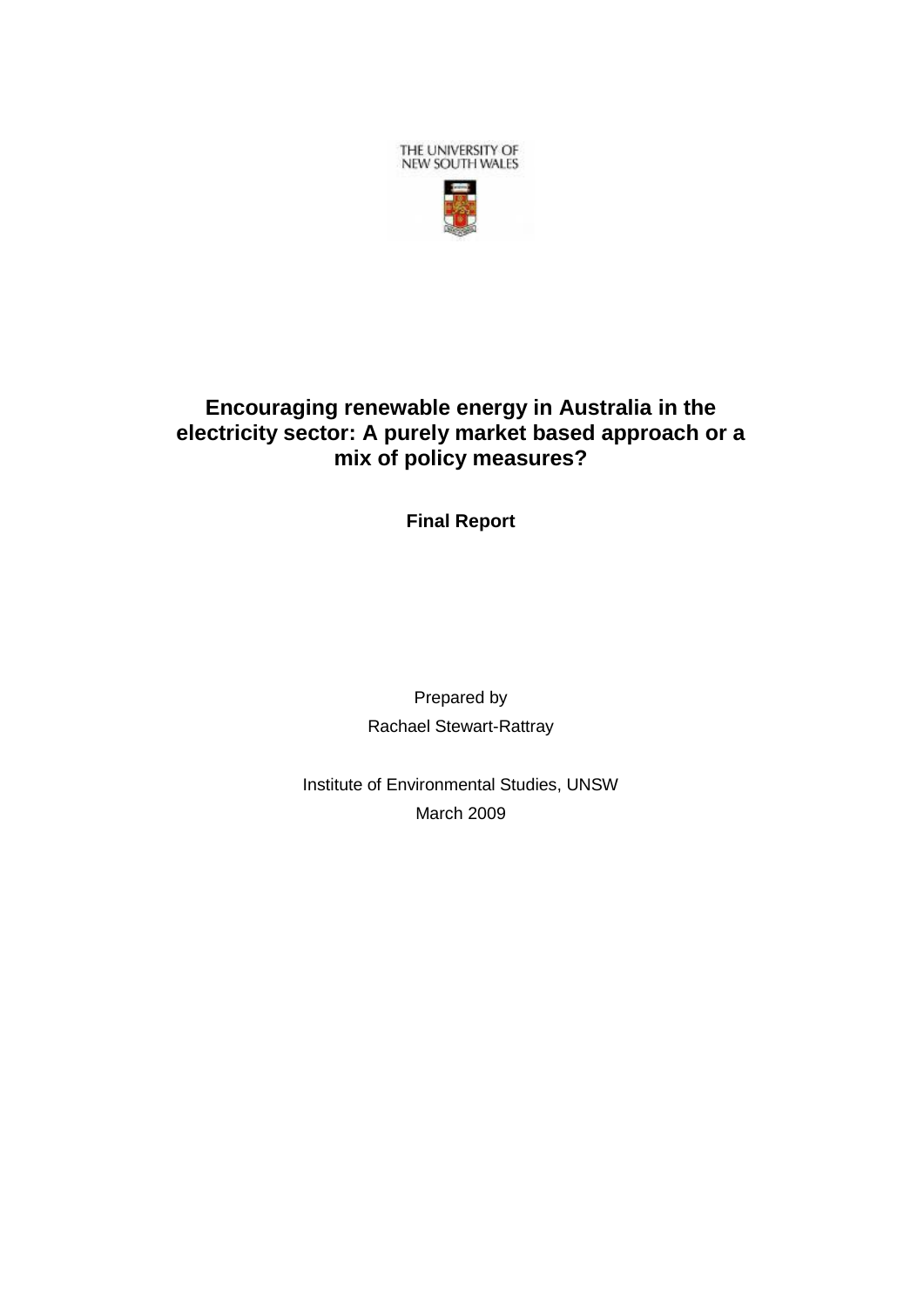# **Table of Contents**

| 1                       |       |  |  |  |  |  |
|-------------------------|-------|--|--|--|--|--|
|                         | 1.1   |  |  |  |  |  |
|                         | 1.2   |  |  |  |  |  |
| $\overline{2}$          |       |  |  |  |  |  |
| 3                       |       |  |  |  |  |  |
|                         | 3.1   |  |  |  |  |  |
|                         | 3.1.1 |  |  |  |  |  |
|                         | 3.1.2 |  |  |  |  |  |
|                         | 3.2   |  |  |  |  |  |
|                         | 3.2.1 |  |  |  |  |  |
|                         | 3.2.2 |  |  |  |  |  |
|                         | 3.2.3 |  |  |  |  |  |
|                         | 3.2.4 |  |  |  |  |  |
|                         | 3.2.5 |  |  |  |  |  |
|                         | 3.2.6 |  |  |  |  |  |
|                         | 3.2.7 |  |  |  |  |  |
|                         | 3.3   |  |  |  |  |  |
|                         | 3.3.1 |  |  |  |  |  |
|                         | 3.3.2 |  |  |  |  |  |
| $\overline{\mathbf{4}}$ |       |  |  |  |  |  |
|                         | 4.1   |  |  |  |  |  |
|                         | 4.2   |  |  |  |  |  |
|                         | 4.3   |  |  |  |  |  |
|                         | 4.4   |  |  |  |  |  |
|                         | 4.5   |  |  |  |  |  |
|                         | 4.6   |  |  |  |  |  |
|                         | 4.6.1 |  |  |  |  |  |
|                         | 4.6.2 |  |  |  |  |  |
| 5                       |       |  |  |  |  |  |
|                         | 5.1   |  |  |  |  |  |
|                         | 5.2   |  |  |  |  |  |
| 6                       |       |  |  |  |  |  |
| 7                       |       |  |  |  |  |  |
|                         |       |  |  |  |  |  |
|                         |       |  |  |  |  |  |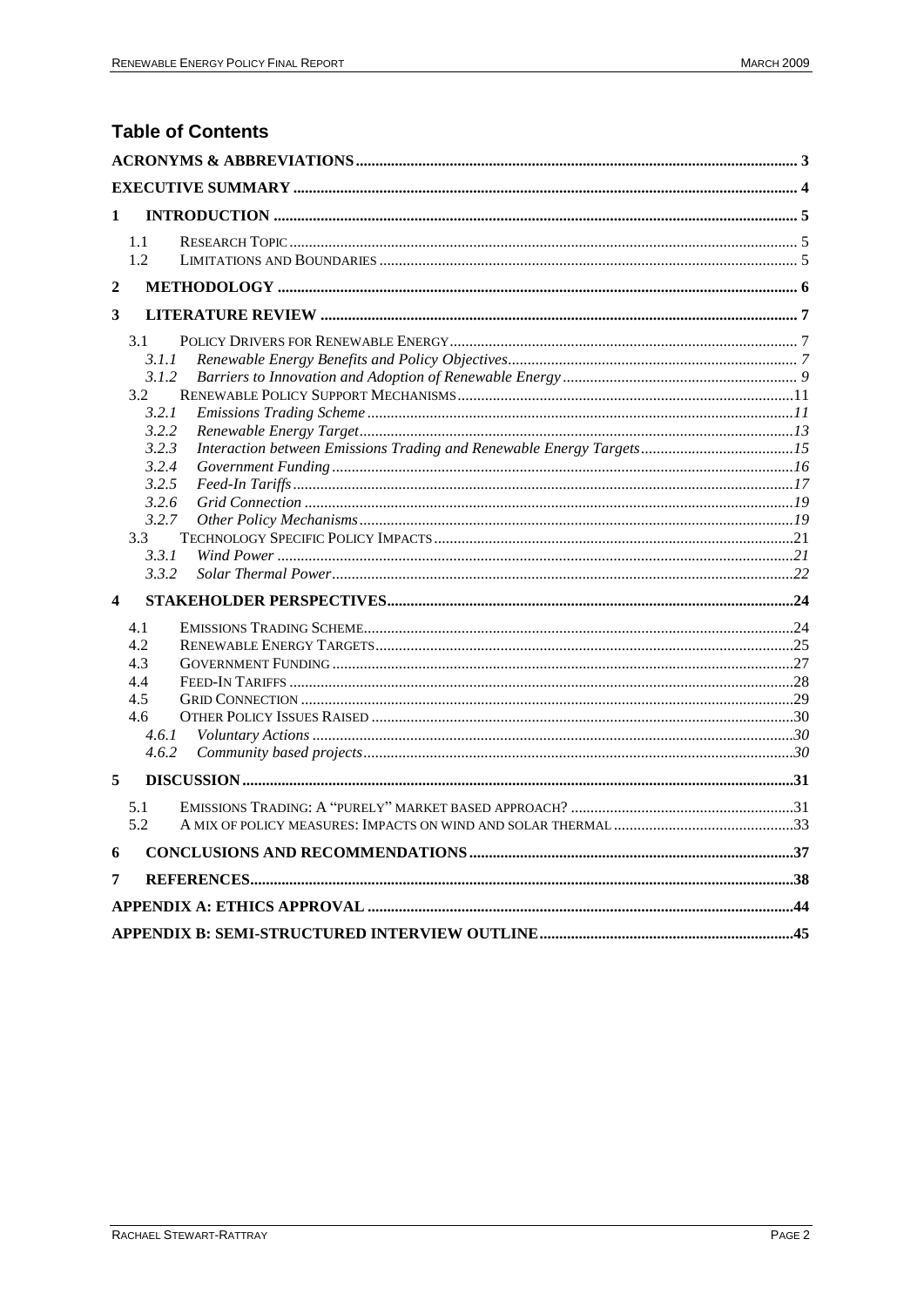# <span id="page-2-0"></span>**ACRONYMS & ABBREVIATIONS**

| AP <sub>6</sub> | Asia-Pacific Partnership on Clean Development and Climate |  |  |  |
|-----------------|-----------------------------------------------------------|--|--|--|
| <b>BCA</b>      | <b>Business Council of Australia</b>                      |  |  |  |
| <b>CPRS</b>     | <b>Carbon Pollution Reduction Scheme</b>                  |  |  |  |
| <b>CCS</b>      | Carbon Capture & Storage                                  |  |  |  |
| <b>CEEM</b>     | Centre for Energy and Environmental Markets               |  |  |  |
| <b>COAG</b>     | <b>Council of Australian Governments</b>                  |  |  |  |
| <b>CSTP</b>     | <b>Concentrating Solar Thermal Power</b>                  |  |  |  |
| EIF             | <b>Energy Innovation Fund</b>                             |  |  |  |
| <b>ETS</b>      | <b>Emissions Trading Scheme</b>                           |  |  |  |
| $EU - ETS$      | European Union - Emissions Trading Scheme                 |  |  |  |
| <b>FIT</b>      | Feed-In Tariff                                            |  |  |  |
| <b>GGAS</b>     | NSW Greenhouse Gas Abatement Scheme                       |  |  |  |
| GWh             | Gigawatt-hours                                            |  |  |  |
| <b>ITC</b>      | <b>Investment Tax Credits</b>                             |  |  |  |
| <b>kVA</b>      | Kilovolt-amps                                             |  |  |  |
| <b>kWh</b>      | Kilowatt-hours                                            |  |  |  |
| <b>LETDF</b>    | Low Emissions Technology Demonstration Fund               |  |  |  |
| <b>MMA</b>      | McLennan Magasanik Associates                             |  |  |  |
| <b>MRET</b>     | <b>Mandatory Renewable Energy Target</b>                  |  |  |  |
| MWh             | Megawatt-hours                                            |  |  |  |
| <b>NCCF</b>     | National Clean Coal Fund                                  |  |  |  |
| <b>NEM</b>      | <b>National Electricity Market</b>                        |  |  |  |
| <b>NGO</b>      | Non Government Organisation                               |  |  |  |
| <b>NRET</b>     | <b>NSW Renewable Energy Target</b>                        |  |  |  |
| PV              | Photovoltaic                                              |  |  |  |
| R&D             | <b>Research and Development</b>                           |  |  |  |
| <b>REC</b>      | Renewable Energy Certificate                              |  |  |  |
| <b>REF</b>      | Renewable Energy Fund                                     |  |  |  |
| <b>RET</b>      | <b>Renewable Energy Target</b>                            |  |  |  |
| <b>RGGI</b>     | Regional Greenhouse Gas Initiative (US)                   |  |  |  |
| <b>RO</b>       | Renewables Obligation (UK)                                |  |  |  |
| <b>VRET</b>     | Victorian Renewable Energy Target                         |  |  |  |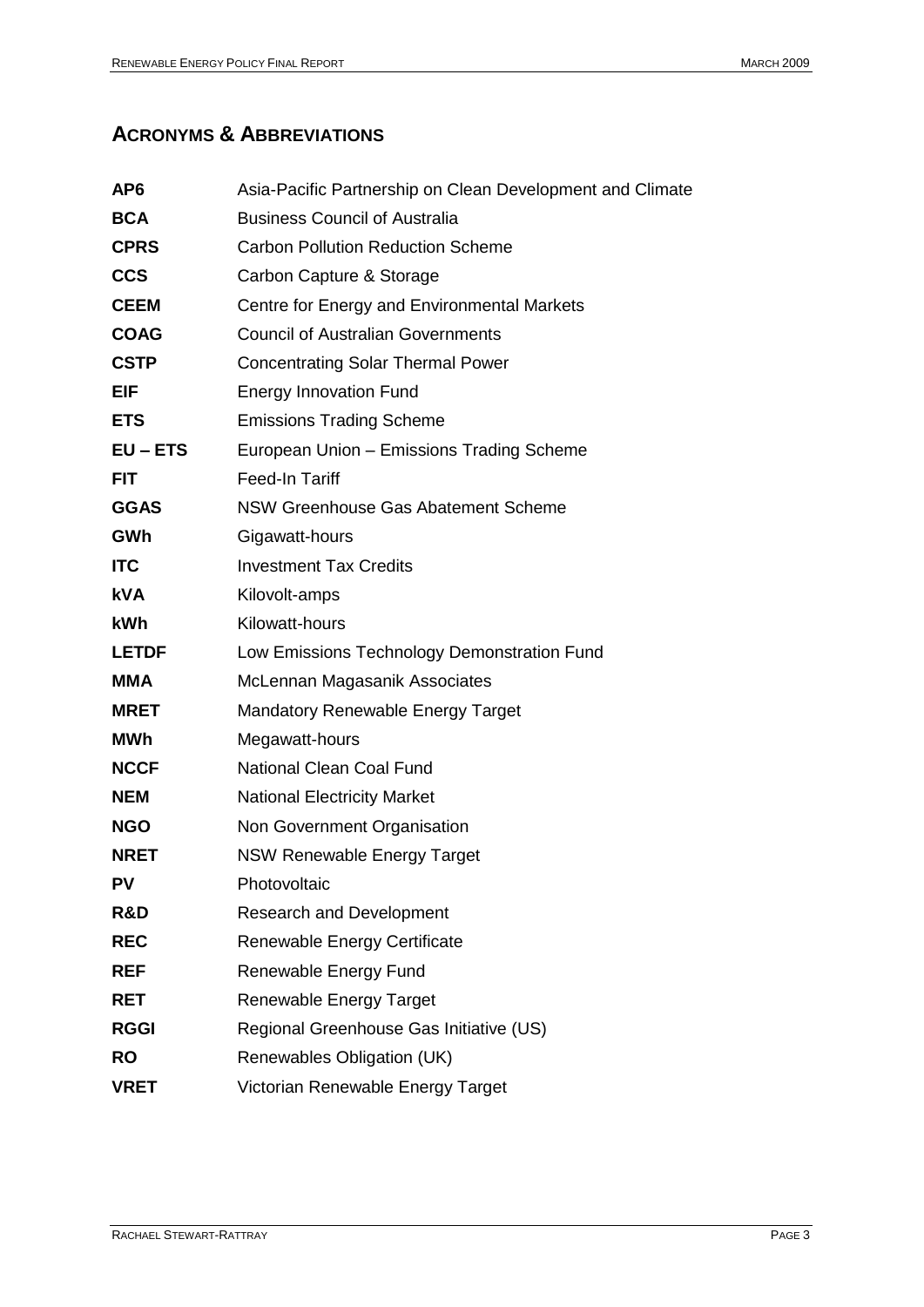## <span id="page-3-0"></span>**EXECUTIVE SUMMARY**

The development of renewable energy as a sustainable energy source is extremely important in the face of climate change and growing energy instability worldwide. Despite the critical nature of reducing emissions, and the country"s vast renewable energy potential, Australia has lagged behind other developed countries in the deployment of renewable energy. This can predominantly be linked to past policy inaction, compared to more extensive policies overseas. This report considers the impacts of various policy measures on the innovation and adoption of renewable energy in Australia, with a focus on electricity. The effectiveness of emissions trading as the primary policy measure is explored and consideration is given to the ideal policy mix to support renewable energy, with a focus on the potential impacts for the deployment of wind energy and solar thermal power generation.

The key policy objective that is met by renewable energy policy is greenhouse gas emission reduction. Stringent long term targets are going to require a significant percentage of renewable energy in order to meet emissions reductions. However, renewable energy can also meet other policy objectives such as energy security, job creation, development of a renewable energy export industry and other environmental benefits. Despite its importance, there are a number of barriers to innovation and adoption of renewable energy that need to be considered when making policy decisions. These include issues such as the path dependence and technological lock-in of fossil fuels, higher costs, technology immaturity, higher perceived investment risk and grid connection issues.

Current Australian policy experience in promoting renewable energies has been limited with slow development of a renewable energy industry in Australia. Probably the most notable effect was via the Mandatory Renewable Energy Target (MRET) which led to an increase in wind energy, however this stagnated as soon as the minimal targets were saturated. Following this, the Howard government"s focus was technology spending on low emissions technology which failed to provide much incentive for renewable energy. Policy efforts internationally, particularly in the European Union (EU), have had a much greater impact on the development of renewable energy. Policies that have been specifically targeted to renewable energy such as renewable energy targets and feed-in tariffs, have driven renewable energy growth, however concerns have been raised in regard to the effectiveness of the European Union – Emissions Trading Scheme (EU-ETS).

The Australian Government is now in the process of implementing a greater range of policy measures to promote renewable energy. These include the Carbon Pollution Reduction Scheme (CPRS) to start in 2010, an expanded Renewable Energy Target (RET) of 20% of electricity by 2020, and direct funding for renewable energy technologies. While this is a positive step for renewable energy, there are still a number of concerns regarding the effectiveness of some of the policy measures. Renewable energy stakeholder views on the appropriate policy mix vary, however there is a general consensus that it is important to put a price on carbon and that emissions trading can support this goal. Despite this, an emissions trading scheme (ETS) was not considered likely to generate a carbon price high enough to promote the innovation and adoption of renewable energy until at least 2020. Therefore it was considered necessary by the interviewees for additional policy measures to target renewable energy technologies in the various stages of maturity.

In conclusion, the key findings are that emissions trading is insufficient as the primary policy measure as it only targets one area, namely internalisation of emissions costs. Emissions trading on its own will not promote the most cost effective choices for emissions abatement over the longer term due to imperfect markets, learning effects and other significant barriers to the innovation and adoption of renewable energy. In addition, renewable energy technologies can provide additional benefits that cannot be supported by emissions trading alone. Therefore, a mix of policy measures is likely to be required which target the various policy objectives and barriers to renewable energy technologies at various levels of maturity.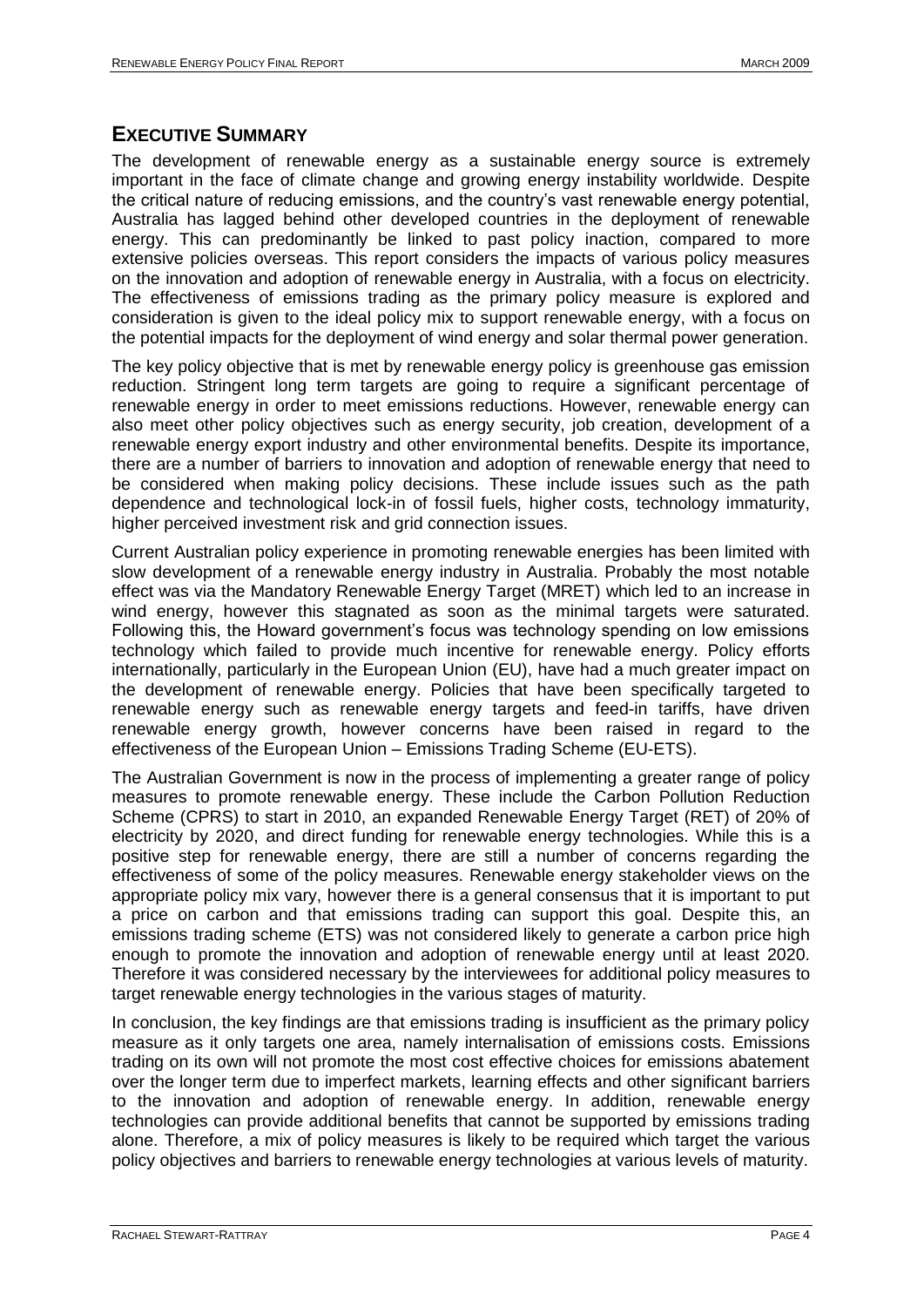# <span id="page-4-0"></span>**1 INTRODUCTION**

# <span id="page-4-1"></span>**1.1 Research Topic**

## **Encouraging renewable energy in Australia in the electricity sector: A purely market based approach or a mix of policy measures?**

This project considers impacts of various policy measures on innovation and adoption of renewable energy in Australia, with a particular focus on the electricity sector. The key areas to be addressed include:

- Exploration of the effectiveness of a purely market based approach such as emissions trading as the primary policy measure, with particular consideration of the impact this would have on the innovation and adoption of renewable energy.
- Review of a possible mix of policy measures and their ability to facilitate innovation and adoption of renewable energy including comparison of impacts on wind and solar thermal technologies.

A selection of renewable energy stakeholder views on the appropriate policy mix will also be considered.

# <span id="page-4-2"></span>**1.2 Limitations and Boundaries**

This project has been undertaken to satisfy 2 subjects (12 Units of Credit) out of 12 required subjects as part of the Master of Environmental Management at the University of New South Wales.

Limitations and boundaries are:

- The project will only address policy measures that are relevant to innovation and adoption of renewable energy, with a focus on the electricity sector. Other measures such as energy efficiency or low emissions technology are considered important, but are outside the scope of this review.
- Emissions trading will be reviewed in terms of its effectiveness for promoting innovation and adoption of renewable energy. This project does not intend to be a full critique of an Emissions Trading Scheme (ETS) or the proposed Australian Carbon Pollution Reduction Scheme (CPRS).
- Policy measures will be considered in terms of their effectiveness in overcoming key barriers to encourage the adoption and innovation of renewable energy. Detailed review of the design of particular policy measures including comprehensive comparison of international schemes is outside the scope of this report.
- Interviews are intended to provide perspectives from particular stakeholders in the renewable energy area, rather than an analysis of the full range of views on the topic.
- Not all renewable energy technologies will be considered in detail. The analysis will focus on wind energy and solar thermal power generation in order to compare renewable energy at different levels of maturity and cost.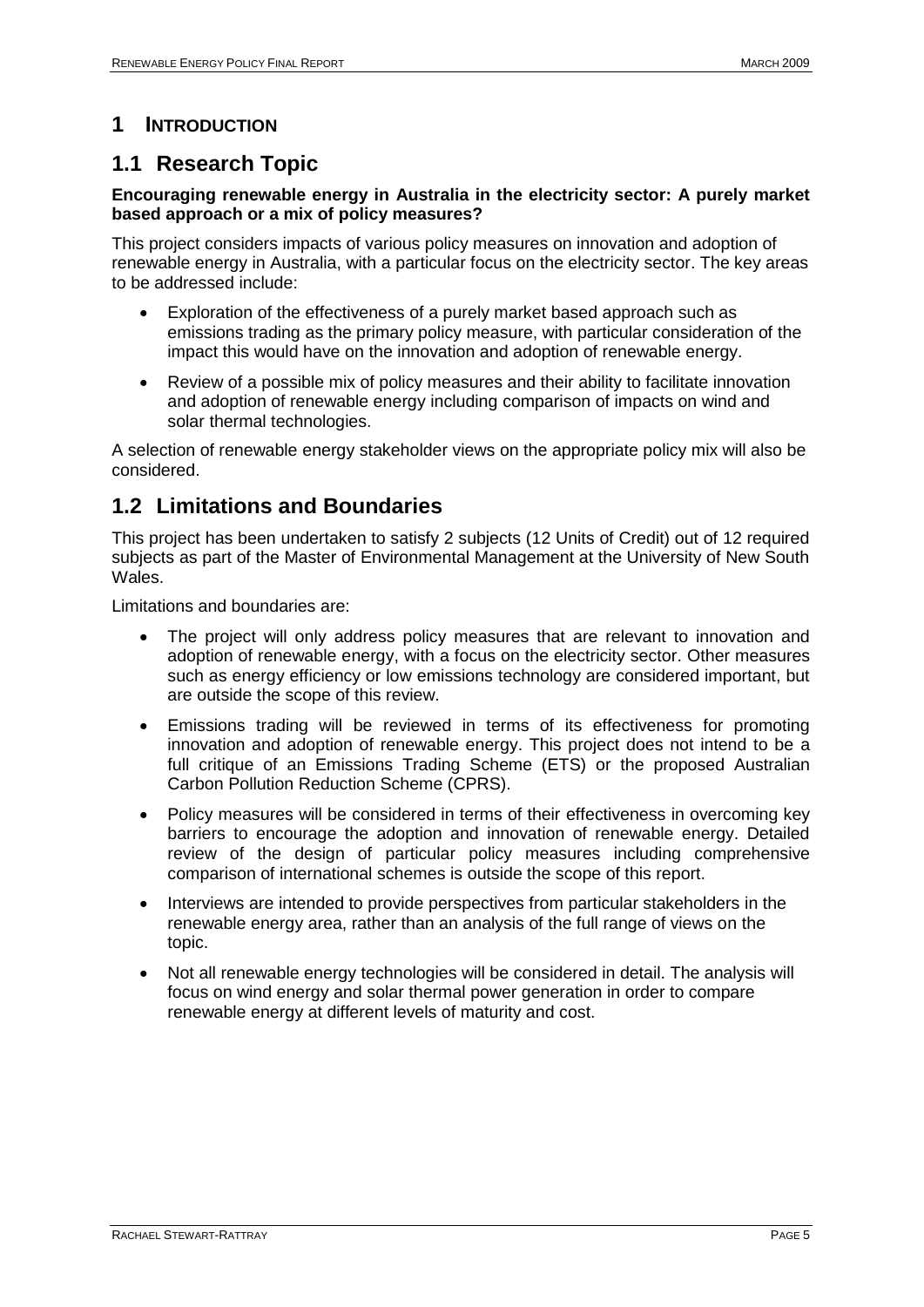# <span id="page-5-0"></span>**2 METHODOLOGY**

In order to address the research topic, a significant amount of the information is being obtained through critical analysis of the arguments presented in literature, supported by a limited number of semi-structured interviews. The review of information collected is divided into two key areas.

The first part involves a review of literature relating to policy drivers for renewable energy, policy support mechanisms and policy impacts specific to wind and solar thermal power.

The second part involves a consideration of renewable energy stakeholder views and expertise on the Australian policy approach towards climate change mitigation in terms of whether a purely market based approach or a mix of policy measures will provide support for the adoption and innovation of renewable energy.

Following this the results of the literature review and stakeholder interviews are discussed in terms of the research topic.

The semi-structured interviews are used to complement the variety of information and views found in literature. Given the limited scope of the project, it is not feasible to interview a sufficient sample size to understand the full range of stakeholder views on the topic. However, the interviews can provide a deeper insight into the views of a number of key stakeholders who have generated significant experience and knowledge in the area of renewable energy policy. Research ethics approval for this project is detailed in Appendix A.

[Table 1](#page-5-1) highlights the interviews that were conducted and Appendix B provides an overview of the key topics for discussion as part of the semi-structured interview process.

| <b>Name</b>          | <b>Position</b>                                                                               | <b>Type</b>  | <b>Date</b>                    |
|----------------------|-----------------------------------------------------------------------------------------------|--------------|--------------------------------|
| John Kaye            | Greens MP, Legislative<br><b>Parliament of NSW</b>                                            | Face to face | 21 <sup>st</sup> August 2008   |
| John Connor          | CEO, The Climate Institute                                                                    | Face to face | 22 <sup>nd</sup> August 2008   |
| Alan Pears           | Senior Lecturer Environment &<br>Planning, RMIT                                               | Phone        | 8 <sup>th</sup> September 2008 |
| Frank Jotzo          | <b>ANU Research Fellow &amp; advisor</b><br>to the Garnaut Report                             | Phone        | 8 <sup>th</sup> September 2008 |
| <b>lain MacGill</b>  | Joint Director (Engineering),<br>Centre for Energy and<br><b>Environmental Markets - CEEM</b> | Phone        | 29 <sup>th</sup> January 2009  |
| Artur Zawadski       | Manager, Business Development<br>& Project Delivery, Wizard Power                             | Phone        | 29th January 2009              |
| <b>Peter Meurs</b>   | Managing Director, EcoNomics,<br>WorleyParsons                                                | Phone        | 3rd February 2009              |
| Mark Diesendorf      | Institute of Environmental Studies,<br><b>UNSW</b>                                            | Phone        | 10 <sup>th</sup> February 2009 |
| <b>Andrew Durran</b> | <b>Executive Director, EPURON</b>                                                             | Phone        | 12th February 2009             |

### <span id="page-5-1"></span>**Table 1: Schedule of Interviews**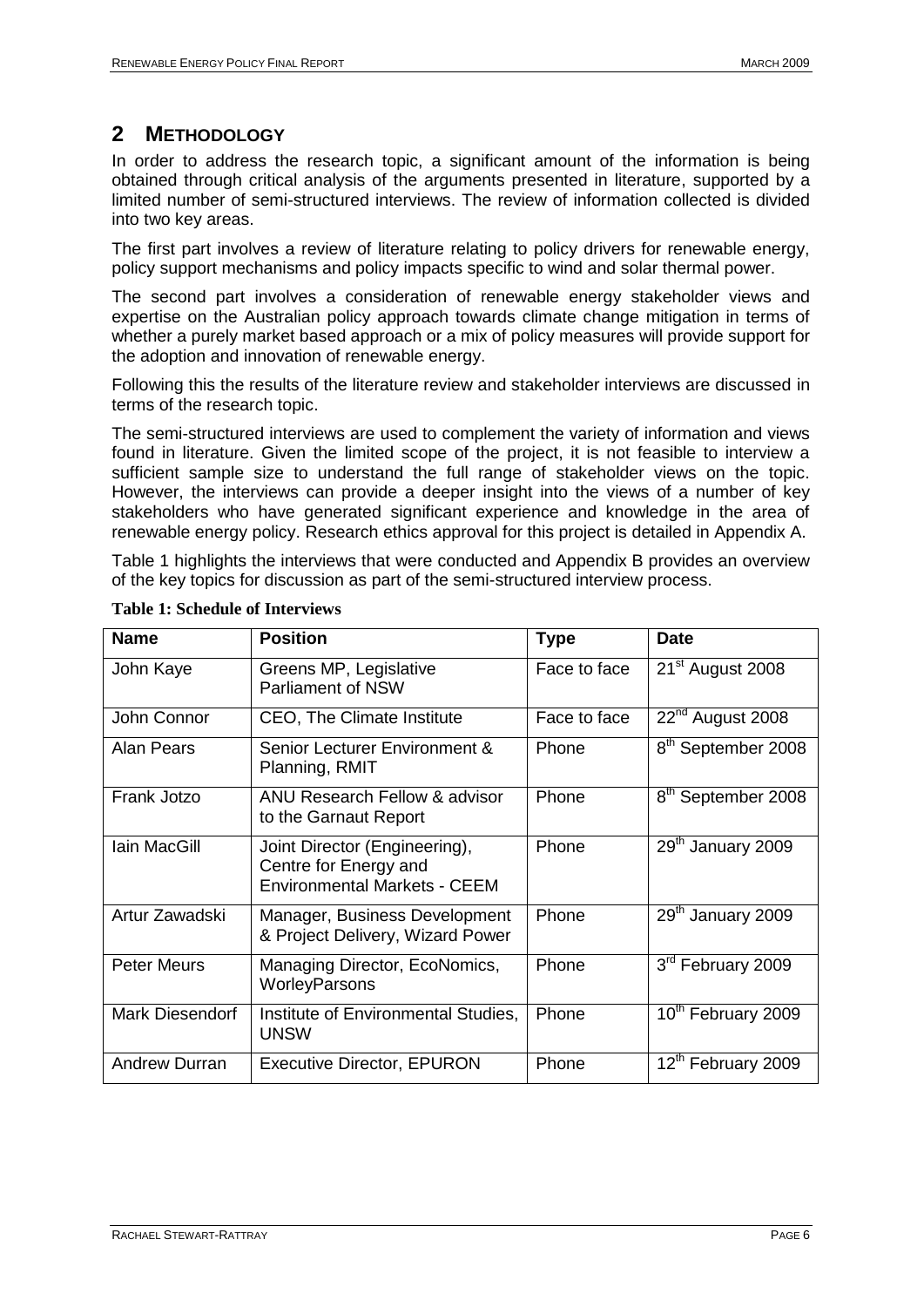## <span id="page-6-0"></span>**3 LITERATURE REVIEW**

The literature review provides an overview of key areas supporting the research topic. A background is provided on why policy support is important for promoting the innovation and adoption of renewable energy and the key policy support mechanisms for renewable energy are reviewed in an Australian context. Finally, potential impacts of policy mechanisms are discussed in terms of the development of wind energy and solar thermal power generation.

# <span id="page-6-1"></span>**3.1 Policy Drivers for Renewable Energy**

This section reviews a range of different drivers for the innovation and adoption of renewable energy. These include policy objectives promoting the benefits that renewable energy can provide and also the necessity to provide assistance for overcoming the various barriers to the innovation and adoption of renewable energy.

## <span id="page-6-2"></span>**3.1.1 Renewable Energy Benefits and Policy Objectives**

A key policy objective for the development of renewable energy is greenhouse gas reduction, however there are other important objectives including ensuring energy security, job creation, development of a renewable energy manufacturing and export industry and other environmental benefits. These areas are discussed in more detail below.

## **Greenhouse gas emission reduction**

Greenhouse gas emission reduction is one of the greatest drivers for the adoption of renewable energy. Many studies have been conducted to show that meaningful targets for greenhouse gas are possible, and renewable energy development plays an important part in this abatement. Examples of emissions abatement modelling includes:

- "A Clean Energy Future for Australia" provides scenarios for a 50% reduction in greenhouse gas emissions by 2040 compared with 2001 emissions. The scenarios focus on high percentages of renewable energy sourced from biomass, wind and solar, backed up with natural gas (Saddler et al. 2004, 2007).
- Diesendorf"s "Path to a Low Carbon Future" reviews a 30% reduction by 2020 compared with 1990 levels. This model includes increases from 2004 to 2020 of 10% wind power, 8% bioelectricity, 2.5% solar thermal, 2.5% solar PV and 7.5% geothermal (Diesendorf 2007a).
- The Climate Institute provide a pathway for 25% emission reductions by 2020 below 1990 levels. This model assumes renewable energy growth as per the government"s 20% renewable energy targets drawn from geothermal, wind and concentrated solar thermal. They indicate a higher level of abatement from Carbon Capture and Storage (CCS) (Climate Institute 2008).
- "Energy [r]evolution: outlook for Australia" indicates that there should be 40% reduction from 1990 levels by 2020 and cut by two thirds by 2040. They highlight that it will be possible to achieve 40% of Australia's electricity generation from renewable energy in 2020 to help meet this target with the major contributors being wind and solar, but also rapidly emerging technologies such as ocean energy, geothermal and concentrated solar thermal (Greenpeace 2008).
- McKinsey and Company model possibilities for 30% reduction by 2020 below 1990 levels and 60% reduction by 2030. In terms of renewable energy, this model assumes 15% generation of power from onshore wind, 8% from geothermal, but also highlights a significant proportion of power abatement from Carbon Capture and Storage (CCS) (McKinsey & Company 2008).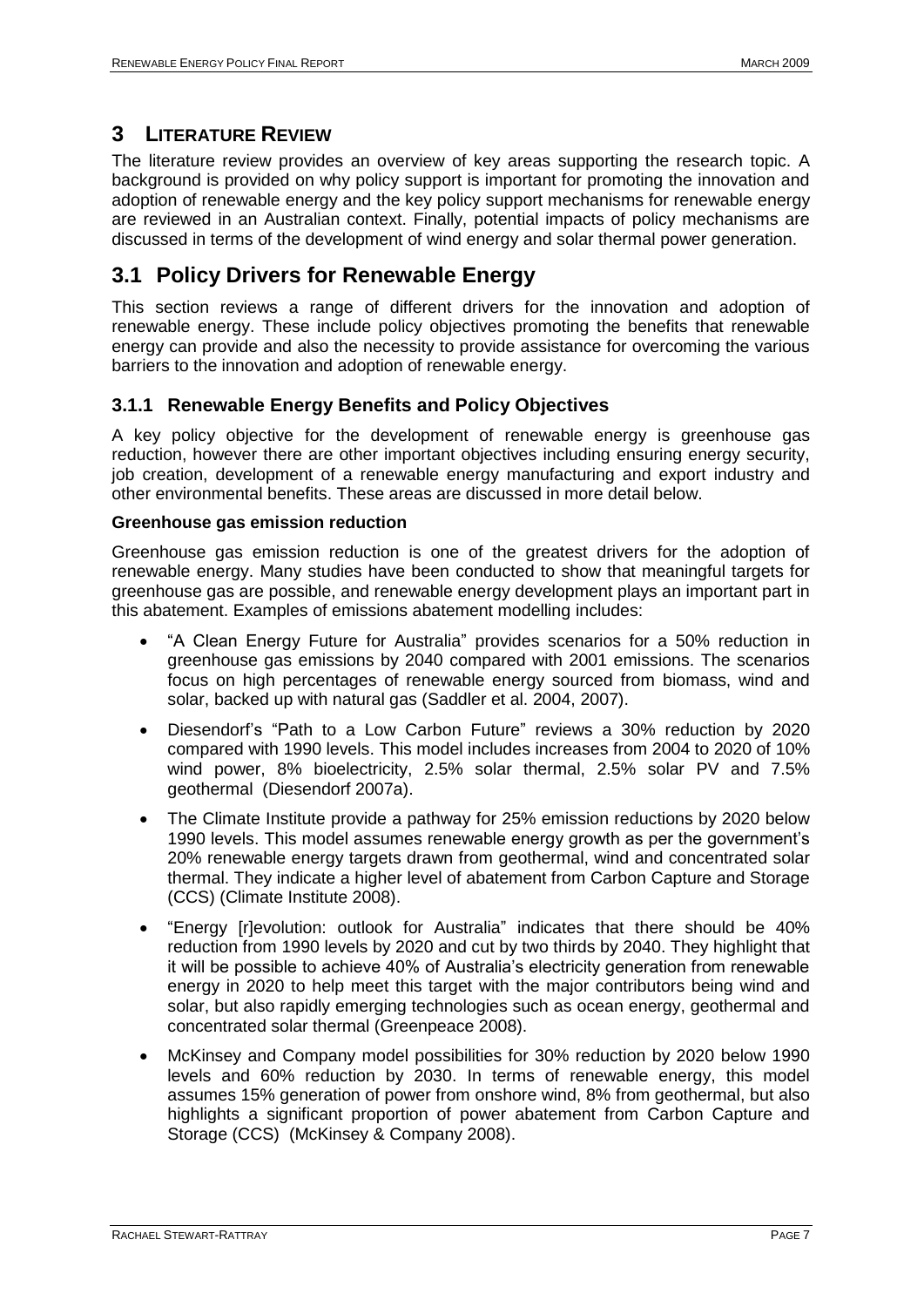These models vary considerably, but they all indicate that significant investment in renewable energy is required, predominantly with technologies that are currently available for short term targets. All models conclude that renewable energy plays an important part in greenhouse gas abatement.

### **Energy security**

In the face of rising oil prices and finite nature of fossil fuel reserves, renewable energy will provide a long term stable solution to the provision of energy (Sonneborn 2004). The small scale and dispersed nature of renewable energy can also lead to benefits in terms of overall energy security. There is not a dependence on individual large power plants. This is particularly important in rural areas where energy costs are higher and there is insufficient diversity of supply (MMA 2007a; Sorrell & Sijm 2003).

Australia has been highlighted as enjoying a high level of energy security due to its significant oil, gas and coal reserves (Australian Government 2004), however more recent analysis indicates that Australia reached its peak in oil production by around 2000 and subsequently its self sufficiency in oil is rapidly declining. Australia is likely to become much more dependent on less stable imports from the Middle east as reserves in the Asia-Pacific region also decline (Wesley 2007). In addition, Australia stands to be impacted by future global energy crises linked to political and economic instability (Wesley 2007). Local renewable energy sources can help to reduce dependency on unstable global fuel markets.

### **Job creation**

A report by CSIRO indicates that implementing policies to transition to sustainability will contribute to overall job growth which is projected to be in the order of 2.5 to 3.3 million jobs over the next few decades. Job increases due to sustainability initiatives are forecast to be around 230,000 to 340,000 over business as usual, in the transport, construction, agriculture, manufacturing and mining sectors (CSIRO 2008). In addition a report commissioned by the Australian Conservation Foundation and the ACTU highlights that with the right effort, an additional 500,000 jobs, over and above business as usual, can also be created by 2030 in markets relating to renewable energy, energy efficiency, sustainable water systems, biomaterials, green buildings and waste and recycling (ACF & ACTU 2008). However, to facilitate this job growth, both reports highlight the importance of policy and funding being directed at retraining and restructuring of job markets.

Manufacturing is the largest employer in the Australian economy with almost a million full time jobs, however industry growth has stalled over the last decade. The Australian Manufacturing Workers Union (AMWU 2008) has highlighted the benefits of developing Australia"s renewable energy industry in order to expand and increase economic growth and job opportunities in the manufacturing industry.

## **Renewable energy export industry**

As global development of renewable energy intensifies, there will be opportunity for developing export potential in the area of renewable industries (Sorrell & Sijm 2003). Effort put into developing renewable energy technology presents significant opportunities for exporting technologies and potentially energy to fast growing markets in Asia-Pacific such as China and India (MMA 2006). Delayed action could result in reduced market share in global renewable energy markets (AMWU 2008).

Strong renewable energy markets in Germany provide a good example of how well-directed environmental policy has led to the development of viable domestic markets and has in turn allowed German business to be extremely successful in exporting expertise and technology to the global market (ACF & ACTU 2008).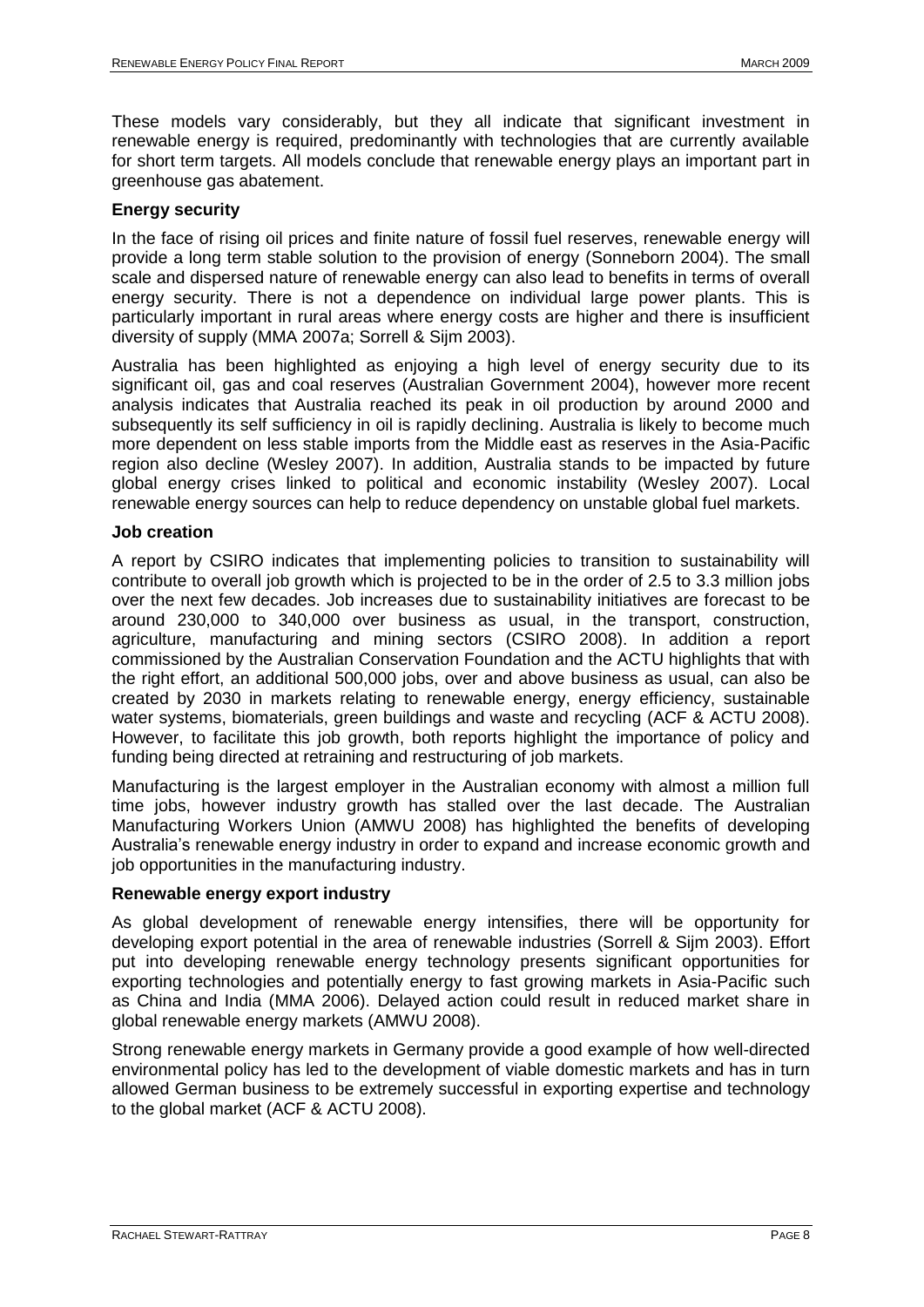### **Other environmental benefits**

Many sustainable renewable energy sources have additional environmental benefits when compared to current sources of energy. For example coal, which is the largest source from which electricity is generated in Australia causes a range of negative environmental impacts from mining, transportation and combustion in addition to greenhouse gas emissions including air pollution, high water use, water pollution, land degradation and results in significant waste (Diesendorf 2007b). Renewable energy sources, such as micro hydro, solar PV and wind have been demonstrated to provide environmental benefits over fossil fuel alternatives including the reduction of air pollution such as sulphur dioxide and nitrogen oxide and reduction of water pollution (Akella et al. 2009).

## <span id="page-8-0"></span>**3.1.2 Barriers to Innovation and Adoption of Renewable Energy**

There are a number of market failures or barriers to the adoption of renewable energy that need to be considered in the development of policy to encourage innovation and adoption of renewable energy. Some of the issues that present a barrier to renewable energy include environmental externalities, path dependence & lock in, learning effects & scale economies (relative to entrenched technologies), knowledge & early mover spillovers, investor risk premiums, fossil fuel subsidies and also grid connection.

### **Environmental Externalities**

Historically a significant market failure is that environmental costs, including greenhouse gas emissions, have not been considered in the overall costs of energy. High emissions industries such as coal-fired generation currently emit greenhouse gases with no direct cost to the energy generator or consumer, despite the significant environmental cost associated with emissions. Internalisation of emissions cost into energy pricing could help to make renewable energy cost competitive with fossil fuels. Until a price is put on carbon, this represents a barrier to the innovation and adoption of renewable energy.

#### **Path dependence and lock-in**

Technological development is influenced by the setting in which it develops. Whether a particular technology will be taken up depends on the path of development, which is impacted by the initial market characteristics, the institutional and regulatory factors that are present at the time of introduction and also what the consumer expects from the technology (Foxon 2007). The specific conditions present at a particular time will favour some technologies over others and these technologies will be the ones that are adopted. The more a technology is adopted, the more it is likely to be adopted, as it can benefit from economies of scale and learning effects that help to reduce costs and strengthen institutional relationships. This can lead to lock-in of particular technologies that gained an early lead in the market due to historical advantages and lock-out of new technologies (Arthur 1989; del Río & Unruh 2007; Foxon 2007).

Fossil fuels have had the benefit of developing and expanding in the absence of any internalisation of health and environmental costs and have also enjoyed significant government support and subsidies throughout their development (Riedy 2007; Sonneborn 2004). Unlike products that provided a new service, such as mobile phones and computers, renewable energy technologies must compete with pre-existing fossil fuel technologies that already provide energy services and are effectively locked-in to the market (del Río & Unruh 2007; Mallon 2006). Additional constraints to technology adoption are present in the fact that renewable technologies must follow the existing development paths that have been established for fossil fuels which are supported by existing social organisations and institutions (del Río & Unruh 2007). Fuel supply infrastructure, maintenance services and financial services are also well established to support fossil fuel industries (del Río & Unruh 2007; Sonneborn 2004).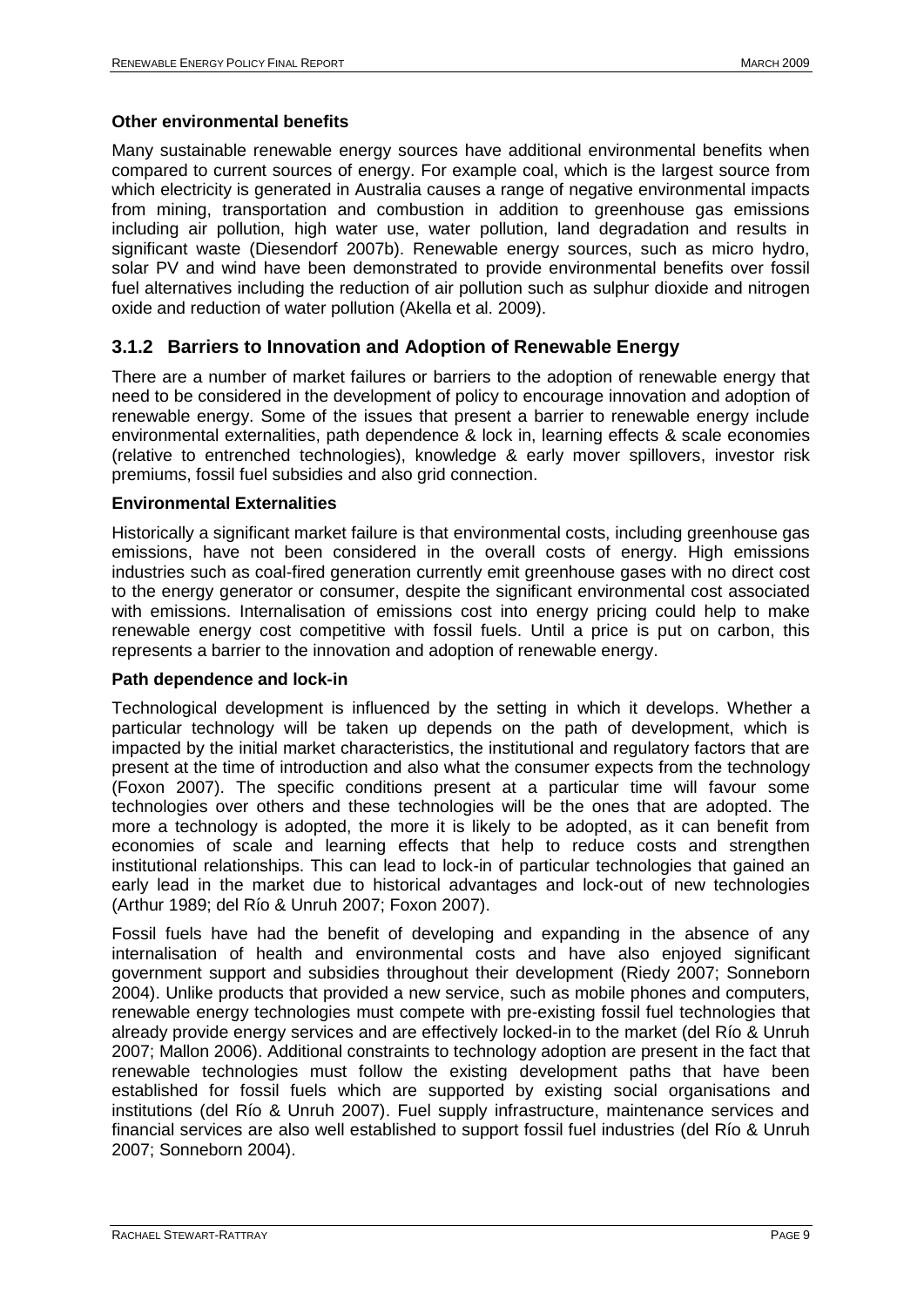When designing policy to encourage a switch to "low emissions technology", it is important to consider that the most efficient technologies are not necessarily those locked-in. Technologies that have short term advantages are more likely to be adopted and therefore be "locked-in", while technologies which are more likely to have long term advantages may be "locked-out" (OECD & IEA 2003). For example if an emissions trading scheme is introduced in Australia with a low permit price, gas fired power stations are likely to be locked-in as this is the cheapest available technology that is cleaner than coal and melds with existing infrastructure and institutions. This may further lock-out renewable energy that can provide a sustainable energy source with long term emissions abatement benefits. The cost of switching to "locked out" technologies also becomes more prohibitive as time goes on (Sorrell & Sijm 2003).

## **Learning effects & Scale Economies**

New technologies tend to be more expensive at the outset, however they can become more cost effective over time due to learning effects, including learning by doing and learning by research. Learning by doing relates to the fact that technologies become more efficient as they are used in practice, due to feedback between market experience and further technical development. Technologies can also benefit from scale economies where production costs reduce when a greater number of units are produced. Experience shows that unit costs of technologies decrease as total unit volume rises and this occurs faster for less mature technologies (OECD & IEA 2003).

Innovation and learning activities often relate to the relationships between actors, agents and institutions where there are many opportunities for learning by doing, using and interacting (Smit et al. 2007). Other factors that can be improved by increasing the number of projects, include aspects such as resource assessment, siting, planning, project proposals, financial arrangements and negotiating power-purchase contracts which can help to reduce the price per kilowatt-hour for renewable energy projects (Beck et al. 2004)

Learning by research is also important as technologies that are classified as evolving, for example wind, have been shown to have significant gains in terms of both learning by doing and learning by research and the results of the two cannot be substituted (Jamasb 2007). While research and development (R&D) is important to developing new technologies, it does not capture the gains that occur from learning by doing. Promising new technologies need to be given the opportunity to learn in the market place and as highlighted in the previous discussion, deferring decisions to deploy them will risk locking out these technologies (Kallbekken & Rive 2007).

## **Early mover spill-overs**

Early adopters of new technologies create benefits which can spill over to other firms who are then able to exploit these benefits, however the early adopters wear all of the initial costs. These benefits include provision of knowledge on characteristics and applicability of new technologies as well as improvements due to "learning by doing" (MMA 2007a). Concern regarding early mover spill-overs is one of the key reasons why firms under invest in R&D for new technologies (OECD & IEA 2003).

#### **Investor risk premiums**

Investors apply risk premiums to new technologies due to uncertainty over the potential performance of new technologies (MMA 2007a). High capital costs of renewable energy may lead to higher investment premiums as investors are concerned about risking higher up front costs (Beck et al. 2004). Investors are also unable to gain benefit for intangible social benefits that renewable energy can provide (Sorrell & Sijm 2003).

Technologies may be perceived as risky if used in new application or region even if there is experience with them elsewhere. This will lead to requirements for increased rates of return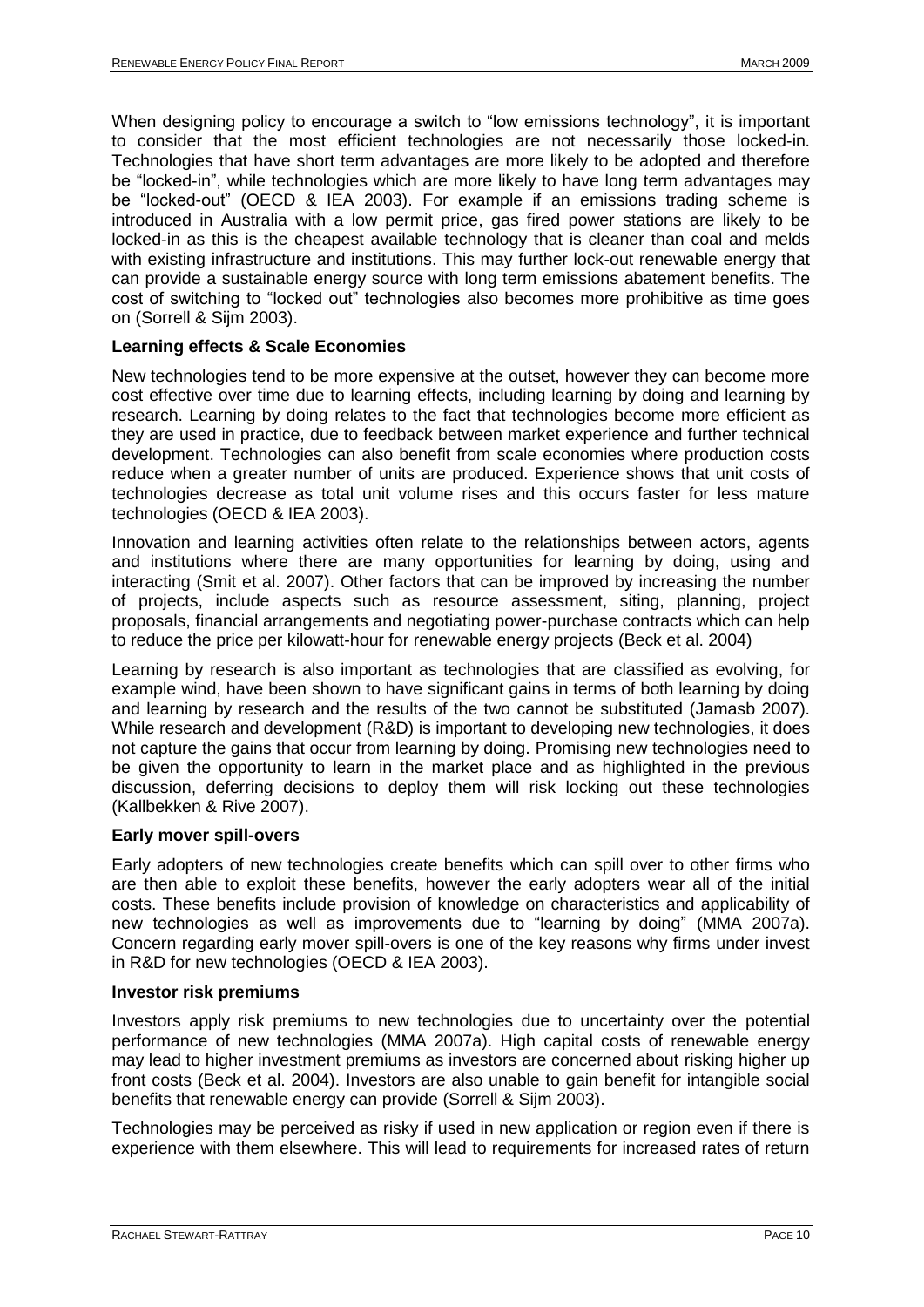or place more stringent requirements on new technologies. This can also lead to prejudice by utilities against planning for these types of technologies (Beck et al. 2004).

## **Fossil fuel subsidies**

Subsidies for fossil fuels come in a number of forms including direct payments, tax breaks, R&D spending, liability insurance, project finance and other government practices (Beck et al. 2004; Riedy 2007). The total volume of subsidies in energy and transport in Australia has been estimated to be between \$9.3 billion and \$10.1 billion during 2005-6, with less than 4% of these identified subsidies providing support for renewable energy and energy efficiency (Riedy 2007). In calculation of these figures, a subsidy is considered to exist when "government action or inaction lowers the cost of production, raises prices received by producers or prevents full cost recovery for a service" (Riedy 2007, piii). One example of a subsidy is in the form of a reduced price for coal provided to coal fired power stations calculated to be between \$450 million to \$1.1 billion in 2005-2006. This subsidy is calculated based on the fact that coal fired power stations are receiving coal for less than international market rates (Riedy 2007). Although some of this price difference is likely to be accounted for due to plant location and coal quality, the research on which this is based indicated that the price difference was in some part linked to government intervention (Riedy 2007). There is also evidence of coal suppliers seeking shorter contracts and greater export price parity indicating that they consider current domestic prices to be too low (Centennial Coal 2009).

## **Grid Connection**

Allocation of full grid costs to developers of new renewable energy projects can present a significant barrier to installation of new renewable energy generation capacity (Diesendorf 2007b; Swider et al. 2008). In addition, utilities may set interconnection requirements that are unreasonable for small generators and add significantly to their expense (Beck et al. 2004). Renewable energy projects may not be able to go ahead if existing grid infrastructure cannot support them and costs of grid expansion are too high.

# <span id="page-10-0"></span>**3.2 Renewable Policy Support Mechanisms**

This section reviews the key policy support mechanisms relevant to the innovation and adoption of renewable energy, with a particular focus on renewable electricity, including an emissions trading scheme, the renewable energy target, government funding, feed-in tariffs, grid connection policies and a number of other important policy issues.

## <span id="page-10-1"></span>**3.2.1 Emissions Trading Scheme**

A key factor influencing whether an Emissions Trading Scheme (ETS) will encourage innovation and adoption of renewable energy relates to the overall effectiveness of the scheme and the stringency of the emissions targets. Australia is set to introduce the Carbon Pollution Reduction Scheme (CPRS) on 1 July 2010, provided legislation passes through Parliament. According to the White Paper this will be a cap and trade scheme, requiring greenhouse gas emitters to acquire a permit for each tonne of carbon that they emit. The total number of permits available will be limited by the government in order to meet emissions targets (Australian Government 2008b). Although this discussion does not attempt to provide a full critique of the proposed scheme, the likely effectiveness of emissions trading is reviewed in terms of the limited experience in Australia and the European Union – Emissions Trading Scheme (EU-ETS).

Australia has some previous experience with emissions credit trading in the form of the NSW Greenhouse Gas Abatement Scheme (NSW-GGAS). Although the scheme has been running for a reasonable period of time, the effectiveness of this scheme has been questioned in terms of its ability to ensure abatement over and above what would have occurred. The main criticisms are due to a range of design choices and governance issues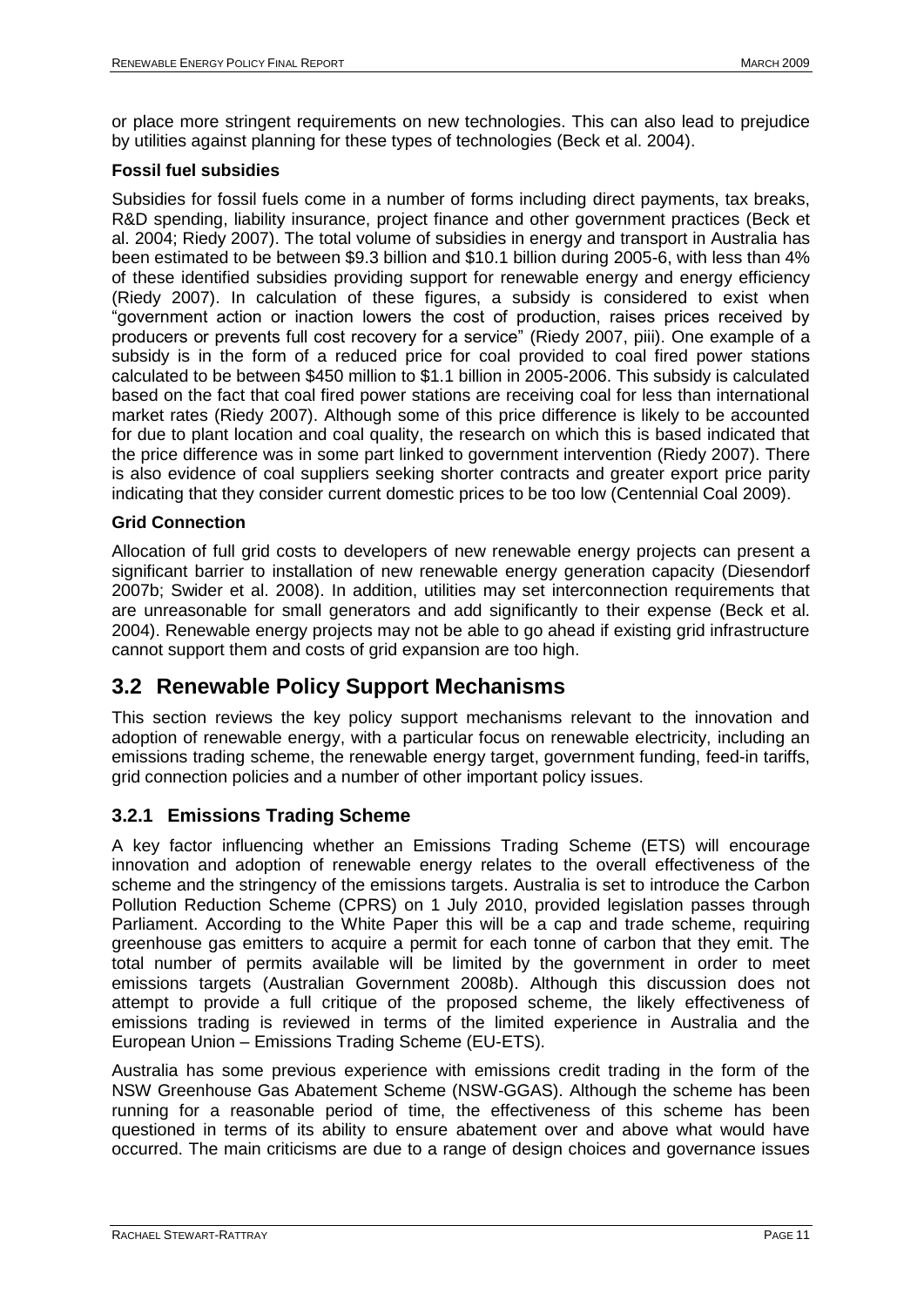(Passey et al. 2008). The NSW-GGAS is a baseline and credit scheme, so the lessons learned cannot be directly applied to the CPRS, however it does highlight the importance of getting scheme design right and ensuring good governance.

The EU-ETS provides the best example of a large scale cap and trade ETS that has been in effect since 2005, so some lessons can be drawn from their experience. Phase I of the operation of the EU-ETS (2005-2007) was predominantly a learning phase. This phase highlighted significant issues that may undermine the fairness and effectiveness of the scheme including high levels of free allocation and over allocation of permits.

A key issue relates to the way that permits have been allocated in the first two phases of the scheme. Under the EU-ETS, almost all of the allowances were given away for free based on previous emissions, known as grandfathering, rather than requiring firms to purchase them as part of an auction. Even when received for free, if possible the cost of permits used to offset emissions are passed onto the consumer. This is due to the opportunity cost of not being able to sell these permits on the carbon market. This has resulted in windfall profits for those firms that received free allocation of permits (Betz & Sato 2006). Additionally, a number of studies have found that free allocation of permits can be directly correlated with the appreciation of the company share price (Oberndorfer 2009; Veith et al. 2009). This highlights that firms are not just being compensated for their increased regulatory burden, but are actually receiving windfall profits (Veith et al. 2009). Electricity companies that compete in domestic markets are most likely to benefit from windfall profits as they are more easily able to pass on costs to the consumer, for example when compared to trade exposed industries (Egenhofer 2007). Windfall gains may artificially inflate the value of a high emissions generator relative to a low or no emissions generator.

Another issue with phase I of the EU-ETS relates to emission target setting and the fact that permits were over allocated. This can partly be put down to time pressure in developing the scheme and difficulties in accurately reporting and verifying emissions, particularly when the method of allocation provided an incentive for firms to overstate their emissions to receive a greater number of permits. This over allocation of permits resulted in the permit price crashing when emissions information and verification became more concrete, resulting in significant price volatility (Betz 2006; Betz & Sato 2006). This highlights the importance of having effective information on current actual emissions and also setting targets well below the business as usual levels, so as to avoid the price volatility that occurred with the EU-ETS (Egenhofer 2007). Low permit price or price volatility has significant consequences for renewable energy as it reduces the incentive to invest in renewable energy and contributes to uncertainty. Price impacts have been modelled for the EU-ETS which demonstrated that current and projected carbon prices alone are insufficient to generate investment into wind energy and that the price would need to reach at least 40 Euros per tonne of  $CO<sub>2</sub>$  before investment would become attractive (Blanco & Rodrigues 2008).

Similar issues are likely to be faced in the early stages of the CPRS. The White Paper indicates that there will be a significant number of permits being allocated freely to some of the energy intensive industries including trade-exposed industries as well as coal fired generators. Coal fired generators will receive free permits to the value of around \$3.9 billion over the first 5 years of the scheme (Australian Government 2008a, p13-21). As part of this assistance, there is the option of withholding the last 2 years of support following a review of windfall gains, however the White Paper also highlights the complexity of this type of review (Australian Government 2008a, p13-40). Therefore it may difficult to prevent windfall gains. Free allocation may make continued investment in those emissions intensive industries more attractive and if companies are over compensated this reduces potential revenue from the scheme which could be directed towards low emissions technology, such as renewable energy, or other measures such as energy efficiency.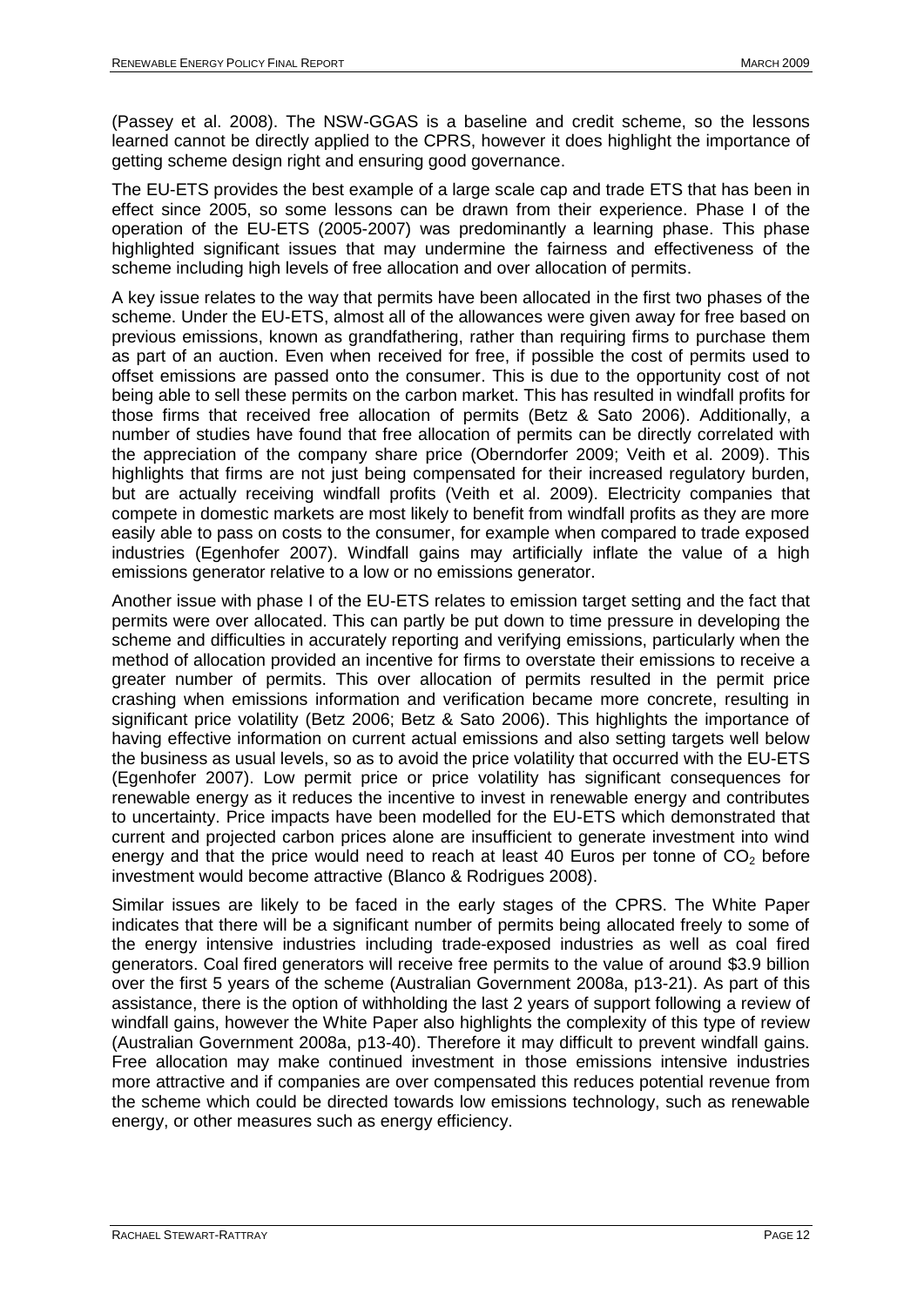In addition, the targets set under the CPRS are low with a proposed unconditional 5% reduction below 2000 levels by 2020, up to a possible 15% reduction, depending on the level of international action (Australian Government 2008b, p4-1). If a 5% target is put in place, then the carbon price at introduction is estimated to be \$23 per tonne of  $CO<sub>2</sub>$ equivalent, reaching \$35 (2005 dollar equivalent) by 2020. Alternatively for the 15% target the carbon price is estimated to start at \$32 per tonne and go up to \$50 by 2020 (Australian Government 2008b, p4-25). In isolation, these types of carbon prices may not be sufficiently high to generate significant investment into renewable energy in the early stages of the scheme. In addition, if the baseline emissions levels to which the targets are applied are overestimated in the initial stages of the scheme, then there is a risk that there could even be a price decrease once this information is clarified, as occurred with the EU-ETS.

The Australian Government responded to some of the criticisms of the CPRS indicating that Australia is off to a late start in tackling climate change. The importance of providing assistance to high emissions industries is highlighted to ensure a smooth transition for Australian jobs and to prevent carbon leakage if high emissions industries move overseas. Also in regard to the level of targets proposed, it is highlighted that the scheme will ensure that emissions are up to 30 percent lower in 2020 than they would have been without the scheme and that Australia will be in a much better position than it would be with no scheme in place at all (Wong 2009). In early 2009, there was significant political disagreement in regard to the CPRS with the Greens indicating that the target was not strong enough and too much support was being given to polluters. The Opposition was also questioning whether an ETS was in fact still the appropriate scheme given that the National Party and some members of the Liberal Party were opposed to an ETS (Coorey 2009). This highlights potential concern as to whether agreement will even be reached in order to pass the CPRS through the Senate and provides greater uncertainty to business, including renewable energy investment.

## <span id="page-12-0"></span>**3.2.2 Renewable Energy Target**

A Renewable Energy Target (RET) involves mandating a percentage or a specific amount of electricity that is required to be met by renewable energy technologies. Although specifics of scheme design may differ, renewable energy targets, also known as renewable tradeable quotas, renewable portfolio standards or tradeable green certificates have become increasingly common in OECD countries as a means to promote deployment of renewable energy (Agnolucci 2007a).

Australia was one of the first to implement a mandatory target scheme with the introduction of the Mandatory Renewable Energy Target (MRET) in 2001, requiring that an additional 9,500 gigawatt-hours per year of renewable energy to be produced by 2010. This was initially proposed as a blanket 2% increase in renewable energy generation, however industry pressure and lobbying resulted in a fixed amount of electricity being set to provide greater certainty in electricity price increases. Due to increases in energy demand, this would amount in real terms to an increase of about 0.2% in renewable energy by 2010 (Kelly 2007; Kent & Mercer 2006).

The MRET scheme involves the issue of a Renewable Energy Certificate (REC) for each megawatt-hour of electricity produced by an accredited renewable energy generator. Liable parties, electricity wholesalers, retailers and large purchasers, are required to obtain and surrender RECs to meet their proportion of the annual target, based on the percentage of electricity they purchase in that year, however anyone can purchase RECs similar to the share market. Liable parties receive a penalty of \$40 per megawatt-hour for any shortfall in RECs to meet their target (Kent & Mercer 2006). The sale of RECs provides additional income for renewable energy generators and therefore encourages greater investment; however the actual REC price has fluctuated considerably contributing to market uncertainty.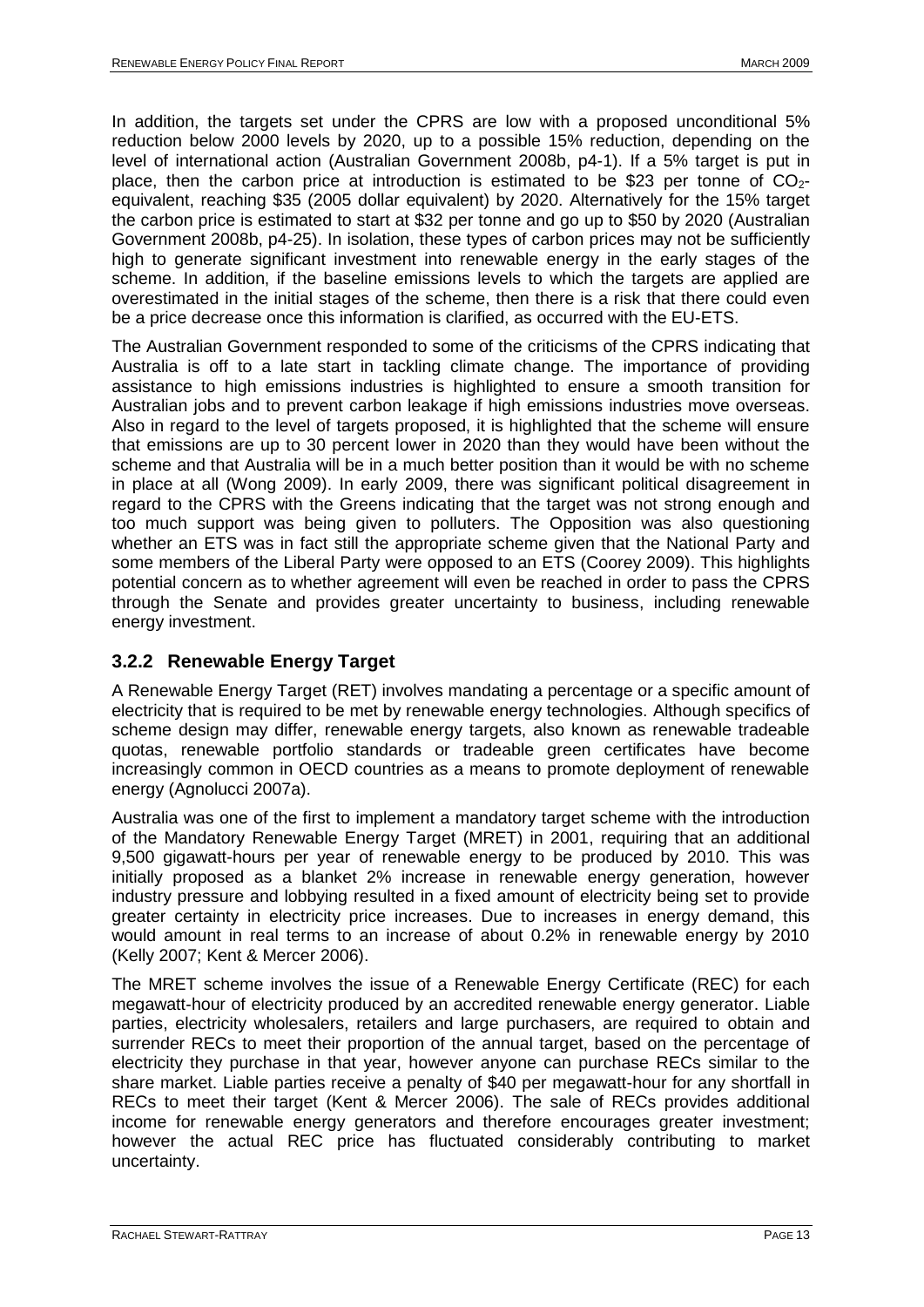After initial steady increases in REC prices to 2004 reaching almost \$40, the REC market experienced a steady decline to late 2006, with spot prices falling well below \$20 (Tambling et al. 2003). The early price rises have been linked to a minimum price being required to get initial projects off the ground and to the 2003 MRET review which recommended an increase in the renewable energy target. Price declines were initially influenced by the lack of mention of MRET expansion in the 2004 energy White Paper and the Liberal Party being returned to government in late 2004 with the perception that targets would not be expanded. Further declines in REC prices occurred as it became clear that the market was oversupplied in 2005-6 and the scheme was not going to be expanded. Prices recovered in late 2006 with the anticipation of new schemes such as the Victorian Renewable Energy Target (VRET) and the NSW Victorian Renewable Energy Target (NRET) (IES 2007; MMA 2007b).

Wind energy has experienced rapid growth since the introduction of MRET in 2001 and MRET helped to improve the viability of many new projects (MMA 2006). However, commercialisation incentives for renewable energy projects through MRET were exhausted once the renewable energy targets were saturated and the scheme failed to be expanded, resulting in the reduction of investment into new renewable energy projects (Diesendorf 2007b; MMA 2006).

International schemes, similar to MRET, have also shown success in encouraging adoption of lower-cost renewable energy technologies. The UK provides an example of a form of renewable energy target known as a Renewable Obligation (RO). The RO system is similar to the MRET as it requires electricity providers to acquire "renewable obligation certificates" (ROCs) to meet targets, or else they face a penalty fee (Toke 2007). This scheme has significantly expanded wind energy in the UK, although it has also been criticised as being an expensive way to encourage renewable energy when compared to other mechanisms such as feed-in tariffs (Toke et al. 2008).

Analysis of experiences in a number of different countries in Europe has found that feed-in tariffs can contribute to greater penetration of renewable energy at lower cost than tradeable green certificates under a RET scheme (Fouquet & Johansson 2008; Toke & Lauber 2007). However other analysis indicates that both mechanisms are important in promoting renewable energy deployment. Detailed comparison of effectiveness is extremely complex and linked to individual design considerations and the policy context (Agnolucci 2007a; Ringel 2006). This highlights that a RET scheme can only be an effective policy mechanism if the scheme is well designed within the appropriate policy context.

Australia is currently in the process of designing the 20% expanded RET scheme to be implemented in mid 2009. This would expand the current MRET scheme by around approximately 45,000 Gigawatt-hours per year to add to the existing 15,000 Gigawatt-hours per year of current renewable energy generation, which is mostly hydro (COAG 2008a). Draft legislation for the scheme has now been published and discussion is currently underway as to whether to exclude emission-intensive trade-exposed industries from the scheme (COAG 2008b). These industries account for around 10 to 15% of the total electricity consumption, so this would have a significant impact on price increases to other consumers. A review was commissioned by the government to examine the benefits and costs of the expanded RET (Gerardi 2009). Key findings from this review were as follows:

- If the CPRS is introduced, certificate prices under the existing MRET/VRET are likely to fall.
- Under the expanded RET, certificate prices will start at around \$70 per Megawatt hour and then will fall over time. The high price is required initially for early investors to be able to recoup their costs.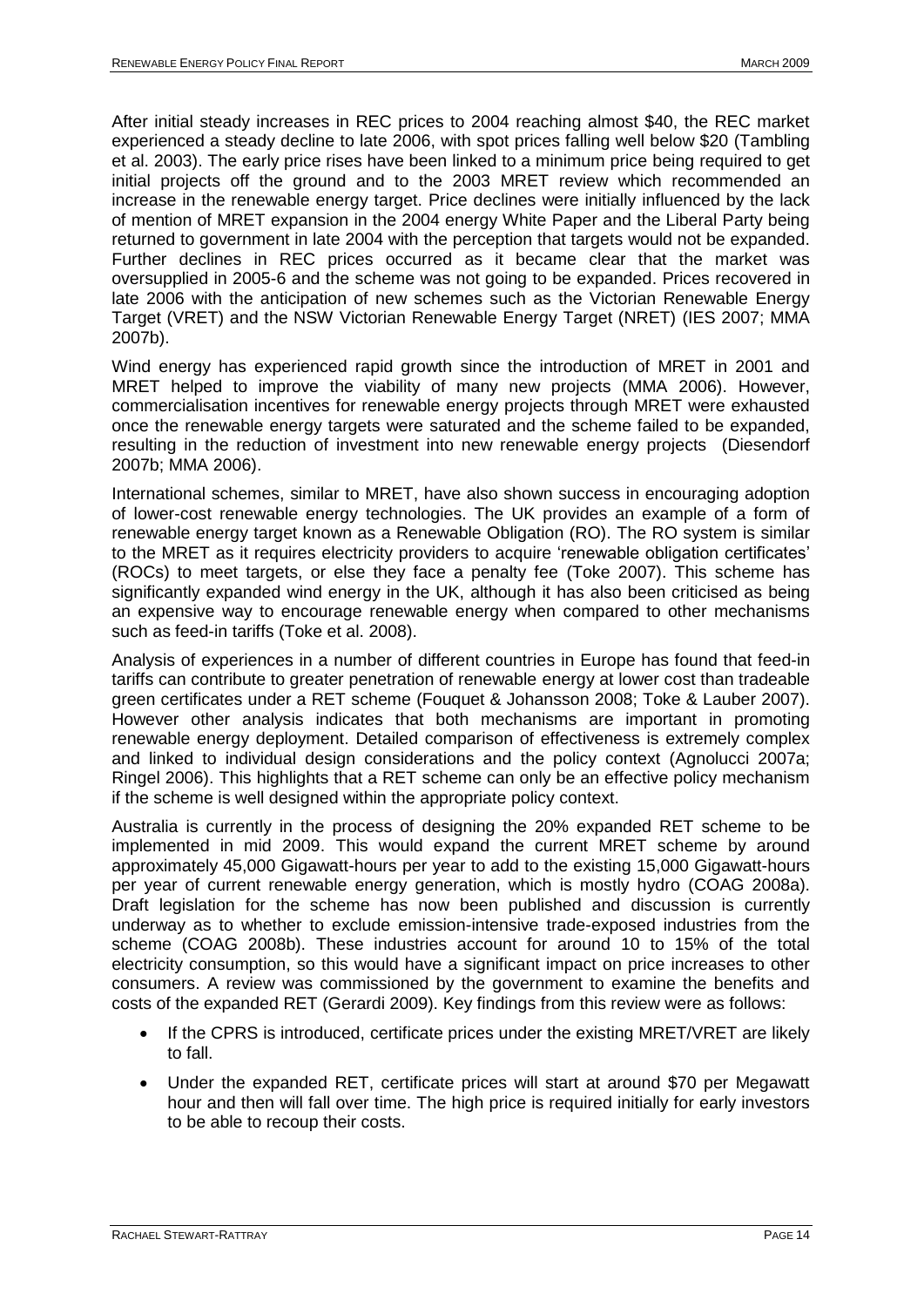- The majority of the renewable energy expansion would come from wind, followed by hot rock geothermal, assuming that the latter is commercially available at the time.
- Renewable energy generation will reach around 53,300 Gigawatt-hours per year by 2020, approximately 20% of overall electricity generation. In the absence of the RET, the same level of renewable generation would not be reached until 2035.
- Retail electricity prices are projected to rise about 3% to 2020 with a small reduction in GDP of 0.04%.

The expanded RET presents significant opportunities for the development of renewable energy so long as the design does not undermine the long term effectiveness of the scheme.

## <span id="page-14-0"></span>**3.2.3 Interaction between Emissions Trading and Renewable Energy Targets**

Research highlights that there is potential for both synergies and conflicts in the interactions of renewable energy promotion policies and emissions trading. A key difference between these two types of polices is that emissions trading is technology neutral and tends to favour cheapest available supply technologies, while renewable support policies target specific technologies at different levels of maturity. Renewable energy technologies are generally high cost. Therefore, on its own emissions trading is unlikely to provide incentive for their deployment unless emissions reduction targets are very ambitious (del Río González 2007).

### **International Modelling**

Del Rio Gonzalez (2008b) has reviewed a number of studies conducted internationally, based on theoretical models and case studies, where a renewable energy target and an emissions target co-exist. In this situation increasing the renewable energy quota will not affect the emissions level, but it will contribute to reducing the emissions permit price, as renewable energy generators are not required to purchase permits. Therefore the price passed onto the consumer may be balanced out by the reduced cost of permits overall and the higher cost of renewable energy. Modelling indicates that renewable energy targets should be set between 10% to 20% of total electricity generation for the greatest cost saving advantage (del Río González 2007).

In terms of modelling overall costs, if learning effects and economies of scale are considered, delaying the implementation of currently more expensive low emissions technologies with high potential, for example solar thermal, will result in a higher cost over the longer term. This was shown to occur even at fairly low rates of learning by doing (del Río González 2008b).

## **Australian Modelling**

Similar studies have been conducted in Australia to look at the interaction between emissions trading and the renewable energy target commissioned on one side by the petroleum lobby groups and on the other side by environmental groups.

A model by CRA International (2007) commissioned by the Australian Petroleum Production & Exploration Association indicates that use of a renewable energy target in conjunction with emissions trading will lead to increased cost of emissions abatement. This model covers a period up to 2020 and is based on a soft start with fairly low emissions targets. It does not incorporate any assumptions for learning by doing and uses a flat rate for capacity factor/ efficiency for the period up to 2020. Renewable energy technologies are priced at roughly double that of gas or coal over this time period. This model focuses on macro-economic comparison over the period to 2020 and does not consider other potential costs and benefits.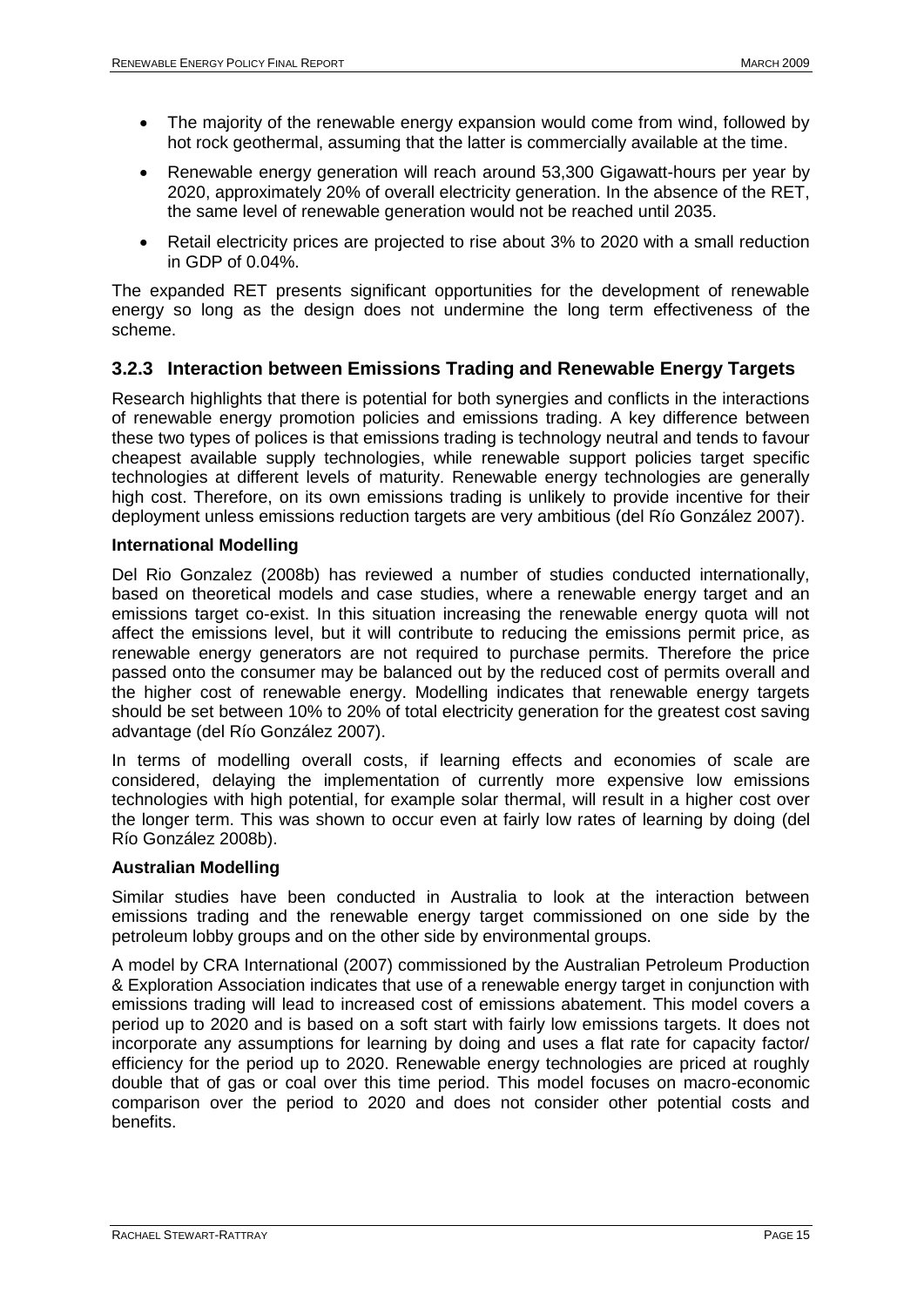An alternative model proposed by McLennan Magasanik Associates (2008), commissioned by The Climate Institute, indicates that combining a renewable emissions trading with emissions trading will lead to more cost effective emissions abatement over the longer term. The model indicates that a renewable energy target has a greater cost reduction impact in a soft start scenario, where the carbon price starts at around \$15 per tonne up to \$35 per tonne of C02 in 2020 (MMA 2008). Key differences in the MMA model are that it looks at a longer timeframe to 2050 and also considers the effects of "learning by doing". The Productivity Commission (2008) has previously criticised learning by doing assumptions as being overoptimistic, however these criticisms do not give Australia much credit for undertaking innovation. MMA (2008) highlight that Australia has potential for learning by doing due to the different wind regimes in Australia to those in Europe, new pyrolsis and gasification technologies for biomass and geothermal hot rocks technology. In addition, there are opportunities for learning effects that relate to local conditions, supplier relationships, financing and institutions. Innovation and learning effects often relate to relationships between agents and institutions where there are opportunities for learning by doing, using and interacting (Smit et al. 2007). Within this framework there are likely to be many opportunities for learning by doing in the Australian context.

Although the MMA modelling includes estimates of "learning by doing", it is not possible to capture the full impacts relating to historical path dependence, technological lock-in and potential for lock-out due to delayed implementation of renewables. Due to the intangible nature, it is also not possible to capture other social benefits that may come with the implementation of renewable energy.

## <span id="page-15-0"></span>**3.2.4 Government Funding**

Government funding is a key technology promotion policy and provides an important mechanism for encouraging innovation into emerging technologies that require additional research and development. The Garnaut review (Garnaut 2008) indicated that funding into low emissions technologies was low in Australia when compared to other OECD countries and that funding should be increased to \$3 billion per year by 2013. There is a strong case for providing funding to support promising technologies in pilot, demonstration and first commercial projects by matching industry dollar for dollar.

Funding is predominantly a technology push policy that focuses on increasing supply as compared to demand pull policies such as an ETS, RET or feed-in tariffs which provide incentive for investment and adoption. While technology push policies are seen as important to overcoming barriers to innovation and R&D, they are generally not considered sufficient in the absence of policies to stimulate investment and demand into the technologies.

The Howard government had a significant focus on technology promotion policies, in the absence of other significant policies to address climate change. Technology promotion was predominantly through government funding from 2004 through to 2007, both domestically and as part of the international AP6 partnership. In the 2004 Federal Government energy white paper, it is indicated that the MRET would not be expanded, but that the focus would instead be on a \$500 million Low Emissions Technology Demonstration Fund (LETDF) that would be aimed at a broader range of low emissions technologies over 15 years, \$100 million for other strategic renewable energy development and also the solar cities program (Australian Government 2004; Kelly 2007). However, despite the fact that the LETDF was targeted towards renewable energy in the White Paper, the actual assessment criteria were focused on those technologies which underpin the value of Australia's "resource base". making renewable energy support seem unlikely (Kelly 2007). Five projects were approved under LETDF in the first round of funding with a contribution of \$260 million by the government towards carbon capture or clean coal projects and \$50 million dollars towards a concentrated solar power project (DRET 2008).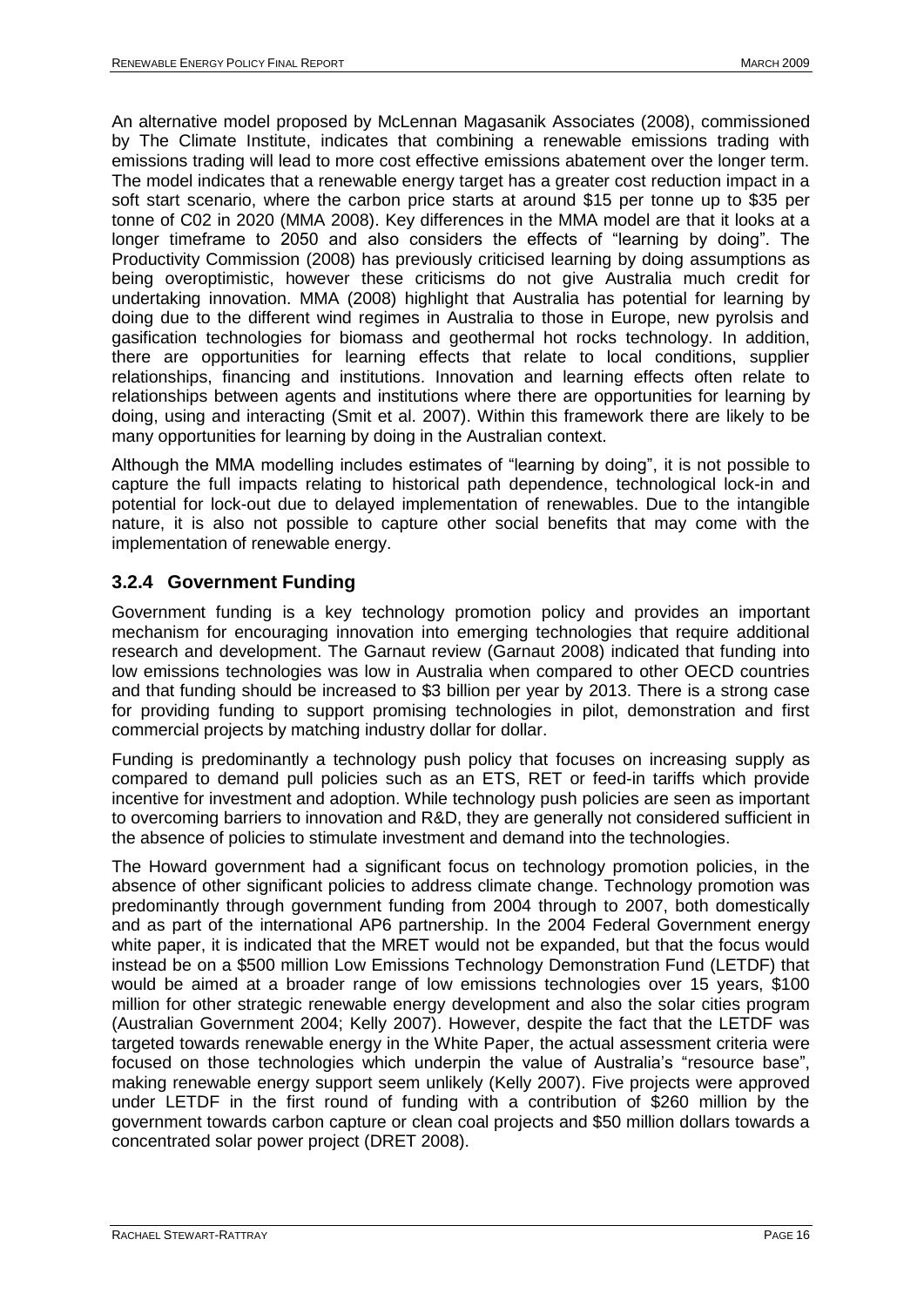Australia was also involved in the Asia-Pacific Partnership on Clean Development and Climate (AP6), a voluntary agreement to promote clean energy technology. This was initiated by the Bush and Howard governments as an alternative to the Kyoto protocol and firm emissions abatement targets. The AP6 focused on investment into technology innovation, however the level of funding put forward was criticised for falling well short of funding levels needed. The Australian government only contributed a few hundred million dollars, with the US contributing even less (Pezzey et al. 2008). Although investment into R&D is needed, this type of policy measure is not considered sufficient to generate the amount of private investment that is required to make significant emissions cuts.

With the change of Federal Government in late 2007, the indication was that the policy focus would change from technology funding to a mix of funding and demand pull policies such as the CPRS and the expanded RET. The LETDF was replaced with other funds that provided support for both renewable energy and clean coal, but under separate funding arrangements which provided clearer boundaries as to where funding could be applied. The renewable energy funds included the \$150 million Energy Innovation Fund (EIF) to promote clean energy research into solar energies, energy storage and hydrogen and the \$500 million Renewable Energy Fund (REF) to help develop renewable energy markets. The REF is made up of a renewable energy demonstration program, second generation biofuels research and geothermal drilling (Ferguson 2008). This REF is also equal to the amount pledged for the National Clean Coal Fund (NCCF) (Ferguson 2008). However, despite the fact that there are now more significant dedicated renewable energy funds, there is still significant funding going to fossil fuels, for example the \$500 million clean coal fund and the \$100 million per year clean coal institute. This is in addition to historical funding under the Howard government. In addition, as of March 2009 zero funding had been allocated from the EIF and the REF, apart from \$50 million for geothermal drilling.

A study into US government spending on energy technologies reviewed the level of government spending in relation to improved performance of particular technologies. It found that the spending that was being allocated to fossil fuels was excessive. There did not appear to be performance improvements from the R&D spending and performance was actually declining despite the high investment (Schilling & Esmundo 2009). On the contrary, it found that renewable energy sources have been significantly underfunded relative to potential payoffs, particularly for wind and geothermal energy. The authors indicated that with modest investment, these technologies would become economically comparable to fossil over a period of time (Schilling & Esmundo 2009).

## <span id="page-16-0"></span>**3.2.5 Feed-In Tariffs**

Feed-in tariffs are a policy mechanism that puts a legal obligation on utility companies to pay a premium rate for electricity provided by renewable energy generators. The extra cost of electricity is then shared across all electricity users (World Future Council 2007). A feed-in tariff can help overcome many of the market entry barriers for renewables including those relating to costs and pricing, legal and regulatory and also investment uncertainty. The tariff can be set at different rates for different technologies and lowered over time so as to ensure ongoing competition and technological efficiency as well as consideration of economies of scale and cost reductions due to learning effects (World Future Council 2007). Feed-in tariffs can be either gross or net metered. Gross metering provides payment for all of the electricity produced, while net metering pays only for any excess electricity that is produced and does not pay for electricity that is consumed onsite (Garnaut 2008). The choice between gross and net metered schemes has the most significant impact on schemes which are aimed at the household level, where the majority of electricity generated is consumed and therefore net metered schemes would not provide much benefit.

Feed-in tariffs have been demonstrated to be a successful policy measure in Germany, generating investment into technologies such as wind, solar PV and biomass. This is linked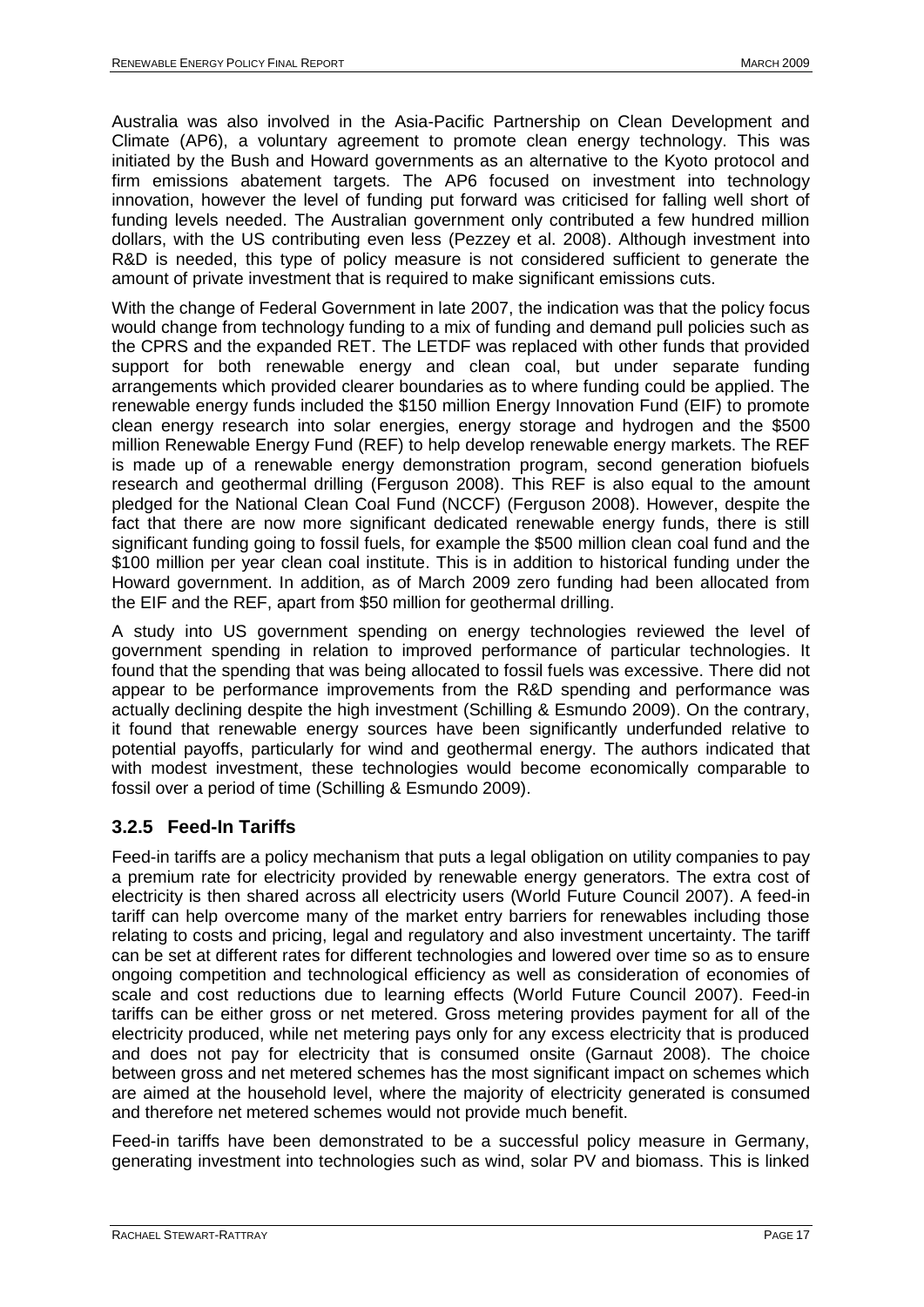to a strong policy commitment with high feed-in tariff levels. Feed-in tariffs are seen to provide a high level of certainty to investors and to be transparent and flexible (Gan et al. 2007; Wüstenhagen & Bilharz 2006). One of the success factors correlated with the German feed-in tariff system is that it was set at a significant level and has been stable for a number of years. Systems which are inherently unstable or change every few years as, for example, in the Netherlands, are less likely to promote successful results (Toke et al. 2008). Spain can also attribute significant growth in wind energy to their feed-in tariff system (del Río González 2008a; del Río & Gual 2007; Toke et al. 2008).

Australia has experience with feed-in tariffs in the form of a number of state based schemes generally aimed at small scale renewable energy provision such as household solar PV, with the exception of the ACT, discussed further below. Schemes currently exist in ACT, QLD, South Australia, Victoria and they have also been piloted as part of the Alice Springs solar cities program (Senate 2008). They are under consideration in NSW and Western Australia. All of the state schemes vary in design as highlighted in Table 2 below.

| Location                             | Size limits to<br>individual<br>installations             | Limits or<br>caps to<br>scheme                      | Net or<br>gross | New or<br>existing | Value of<br><b>FIT</b>                 | Eligible<br>sources |
|--------------------------------------|-----------------------------------------------------------|-----------------------------------------------------|-----------------|--------------------|----------------------------------------|---------------------|
| South<br>Australia                   | <10kVA single<br>phase $/$<br><30kVA three<br>phase       | Review at<br>2.5 years or<br>when 10MW<br>installed | <b>Net</b>      | <b>Both</b>        | 44 c / kWh<br>(minimum)                | PV only             |
| Victoria                             | 2kW                                                       | Limit of<br>100MW                                   | <b>Net</b>      | <b>Both</b>        | 60c/kWh<br>(approx 4)<br>times retail) | PV only             |
| Queensland                           | <10kVA single<br>phase $/$<br><30kVA three<br>phase       | Review at<br>8MW<br>installed                       | <b>Net</b>      | <b>Both</b>        | 44 c / kWh                             | PV only             |
| <b>ACT</b>                           | None, but tariff<br>reduces for<br>large<br>installations | None                                                | Gross           | <b>Both</b>        | 3.88 * retail<br>tariff                | Solar and<br>wind   |
| Alice Springs<br><b>Solar Cities</b> | Not known                                                 | Limit of 225<br>installations                       | Gross           | New only           | 45 c / kWh                             | PV only             |

**Table 2: Current Australian FIT schemes (Source: Senate 2008)**

All schemes are net metered except for the ACT scheme and the Alice Springs solar cities pilot, which are gross metered. ACT provides the most comprehensive scheme covering both solar and wind, where initial legislation posed no limit to installation size. An amendment bill was announced in February 2009 to limit individual installations to a maximum capacity of 30 kilowatt-hours per year (Corbell 2009; Legislative Assembly for the ACT 2009). However, the ACT Minister for Energy indicated that there was still the intention to implement feed-in tariffs for large scale generation, once full implications and design are considered (Corbell 2009).

On a national scale there have been some efforts to promote a national feed-in tariff scheme, backed by strong industry, consumer and government support (Senate 2008). The Australian Greens put forward the Renewable Energy (Electricity) Amendment (Feed-In-Tariff) Bill 2008 (Milne 2008). This prompted an inquiry by the Senate into a national feed-in tariff scheme. While this inquiry recommended that the bill not proceed, it noted the strong support for the scheme and recommended that development of a national FIT proceed as quickly as possible through the Council of Australian Governments (COAG) (Senate 2008). Around the same time, COAG released a fairly simplistic document highlighting national principles for feed-in tariff schemes which indicated that feed-in tariffs could be used to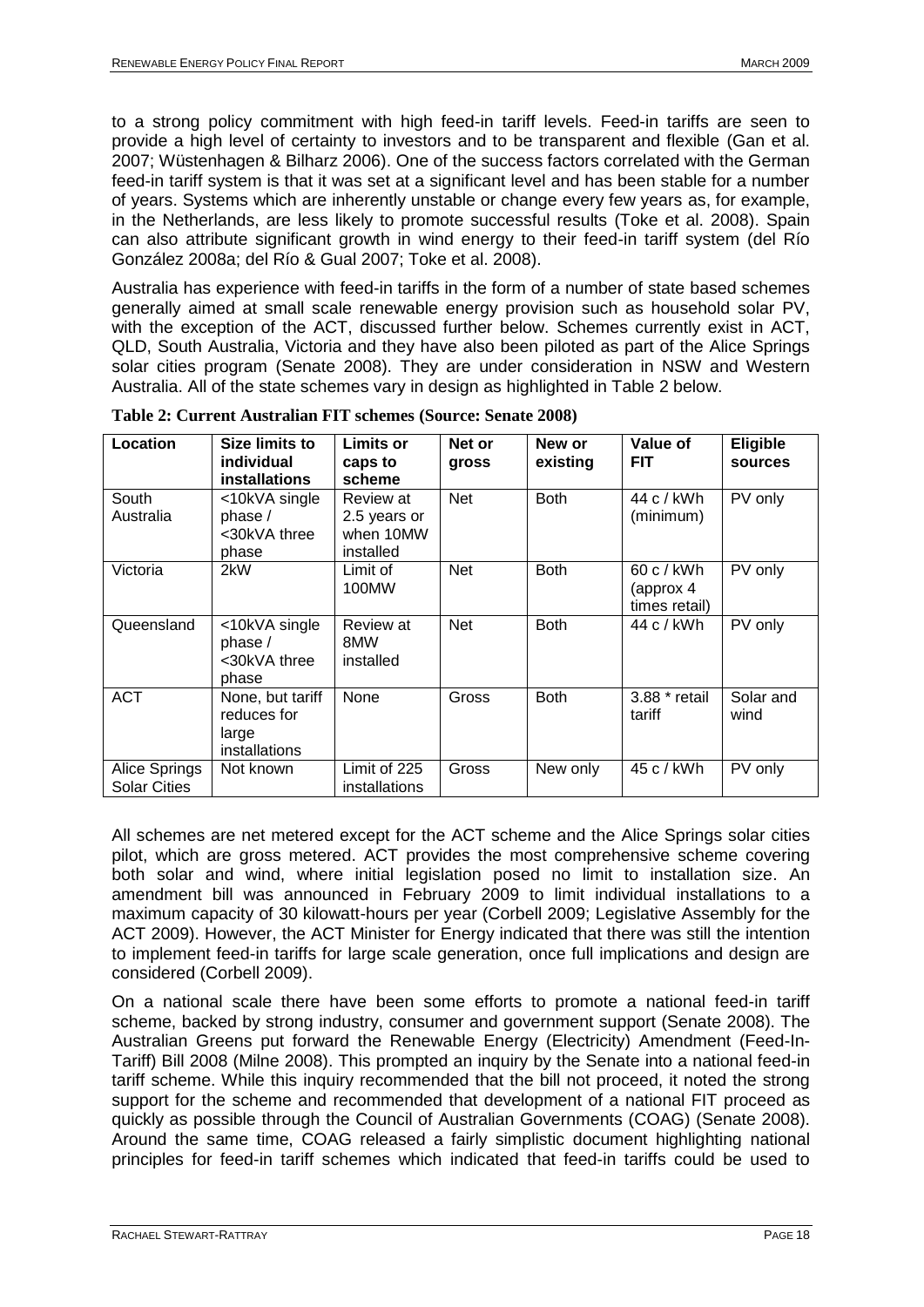provide transitional support for small renewable generators (COAG 2008c). As part of the Senate inquiry, the Greens raised concerns that if Australia is to have an effective national feed-in tariff within a reasonable timeframe, then it should be managed directly by the federal government, similar to policies such as the MRET, rather than being delegated to COAG (Senate 2008).

Currently it is unlikely that a national feed-in tariff would be implemented any time in the near future given the focus on the expanded RET and there is little interest expressed by the Federal Government.

## <span id="page-18-0"></span>**3.2.6 Grid Connection**

Grid connection can present a significant policy challenge in the adoption of renewable energy technologies. It can be difficult to allocate grid expansion costs to a single renewable energy generator due to complexities in grid management, for example changes in generation and demand at one point can cause congestion in another. The current regulatory regime in Australia requires that those connecting to the grid are liable for covering costs up to the point of connection. This presents a significant barrier as first movers are faced with the significant initial outlay from which others can then benefit. Electricity market reform in Australia has recommended the introduction of a "national transmission planner" with the role of coming up with a strategic transmission plan which will support Australia"s long term energy needs. Proposals do not yet include any discussion of financial support for new generators (Garnaut 2008).

Germany, the Netherlands and Slovenia have a policy approach to grid connection costs which generally means that renewable energy generators pay only for the cost of connecting a plant to the electricity grid and not for grid reinforcement. However, Germany has recently taken a policy initiative in terms of offshore wind development, whereby grid operators will be responsible for costs of a new offshore grid, rather than the renewable energy generators. This measure, in conjunction with their feed-in tariff systems will provide significant incentive for offshore wind development in Germany (Swider et al. 2008).

In making policy decisions as to whether to fund all or some of the transmission costs for renewable energy projects, it is important to have mechanisms in place to consider the efficiency of constructing transmission lines for one project over another. This is particularly critical for Australia due to the large distances relative to a small population. Faundez (2008) has developed a model which estimates efficiency of renewable energy based on transport distance and productivity of area for renewable generation. This type of analysis could be useful for planning grid connection support on a project basis, however Australia will greatly benefit from more cohesive infrastructure planning for transmission infrastructure.

## <span id="page-18-1"></span>**3.2.7 Other Policy Mechanisms**

In addition to the policy support mechanisms mentioned above, others are also considered important and are mentioned briefly below.

## **Tax Incentives or Accelerated Depreciation**

Tax incentives or deductions, also known as accelerated depreciation, provide the capacity for selected industries to claim bigger tax deductions for the cost of their investments into capital equipment in the early years of a project. This increases the after tax profit of investors and can provide a significant incentive to invest (Richardson 2008). Similar schemes involving investment tax credits have been very effective in the US, particularly for solar thermal (SEIA 2008b). In Australia, mining and airlines currently receive the most significant accelerated depreciation. However, this is at odds with goals to reduce emissions and similar mechanisms could help to encourage investment into renewable energy (Richardson 2008).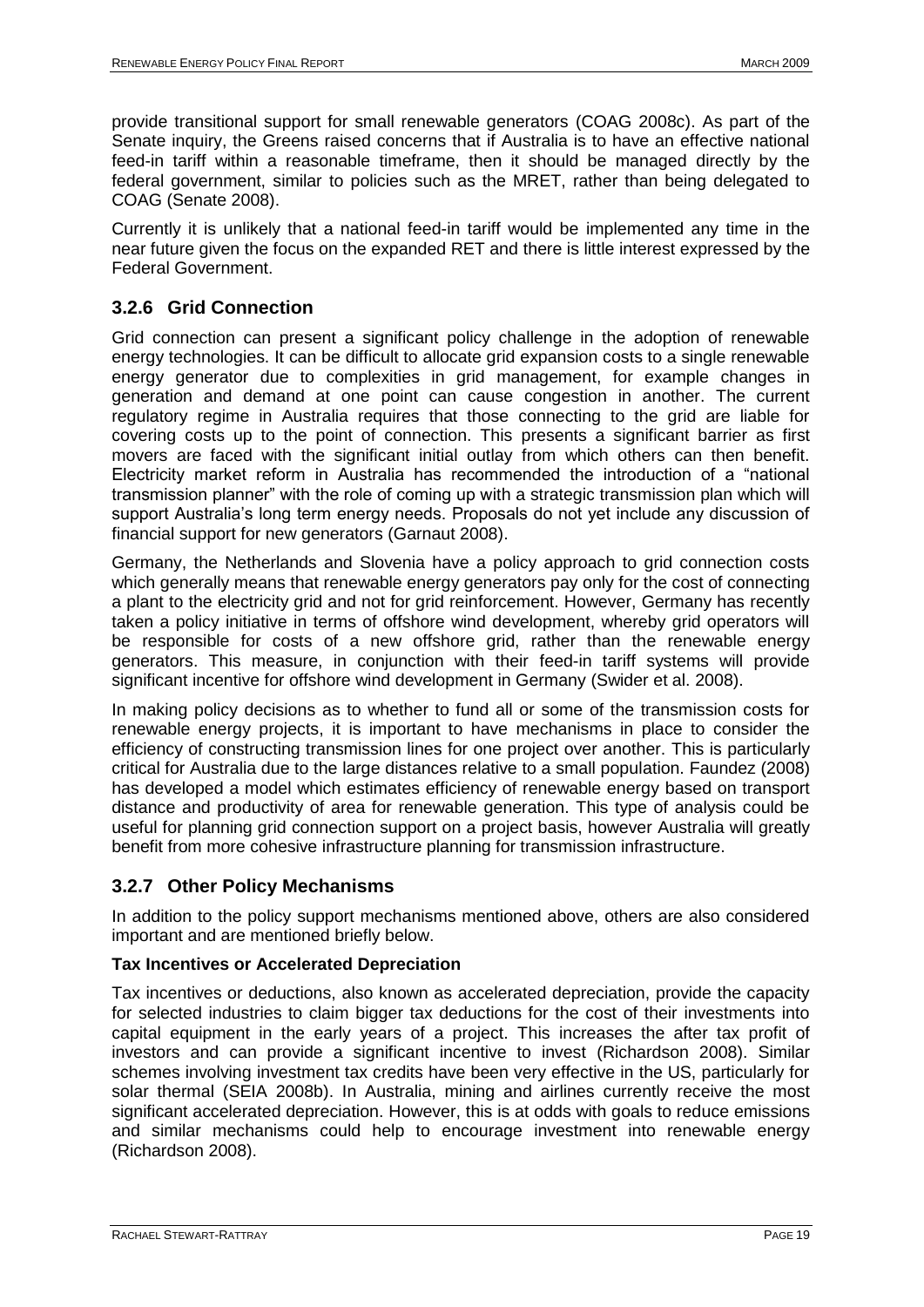### **Worker Re-training**

The Australian Manufacturing Workers Union (AMWU 2008) highlight concerns that an overreliance on market mechanisms can present problems as they may lead to a more rapid displacement of jobs from high emissions industry resulting in unemployment. This concern is linked to past experience in the manufacturing industry with significant jobs lost through free trade agreements. Therefore, they highlight the importance of additional policy measures to help in the transition of workers in high emissions industries to proven clean energy industries, such as renewable energy. This would require a significant level of government intervention to ensure that this is achieved in a manner that will avoid negative displacement of workers.

## **Photovoltaic rebate program**

The photovoltaic rebate program, now known as the Solar Homes and Communities Plan, provides rebates to households and community building owners who install photovoltaic systems, either stand alone or grid connected. This scheme pays up to \$8,000 for new systems and \$5,000 for extensions of old systems (DEWHA 2008; MMA 2006). Means testing was introduced to the scheme in May 2008 and there was much criticism generated that this would create significant reduction in purchase of solar photovoltaic systems (ABC News 2008). This scheme is going to be phased out altogether in mid 2009 and replaced with a Solar Credits program that is covered under the expanded RET where solar installations on household and community buildings will be able to receive the value for 15 years worth of REC"s in advance (DEWHA 2009).

#### **GreenPower**

The GreenPower scheme provides an accreditation for renewable energy generation to be produced to a certain standard. Households and companies can elect to pay more for their electricity so that a proportion can be generated by accredited GreenPower. This program has helped develop new investment into solar and wind farms (GreenPower 2008).

### **Planning processes for renewable energy projects**

Processes for planning approval of projects can have an impact on the proliferation of renewable energy projects. Experience in Germany, Denmark and Spain has shown that processes which include early collaboration with stakeholders and the community can help to establish support for wind energy projects (Toke et al. 2008). If planning and governance is conducted at different levels to implementation, issues are likely to arise unless sufficient collaboration is included in the process. Locally planned and collaborative projects have been shown to have greater success rates unless opposition is significant (Toke et al. 2008).

## **Community Renewable Energy Programs**

The concept of 'community renewables' is becoming more important with support in mainstream policy in EU, for example funding in the UK under the Community Renewables Initiative and Scottish Community Renewables Network (Walker & Devine-Wright 2008).

Many of the wind farms in Germany, Denmark and the Netherlands are characterised by local ownership, rather than corporate ownership. This has provided benefits in gaining local planning approval, as local owners are able to use local networks and counteract objections to projects in terms of issues relating to landscape and noise. This type of approach is characterised by high levels of farmer co-operative activity in these countries. Countries which do not have this level of activity, for example the UK, have not had similar levels of locally owned and run wind farm projects (Toke et al. 2008).

In the UK it has been highlighted that community based renewable projects are more likely to be accepted than large scale projects with top down styles of management, however to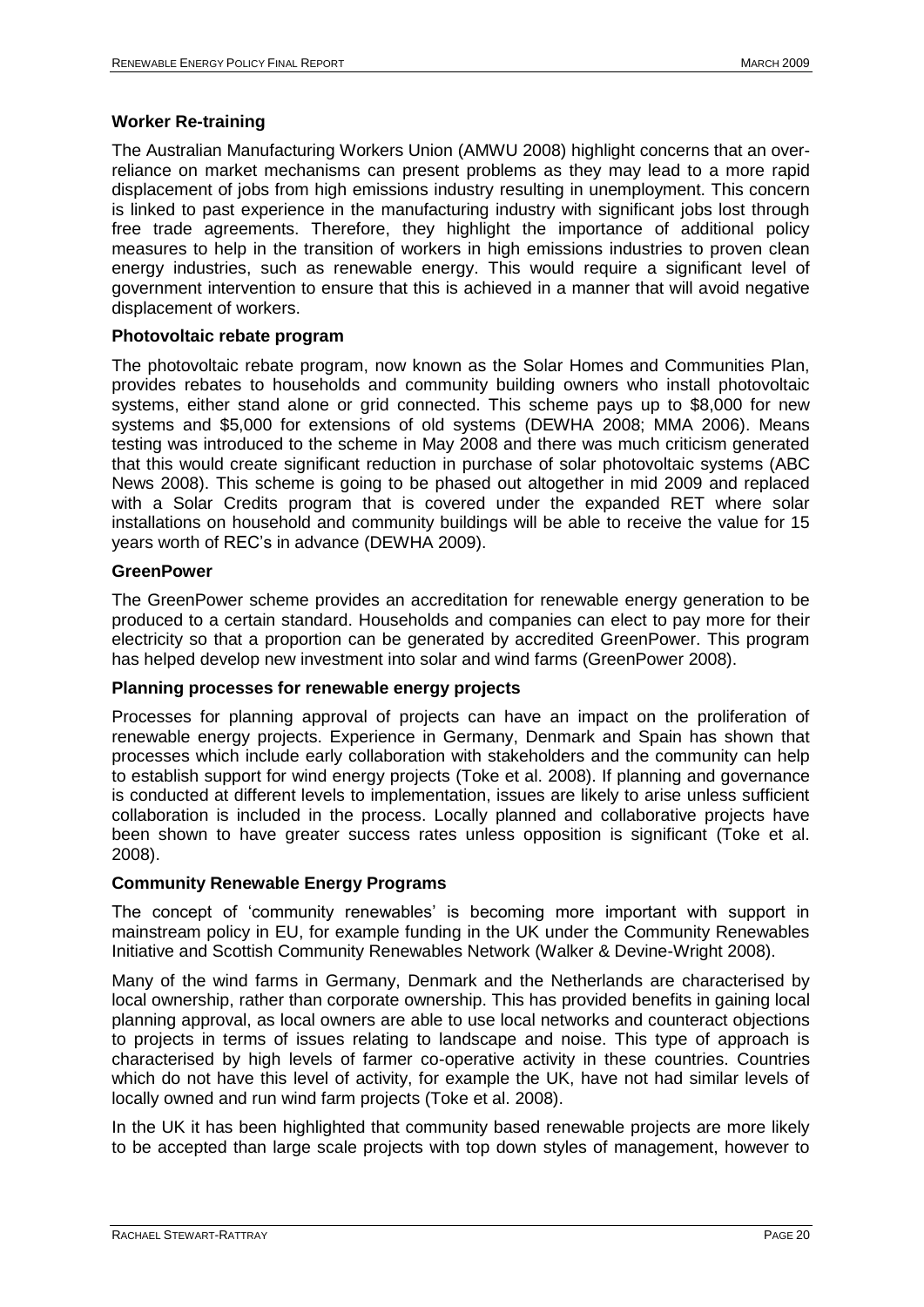become a prevalent method of management, much greater levels of institutional support are required to help manage community projects (Rogers et al. 2008).

# <span id="page-20-0"></span>**3.3 Technology Specific Policy Impacts**

This section provides a high level review of wind power and solar thermal power generation in terms of the impact of various policy mechanisms on their deployment. These technologies are selected to demonstrate impacts on a relatively low cost "evolving" renewable technology and a higher cost "emerging" renewable technology. Although solar thermal power generation has been around for a while, many new and possibly improved solar thermal technologies are emerging.

## <span id="page-20-1"></span>**3.3.1 Wind Power**

Wind energy is currently one of the most substantial renewable energy industries in the world. The world wind industry report indicated that worldwide capacity reached 121,188 megawatts (MW) at the end of 2008, with 27,261 MW added in 2008. In 2008, the countries with the greatest installed wind capacity were the USA, Germany, Spain, China and India. Total installed capacity in Australia at the end of 2008 was 1,494 MW with 676 MW capacity added in 2008, compared to only limited growth in 2007. This above average growth in 2008 was linked to positive anticipation of the new government's policies to encourage deployment renewable energy and further robust growth in Australia is expected in the coming years (WWEA 2009).

Wind energy is currently the most cost effective of all non-hydro renewable energy technologies, with estimates by the American Wind Energy Association that excellent sites are generating wind for less than 5 US cents per kilowatt-hour (AWEA 2009). Cost of wind farms decreases as the annual mean wind speed, turbine size and wind farm size increases. Future wind energy costs are likely to decrease as annual sales increase internationally and in Australia, although there were temporary increases in costs in 2006 due to inability of manufacturers to meet the rapid growth in demand for wind turbines (Diesendorf 2007b).

A number of different policies have been linked to the rapid deployment of wind and will be instrumental in increasing future deployment. Studies have indicated that different levels of wind deployment are dependent on both the natural levels of wind available and also the supportive policy mechanisms that have been put in place (Menz & Vachon 2006). The main policies accounting for significant wind deployment worldwide have been renewable energy targets and feed-in tariffs. So far, there has been no significant evidence that emissions trading has played a part in the development of wind industries, although it may have an impact in the future. As discussed in Section [3.2.1](#page-10-1) on emissions trading, the EU-ETS is unlikely to help with wind energy deployment until carbon prices reach around €40 per tonne (Blanco & Rodrigues 2008).

As discussed in Section [3.2.2,](#page-12-0) the MRET has been the most significant early driver for wind energy in Australia, however this slowed down once the Howard Government failed to expand and extend the MRET. Other countries have also experienced rapid growth in wind with policies similar to a renewable energy target, such as with the UK Renewables Obligation and similar renewable portfolio standards (RPS) have been found to be an effective measure in promoting wind (Menz & Vachon 2006).

A stable feed-in tariff has proven to be one of the most successful mechanisms for promoting a wind energy market large enough to support local manufacturing (Lewis & Wiser 2007). In addition, while both mechanisms have been successful in promoting wind a review of the renewable obligation in the UK and the German feed-in tariff, demonstrated that the German feed-in tariff has resulted in cheaper prices paid for the wind energy delivered and also contributed to greater competition and more deployment (Butler &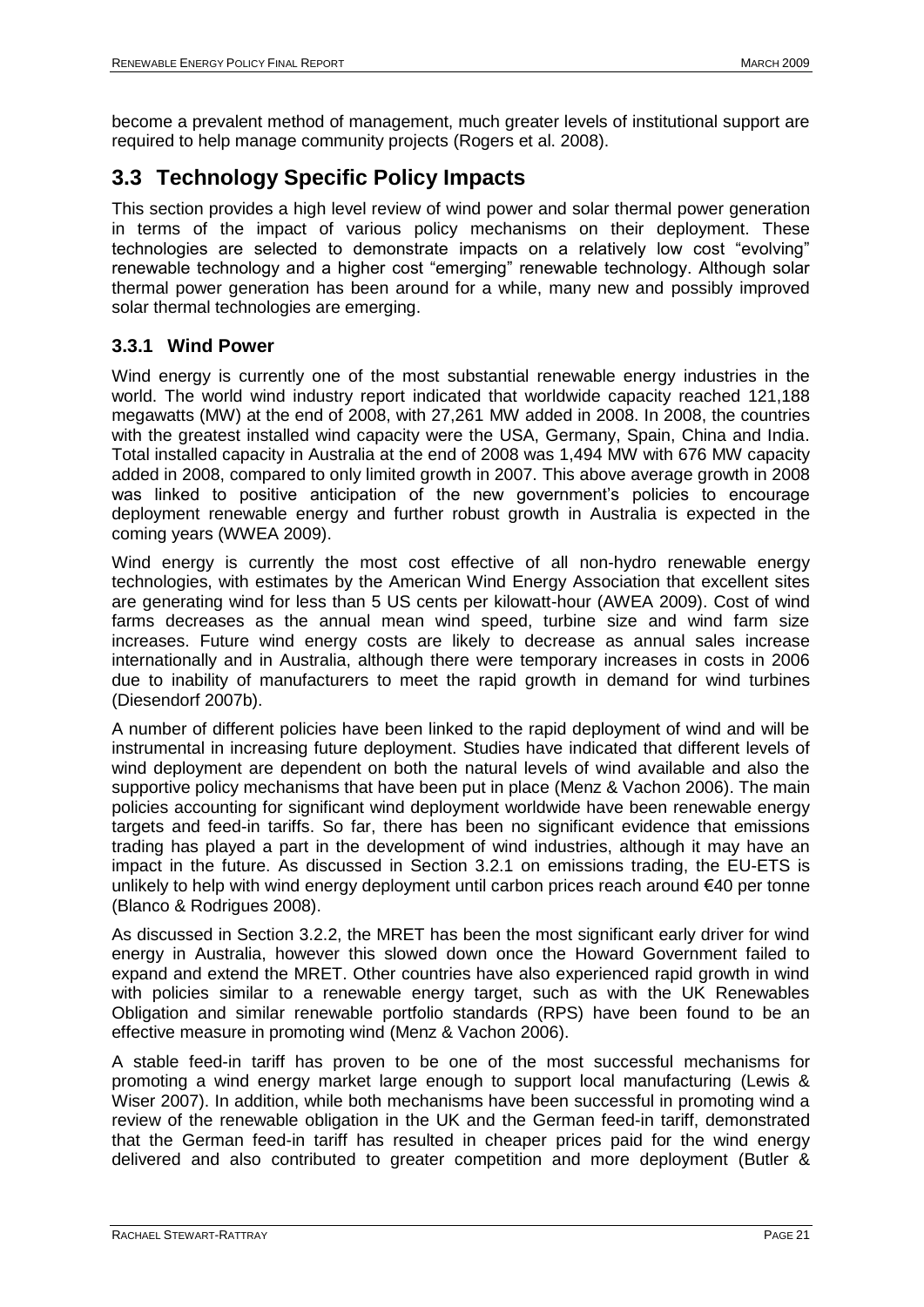Neuhoff 2008). Feed-in tariffs are seen to provide the greatest certainty to institutions financing wind projects as utilities are obliged to purchase electricity at a certain rate (Schmitz 2008). However as has been seen in some cases, uncertainty in regard to policy direction, can lead to feed-in tariffs being ineffective as investors discount the future value of the feed-in tariff. Instability in the Danish feed-in tariff led to a slowing of wind development in Denmark (Agnolucci 2007b)

In Australia the expanded RET is likely to be the most significant driver for wind energy and will require rapid rates of deployment. A significant issue for this increased deployment is in regard to the impact on communities where wind farms will be implemented. The NSW government has relaxed development controls in designated "wind precincts" to make it easier to implement wind farms, however there is concern over the way that community opposition is being handled (Robins 2009). Although the exact circumstances are different, lessons can be learned from the European approach which recommends high levels of collaboration and strong inclusive participatory frameworks, which has led to greater societal acceptance (Hindmarsh & Matthews 2008). Some of the policy recommendations that stem from a review of the situation in Europe focus on bringing local communities back into the process to contribute to the success of wind farm development. These include support mechanisms which focus on providing additional income sources and employment to local communities which are going to be directly impacted by the development of a wind farm such as reduced electricity prices, local employment and profits being directed towards activities in the local community (Szarka 2006). Co-operative private ownership of windfarms by communities creates the greatest buy in and is linked with higher levels of deployment in Denmark (Meyer 2007).

## <span id="page-21-0"></span>**3.3.2 Solar Thermal Power**

Solar thermal power, also known as Concentrated Solar Thermal Power (CSTP) generally involves the use of concentrating solar radiation to produce steam or hot air which can then be used in conventional power cycles for electricity generation (Muller-Steinhagen & Trieb 2004). A variety of different types of collectors and technologies are used in the process, however the principles remain the same. Examples of some of the different systems include the parabolic trough, power tower and Fresnel focusing (Diesendorf 2007b).

Solar thermal power has been around commercially in some form since the early 80"s, however the worldwide installed capacity is currently much lower than other renewable energy technologies such as wind energy. Since 2006, commercial solar thermal technologies have re-emerged and started to experience growth, which has been linked to both favourable policies and new technological improvements. World capacity figures are approximate and vary between studies. Estimates include 457 MW (Earth Policy Institute 2009) and 430 MW (DESERTEC-Australia 2009). Projections for 2012 are in the order of 6,400 MW, which are much lower capacities than for wind. Currently large-scale commercial activity exists in only a few places where policy support exists with key areas being Spain and South-West USA (Wolff et al. 2008).

The cost of concentrated solar power in California was estimated to be around 12.7 to 13.6 US cents/ kilowatt-hour in early 2008 excluding transmission (Del Chiaro et al. 2008). Similar costs are projected in Europe (Ummel & Wheeler 2008). This was considered cost competitive when compared to new nuclear power projects which were 15.2 US cents/ kilowatt-hour and gasified coal power plants that capture their carbon dioxide which were estimated to be 16.9 US cents/kilowatt-hour. Solar thermal was still estimated to be more expensive than wind and biogas, but has the advantage of being able to provide peak load power when low-cost thermal storage is incorporated (Del Chiaro et al. 2008). New technologies such as Linear Fresnel reflector systems, such as developed by Ausra, also have the potential to bring down costs as these technologies are produced with less expensive materials. In addition, increased scale economies and learning benefits will bring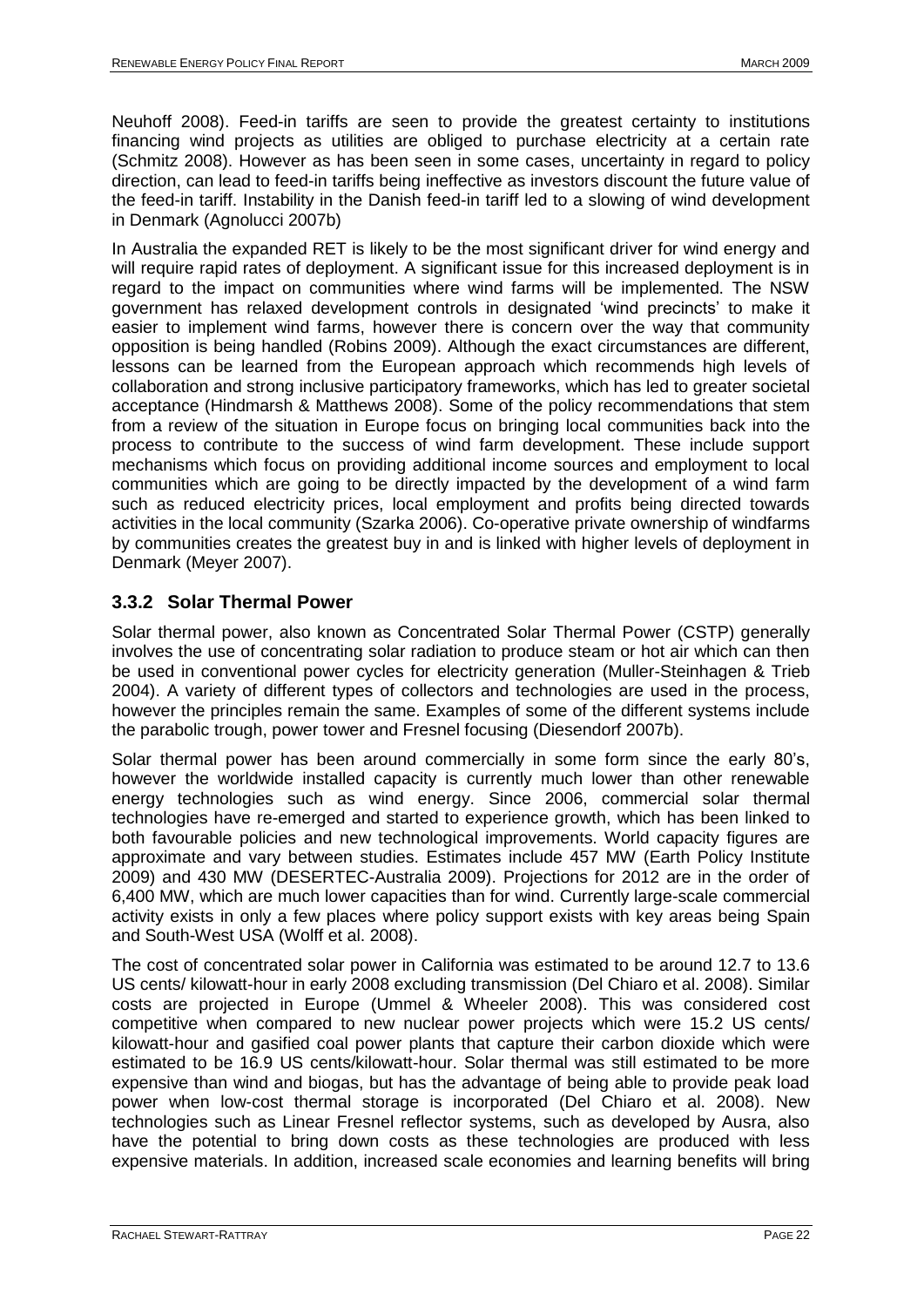costs down as production volume and deployment increases (Del Chiaro et al. 2008; Mills & Morgan 2007). A study of solar thermal in Europe and the Middle East and North Africa region showed that solar thermal could become cost competitive in 10 years with the addition of subsidies in the order of \$20 billion to implement 20 gigawatts by 2020 (Ummel & Wheeler 2008).

Solar thermal is currently undertaking rapid development in Spain, predominantly due to the favourable support mechanisms that are in place, specifically a 0.27€ per kilowatt hour feedin tariff and the ability to combine with gas power (Caldés et al. 2009). Projects under development and construction in Spain currently exceed government targets for 2010 of 500 MW installed capacity. This development has been found to have a remarkable effect on demand for goods and services and also employment in Spain (Caldés et al. 2009).

In the US, much of the success in solar thermal is driven by solar investment tax credits put in place in January 2006 for both residential and commercial solar installations. Around 5,400 MW installed capacity of solar thermal power was estimated to be in various stages of development or production in the US in 2008, but much of this was on hold until it was confirmed in October 2008 that tax credits would be extended until 2016, providing greater certainty to investors (SEIA 2008a). Investment tax credits (ITC) reduce the overall liability of individuals and businesses that invest in solar energy generation technology by around 30%. With the extension of the ITC, an additional US\$325 billion is expected to be invested into solar projects by 2016 and 440,000 permanent jobs created (SEIA 2008b). A significant barrier to the deployment of much of the solar thermal capacity and wind in the US still exists due to insufficient transmission lines (AWEA & SEIA 2009). There is also some concern over the rate of solar thermal power generation expansion due to the potential impact on fragile desert ecosystems (Marquis 2009). It is important that these types of issues are considered in the planning process.

Development of solar thermal in Australia has predominantly been in the form of pilot and demonstration projects, however with the likely introduction of new policy support, greater commercial interest is now being generated. There are a number of policy initiatives which may have an impact on the development of solar thermal including government funding, the expanded RET and the introduction of the CPRS.

The Australian Solar Institute which has been established to utilise \$100 million government funding over a 4 year period has the goal of advancing both solar thermal and PV technologies in Australia (Department of Resources Energy & Tourism 2008). Although this is a positive step, compared to the overall cost of solar thermal projects and the fact that funding is shared with PV, this amount of money is likely to have limited impact.

The expanded RET presents significant possibilities for the development of solar thermal, depending on levels of competition with other technologies such as wind energy. Significant commercial projects have been proposed on the basis of the introduction of the RET. For example WorleyParsons have set ambitious targets for the development of solar thermal power generation, with plans to implement a \$1.2 billion 250 MW solar thermal power plant by around 2011 and around 8,500 MW installed capacity by 2020 which would meet almost half of the expanded RET (WorleyParsons & EcoNomics 2008). Wizard Power is another example of a company who is currently involved in constructing a demonstration solar thermal power project in Whyalla, South Australia, utilising Australian National University technology. There are plans to expand to a 100 Megawatt commercial plant in the second half of 2009 and they are also looking at other commercial solar thermal projects (Sustainability Australia's Future 2009). However given the significant level of investment that these types of projects will require, the implementation of these projects in the near future is dependent on the expanded RET being formally established quickly.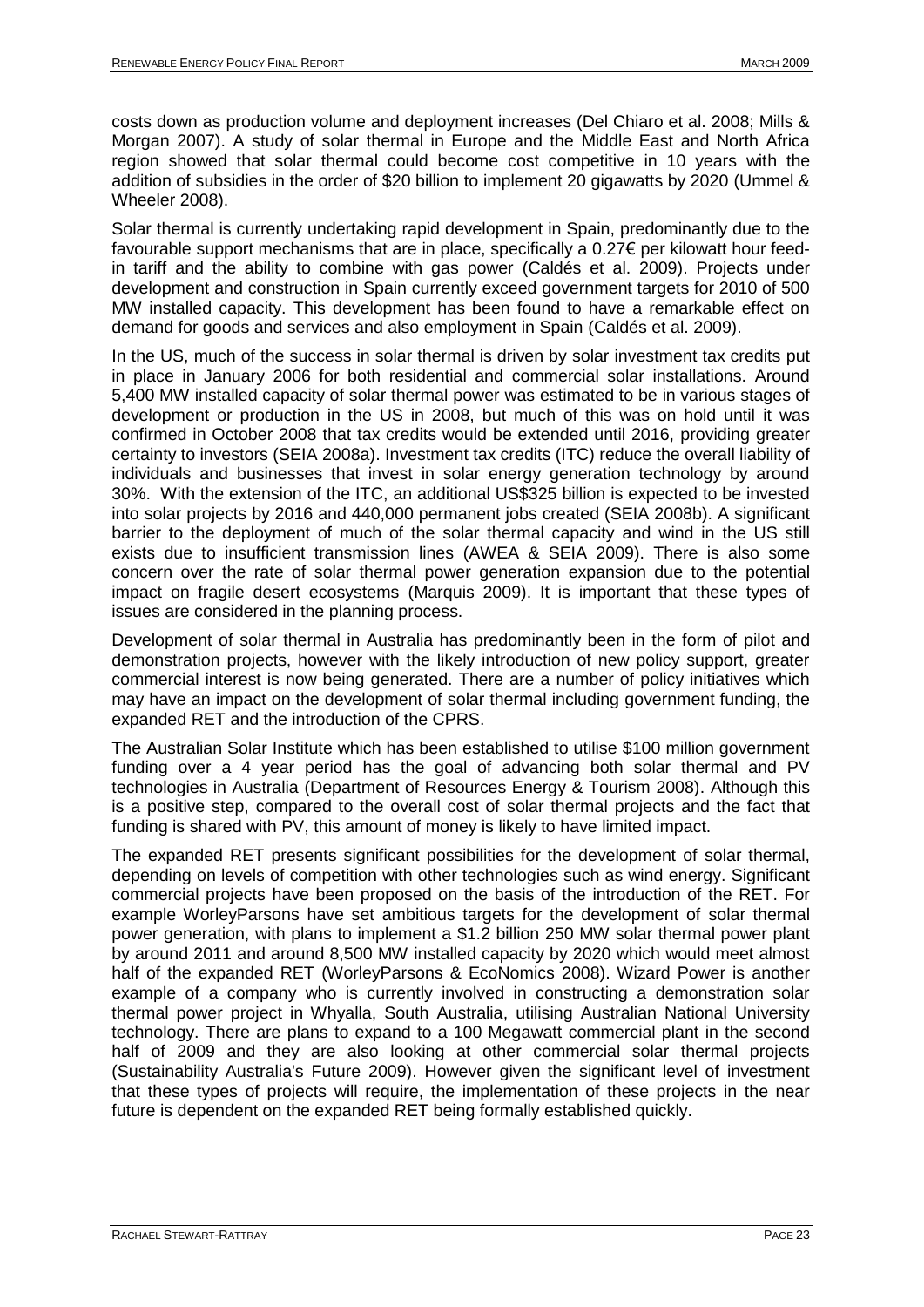## <span id="page-23-0"></span>**4 STAKEHOLDER PERSPECTIVES**

This section provides an overview of a range of renewable energy stakeholder views on the importance of key potential policy options required to help develop the innovation and adoption of renewable energy. Stakeholders interviewed either have an interest in renewable energy or are directly involved in the renewable energy industry. The semi structured interview outline is provided in Appendix B.

# <span id="page-23-1"></span>**4.1 Emissions Trading Scheme**

Interviewees were asked to express their thoughts on the use of an Emissions Trading Scheme as the primary policy measure and the impact that this would have on renewable energy. Frank Jotzo (Interview, September 2008), ANU research fellow and advisor to the Garnaut review, highlighted that the Australian policy context puts an emphasis on market solutions and cost effectiveness with a focus on price signals and that this goes hand in hand with the need for a sizable reduction of greenhouse gas emissions. This approach puts an emphasis on cost effective emission reductions, however it may create tensions with policy objectives intended to promote the development of renewables. Renewable energy may meet policy objectives other than just low cost CO2 emissions in the short term.

While all of the stakeholders interviewed here agreed that a price on carbon was necessary and an effective ETS could help to achieve this, it was seen as unlikely to have much effect on the innovation and adoption of renewable energy over the short term, making other policies critical if one of the goals is to promote renewable energy. For instance, John Connor (Interview, August 2008), CEO of The Climate Institute, indicated that emissions trading was a necessary part of the policy mix as it was low risk and cost effective, however highlighted that it was insufficient in the face of technological uncertainty and difficulties for new technologies to break into the market.

John Kaye (Interview, August 2008), Greens MP in the NSW Legislative Council, felt that the focus on emission"s trading for meeting abatement targets at least cost to the community failed to take a long term view of cost effectiveness over the next 50 years. Although some form of carbon pricing would be necessary, there are renewable energy technologies that currently have no cost effective niche and would not make it. Kaye felt that most of the objections raised against additional policy measures relate to electricity purchase price impacts on large, mainly industrial consumers and concerns over consequent loss of profits. Alan Pears (Interview, September 2008), a senior lecturer at the RMIT University in Melbourne, who has worked on policy strategies with government, business and community groups, also questions the short term benefits of the ETS, when free permits, unlimited importing of low priced international permits and price caps will mean low carbon prices. In the context of emerging technologies, until there are stable and well agreed market prices at reasonable levels, investors will automatically apply a risk premium to these projects, and the level of the price effect will be too small to influence purchasing.

Key reasons highlighted by interviewees as to why emissions trading would be insufficient for promoting renewable energy in the short term included concerns over the overall effectiveness of the CPRS and also that initial carbon prices were not expected to be high enough to encourage investment into renewable energy.

A key point raised was that the CPRS is a new scheme and there will be an initial learning phase. Iain MacGill, (Interview, January 2009) Joint Director of the Centre for Energy and Environmental Markets, highlighted that while it is extremely important to have a price on carbon, emissions trading is a strategy that is currently unproven. There is uncertainty in the future and nature of the policy and policy effectiveness can vary in different countries due to a wide range of factors. It is particularly problematic to use an experimental policy as your primary policy instrument if you wish to achieve assured action on climate change. Andrew Durran (Interview, February 2009), Executive Director of EPURON, indicated that although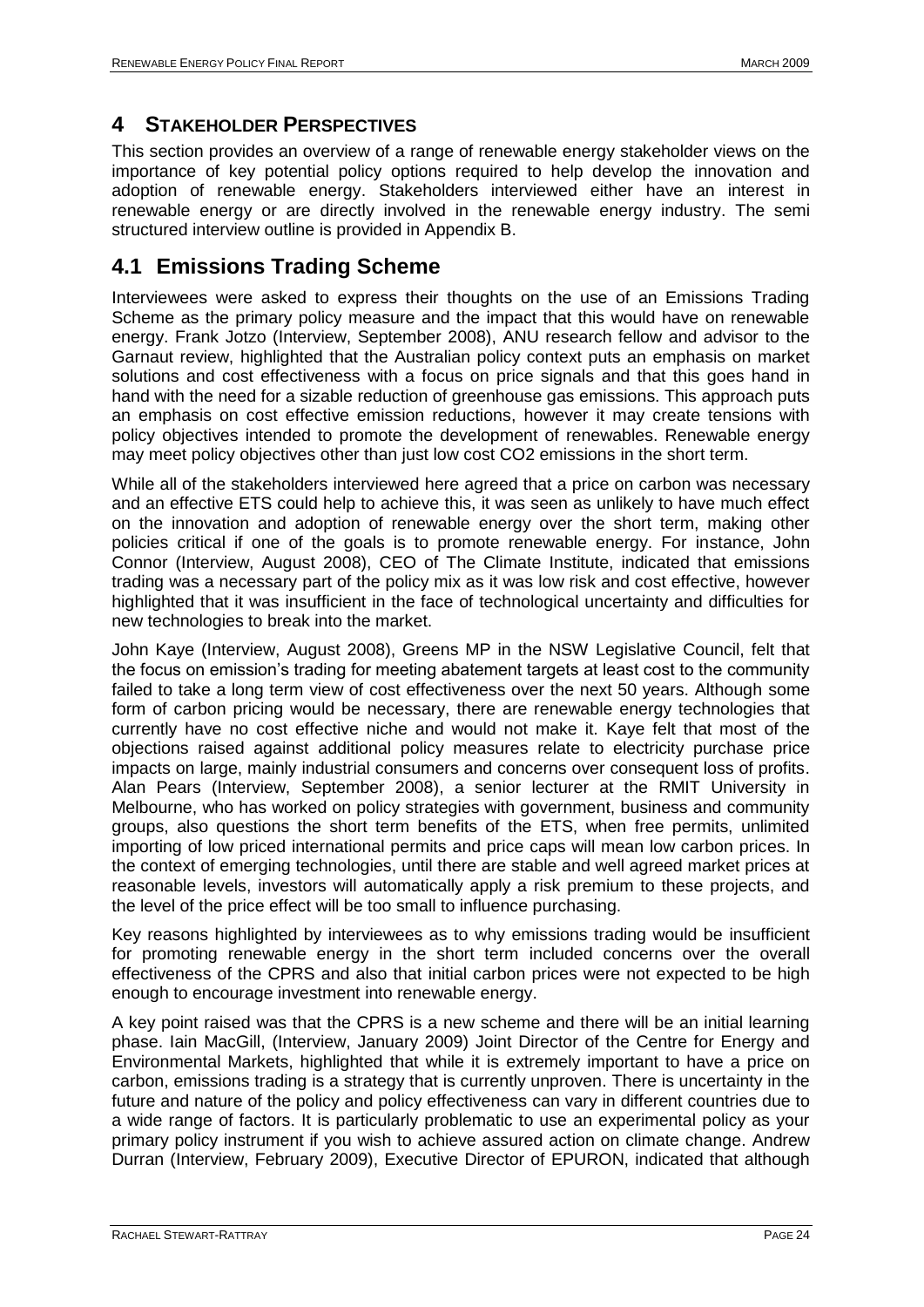emissions trading is not going to have much of an impact on renewables in the short to medium term, it is vital that we start straight away, as it is important to have a target and a system in place for learning.

Mark Diesendorf, (Interview, February 2009) from the Institute of Environmental Studies at UNSW, expressed concerns with the current design, stating that the CPRS may actually do more harm than good. Diesendorf indicated that it is unlikely to be effective for encouraging renewable energy in the first 5 years and almost seems to be designed to exclude renewables. Key weaknesses highlighted were the low abatement targets, the initial permit price cap and also the levels of free allocation including coal fired power stations, which was likely to translate into windfall profits.

There was a level of uncertainty amongst interviewees as to the exact carbon price that would make investment into renewable energy attractive due to the number of different variables involved. However, most interviewees indicated that the carbon price would have to be in the order of \$40 to \$50 per tonne of CO2 before lower cost renewables would start to attract investment, in the absence of other policies. Iain MacGill also highlighted that it was important to consider the projections of future prices as this will be what industry and investors are planning around. The future price will depend on a number of factors, the more important being future targets and faith in the government and its policy intent and effectiveness into the future.

Andrew Durran indicated that the typical price for wind power is currently \$90 to \$100 per Megawatt hour and around \$50 per Megawatt hour for coal without emissions trading, therefore there is around a \$40-\$50 gap for wind to become cost competitive. EPURON has been involved in previous implementation of commercial windfarms and has around 4000 Megawatts of wind power projects in various stages of proposal or development.

Peter Meurs (Interview, February 2009), Managing Director of EcoNomics at WorleyParsons and Artur Zawadski (Interview, January 2009), Manager of Business Development & Project Development at Wizard Power, indicated that a carbon price of \$40 is likely to start encouraging commercial investment into solar thermal power projects. Both WorleyParsons and Wizard Power are involved in the potential commercialisation of solar thermal (see Section [3.3.2\)](#page-21-0).

Most interviewees felt that prices would be too low in the short term to encourage innovation and adoption of renewable energy. Mark Diesendorf indicated that the initial price of \$20-23 according to modelling may not even be enough to encourage further development of gas fired power. John Connor, Andrew Durran and Alan Pears all indicated that carbon prices are unlikely to start having a significant impact on renewables until at least 2020. This was generally considered too late to start acting to implement renewable energy and most felt that other policy mechanisms are critical.

# <span id="page-24-0"></span>**4.2 Renewable Energy Targets**

Most of the interviewees highlighted that the Renewable Energy Target (RET) was the most important mechanism currently proposed for promoting the innovation and adoption of renewable energy, however feed-in tariffs were cited as a good alternative to a RET by a number of interviewees including Mark Diesendorf, Artur Zawadski and Peter Meurs.

Andrew Durran highlighted that the RET is vital to the renewable energy industry and that thousands of jobs currently depend on it. Durran highlighted that the industry is capable of delivering 3 or 4 times the proposed targets. Although design could be better, the target is needed as soon as possible. Durran believes that the target is small compared to possible capacity and the target could be saturated by 2015, exposing the industry to uncertainty. If there is no process in place for reviewing and expanding the target before 2015, then the industry will face a similar stop/start situation that it did with the last MRET and this will lead to businesses having to shut down which will add cost, time and jeopardise jobs.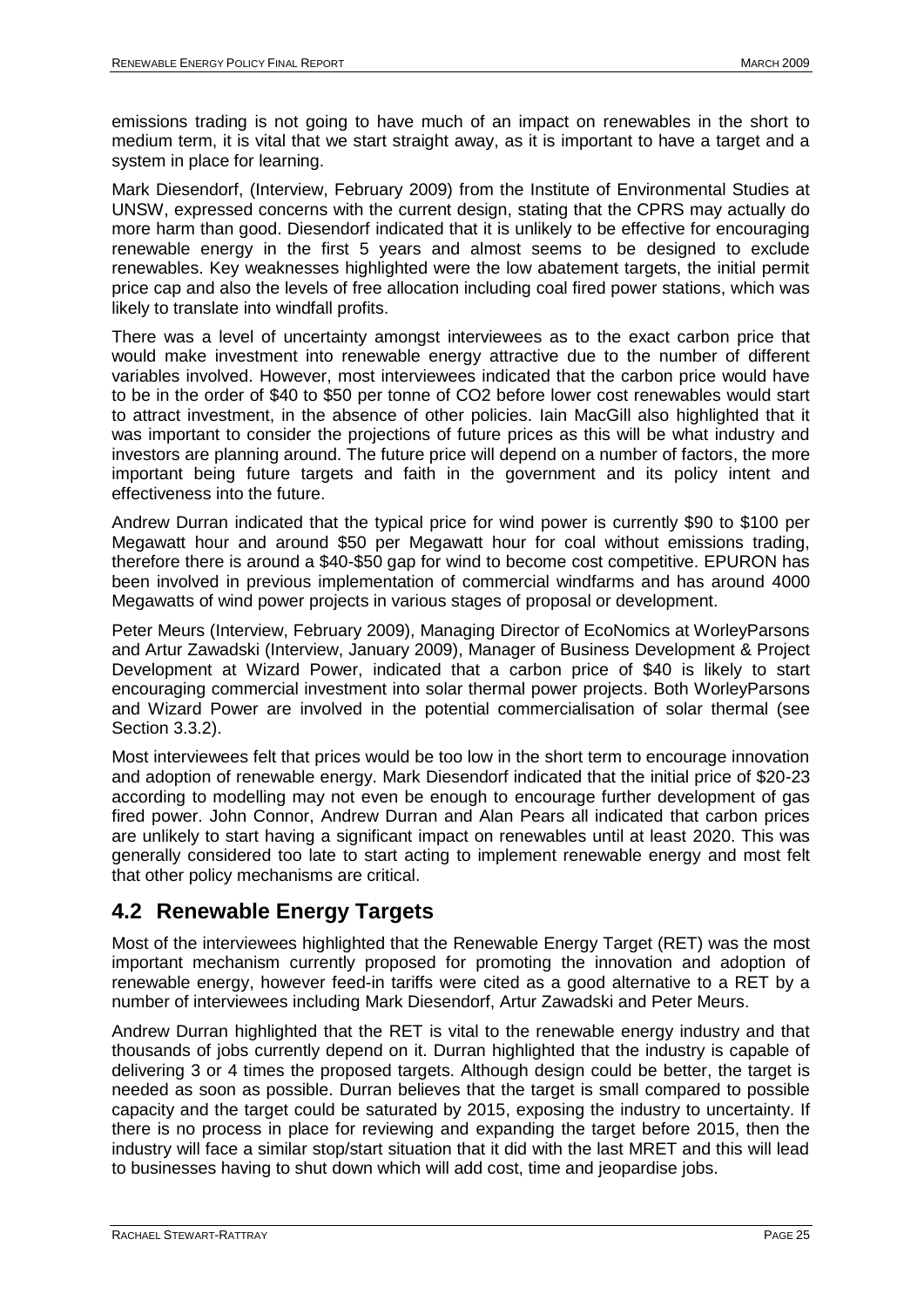Alan Pears from RMIT highlighted the importance of the 20% renewable energy target scheme to drive investment in renewable energy until the carbon price levels from the CPRS become sufficiently high to drive investment. Pears believes there will be a natural evolution where the renewable energy target is met prior to 2020, at which point the price of renewable energy certificates will start to collapse and the carbon price will firm up, taking over from the RET.

Despite the support for a RET, there were also a number of concerns raised. Iain MacGill indicated that the RET could work well if the design is right. It worked well previously in Australia, but a similar scheme in the UK demonstrated poor effectiveness and efficiency. MacGill believes that the current design for the expanded renewable energy target has some serious flaws, which risk poor effectiveness, efficiency and equity outcomes and there needs to be targets with some clear mechanisms for how to achieve them. Peter Meurs also raised a concern about the renewable energy target in that it does not indicate when the power is generated and so all of the power to meet the target could be generated at night which does not support peak power requirements. In this instance, feed-in tariffs provide more flexibility.

Andrew Durran"s main concern was that industry faced some uncertainty with the RET as it is difficult to estimate the volume of planned renewable energy projects in the works. Given the long lead time of many renewable energy projects, this could lead to projects missing out on the last available REC"s and then being out of pocket significant project costs to date. Of particular concern for estimating volumes is due to the inclusion of solar hot water heaters. This distorts the RET and makes it even more difficult to work out volumes. Mark Diesendorf also indicated that the inclusion of solar hot water was of concern and could undermine the value of the scheme. Another factor that Diesendorf indicated could undermine the scheme was if high-emissions trade-exposed industries were excluded from paying for REC"s as this would drive prices up for other consumers.

There was also some discussion over whether the target should just be limited to renewable energy. Frank Jotzo highlighted that policies are implemented that are specific to renewable energy, it is important to consider what types of benefits renewable energy can provide over other forms of clean energy. This needs to be clearly articulated as part of policy objectives.

The RET may also favour particular technologies. Frank Jotzo pointed out that the expanded RET is likely to be dominated by wind. Jotzo highlighted that it is important to think of energy policy support in terms of the R&D that was required for individual technologies and how to drive this investment. Jotzo also indicated that including wind in the RET would not provide much benefit as wind is already significantly advanced in Europe. If the aim is to support the development of renewable technologies, then the focus should be on less mature technologies, for example geothermal and solar thermal. John Kaye also indicated that wind is now sufficiently mature that it would dominate MRET and that other mechanisms would be needed to incubate and develop other emerging technologies. In addition targets should be more orientated towards particular industries, rather than just utilising blanket targets. Both Frank Jotzo and John Kaye discussed this in terms of development of an export industry in Australia. John Kaye highlighted that development of renewable export industries was an area in which Australia is lagging behind.

Both Mark Diesendorf and Alan Pears highlighted that the RET is a market based system which is designed to implement the cheapest renewable energy technologies. Wind is currently the cheapest renewable technology and will therefore be favoured. Diesendorf indicated the only way to change this is to have different targets for different technologies. Alan Pears indicated that because the RET is a market based mechanism it can actually be difficult to pick who the winners will be. In relation to early MRET targets, early analysis predicted that the major winner would be the biomass industry and that wind would be a much smaller player. However wind energy investment got motivated quickly and gazumped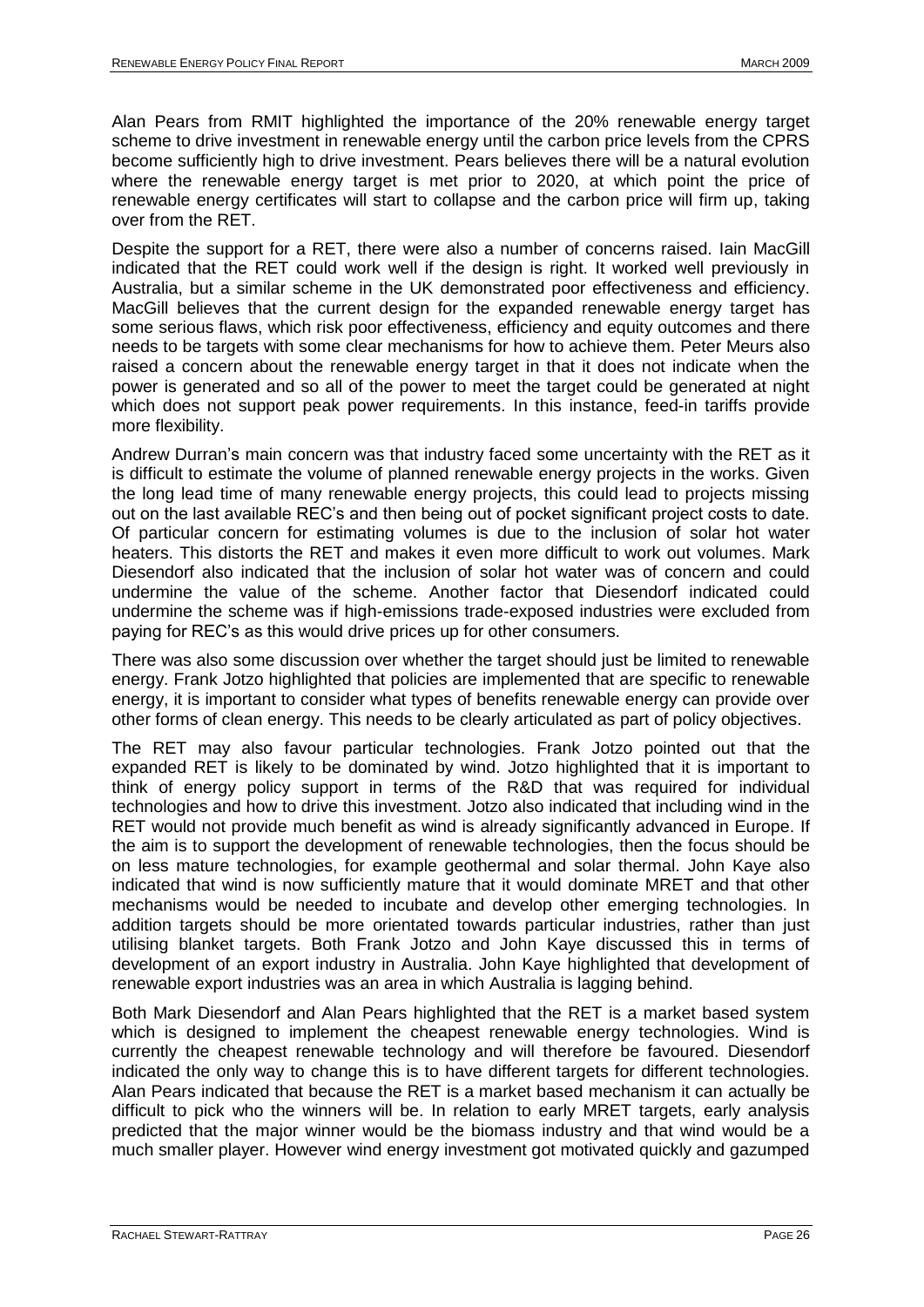biomass industries. Pears highlighted that there is a large amount of work going on with wave energy and if these industries get motivated and are appropriately backed by business investment they could surprise everyone. Pears also commented that as with any market based system, it is important to ensure that other criteria are met to ensure that options are environmentally and socially adequate. It is difficult to predict who will lead the market, and smart business people move fast and are the overall winners.

Andrew Durran believes that it makes sense that the RET should favour lowest cost technologies, although he does agree that wind will win out. Durran believes that solar thermal will have difficulty competing in the timeframe, particularly as the target is likely to be saturated by 2015. Durran indicated that if you want to support solar thermal, then it should be further supplemented in the form of grants or alternative support rather than distorting the RET markets. Peter Meurs also believes that a key advantage of the RET is that it doesn"t specifically back particular renewable technologies, however is more confident that the RET will help to encourage investment into alternatives including solar thermal.

A final concern was highlighted by John Kaye in regard to the political expediency of renewable energy targets. Kaye highlighted that although a commitment has been made to implement a renewable energy target, the new government is well into their term and the target is still a way off being finalised. This introduces concerns that initiatives such as the expanded Renewable Energy Target may still be uncertain due to factors such as lobbying over design issues, legislation being stalled in the Senate and also a change in government before the scheme is well entrenched.

# <span id="page-26-0"></span>**4.3 Government Funding**

Government funding is considered an important part of the policy mix, however many raised concerns that the funds would not have much overall impact and that other policy measures will have greater success in promoting renewables. There were mixed opinions as to what the policy mix should be.

Frank Jotzo believes that there is a strong case for funding combined with an emissions trading scheme. The carbon price will help to push low cost technologies and this combined with targeted funding to overcome externalities could provide a better approach than MRET and may avoid some of the issues relating to over reliance on wind technology. Jotzo also indicated that there is a strong case for technology spending and diffusion, but that it needs to be well targeted.

John Kaye highlighted that funds need to be insulated from Carbon Capture and Storage (CCS) as this should not be in competition with renewable energy. Funding should be focused on development of particular industries and money used strategically. As Australia is late into the market funding should be focused into areas where Australia can gain competitive advantage, with a view to export technology.

Artur Zawadski highlighted that just 3 to 4 renewable energy projects could very quickly consume the grants available, leaving no opportunity for technologies and projects that are not yet ready to proceed. In addition, funding fails to provide an incentive for follow-on projects utilising the successfully demonstrated technologies. Instead, it could actually facilitate moving these technologies offshore, as they will become more bankable in countries with feed-in tariffs and tax incentives once they are proven at scale in Australia. A more sustainable and strategic way to get new technologies up to scale is to establish market mechanisms that incentivise investment in innovative technologies. This then gets around the one-off factor.

Mark Diesendorf also commented that the renewable energy funding could be gone quickly with large renewable energy projects such as solar farms. He also believed that other mechanisms were more suited to encouraging solar such as tax incentives, similar to the US. The \$100 million for development of the solar institute was a good start, however this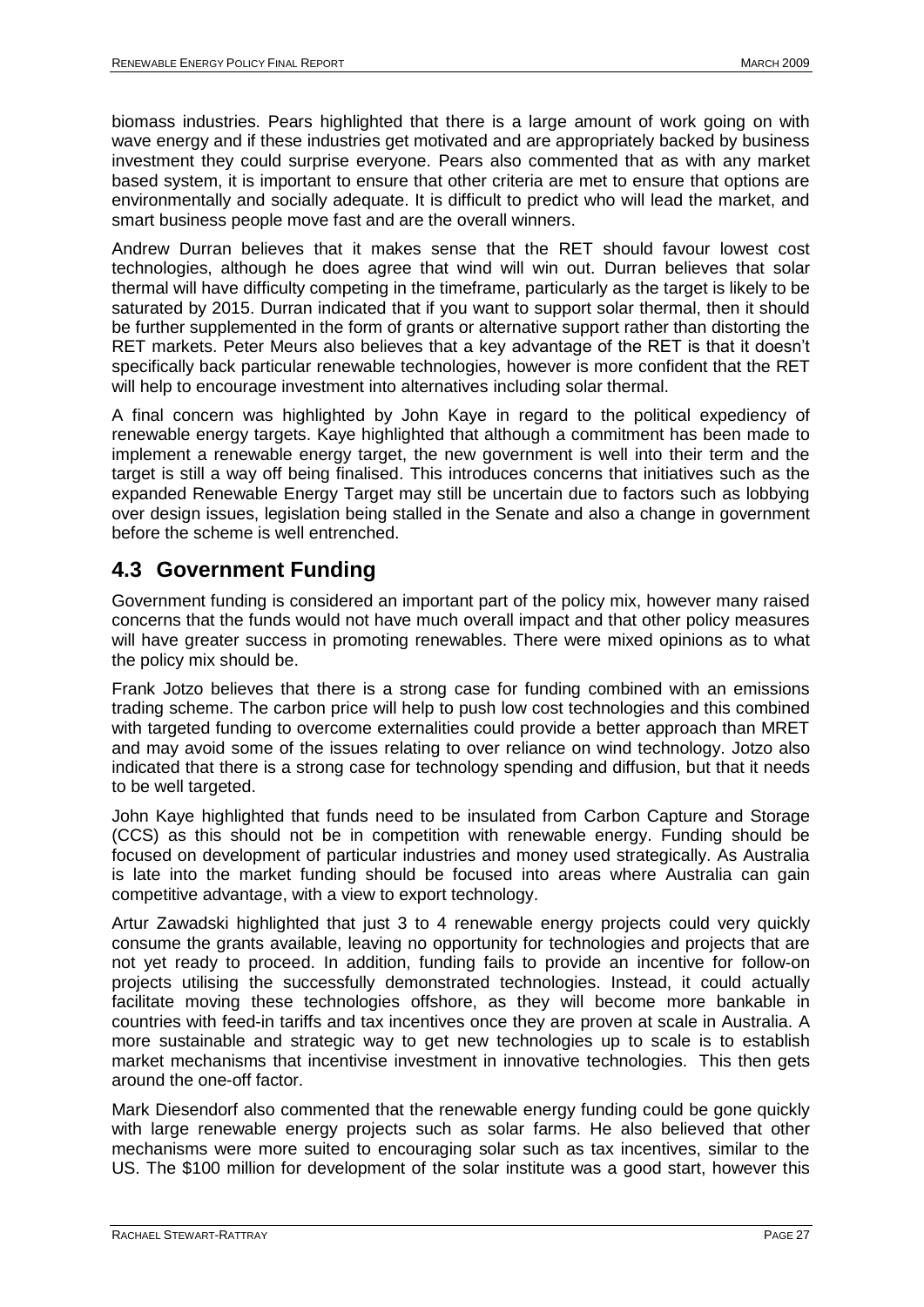will be spent over 4 years and nothing has been spent as of yet. Diesendorf was also concerned about the high level of funding that is being spent on CCS versus solar or other renewables.

Peter Meurs indicated that funding may have some impact, however getting the first \$1.2 billion solar thermal power project in place will require more than just funding assistance. Also, while government funding is important, it does put the government in a position where they have to pick winners and technologies that look good on paper will be selected.

Andrew Durran also commented that funding targeted to commercialisation research is a difficult area to get right. It requires picking a technology that looks real and getting it into the market. Most projects tend to fail in Australia, except for limited examples including Suntech from UNSW, which ended up being developed in China. While the research can have positive results, this often fails in practice. It is difficult to know who to fund. The process could be improved by use of an industry panel to help pick the projects, with people carefully chosen for the role.

Iain MacGill commented that the level of effort looks ridiculous when compared to the amount being spent by some other countries. We don"t see anywhere near the serious investment in renewables that is really required. However, there may be drivers other than climate change in other countries that have contributed to the faster development of renewables

## <span id="page-27-0"></span>**4.4 Feed-In Tariffs**

Feed-in tariffs generally received an extremely positive response from interviewees, particularly from those in the renewable energy industry. However, there were also some concerns raised.

Frank Jotzo highlighted that feed-in tariffs give the opportunity to very directly distinguish between different technologies, however there are concerns over inefficiencies if tariffs for particular technologies are set too high – an example being heavy investment in PV driven by feed-in tariffs in Germany where the technology has comparatively low energy yields. There is also potential for negative interaction between a RET and feed-in tariffs. If both are used in conjunction there is opportunity for double dipping, which does not necessarily make good policy sense.

John Kaye was of the opinion that feed-in tariffs are a policy measure that makes sense as they can help with the incubation of particular industries. Kaye pointed to the longer term benefits of developing renewable energy industries across a range of technologies. However John Connor (Australian Government 2008b) highlighted that feed-in tariffs are an expensive approach. He believes that a more sustainable spread is needed that does not focus on one single technology.

Alan Pears highlighted that there are some benefits to up front once off payments over and above ongoing payments, such as feed-in tariffs. Rational businesses will discount future revenue by 20% per year, so when reviewing ongoing subsidies within a business case, payments in 5 years will be valued at zero. An upfront subsidy will be lower cost and may provide a better tool for promoting investment decision making. However, ongoing incentives encourage reliable ongoing performance, so a combination of up-front and ongoing incentives seems likely to be most effective.

Peter Meurs commented that feed-in tariffs provide a clever way of getting a lot of investment quickly without the government having to come up with the dollars and they provide a clear market signal for 10 to 15 years. Countries that use feed-in tariffs have been very successful at stimulating renewable energy investment. Feed-in tariffs can provide significant levels of flexibility. For example, they can be tuned in to the amount of power produced and the time of day. This is important when the goal is to be able to support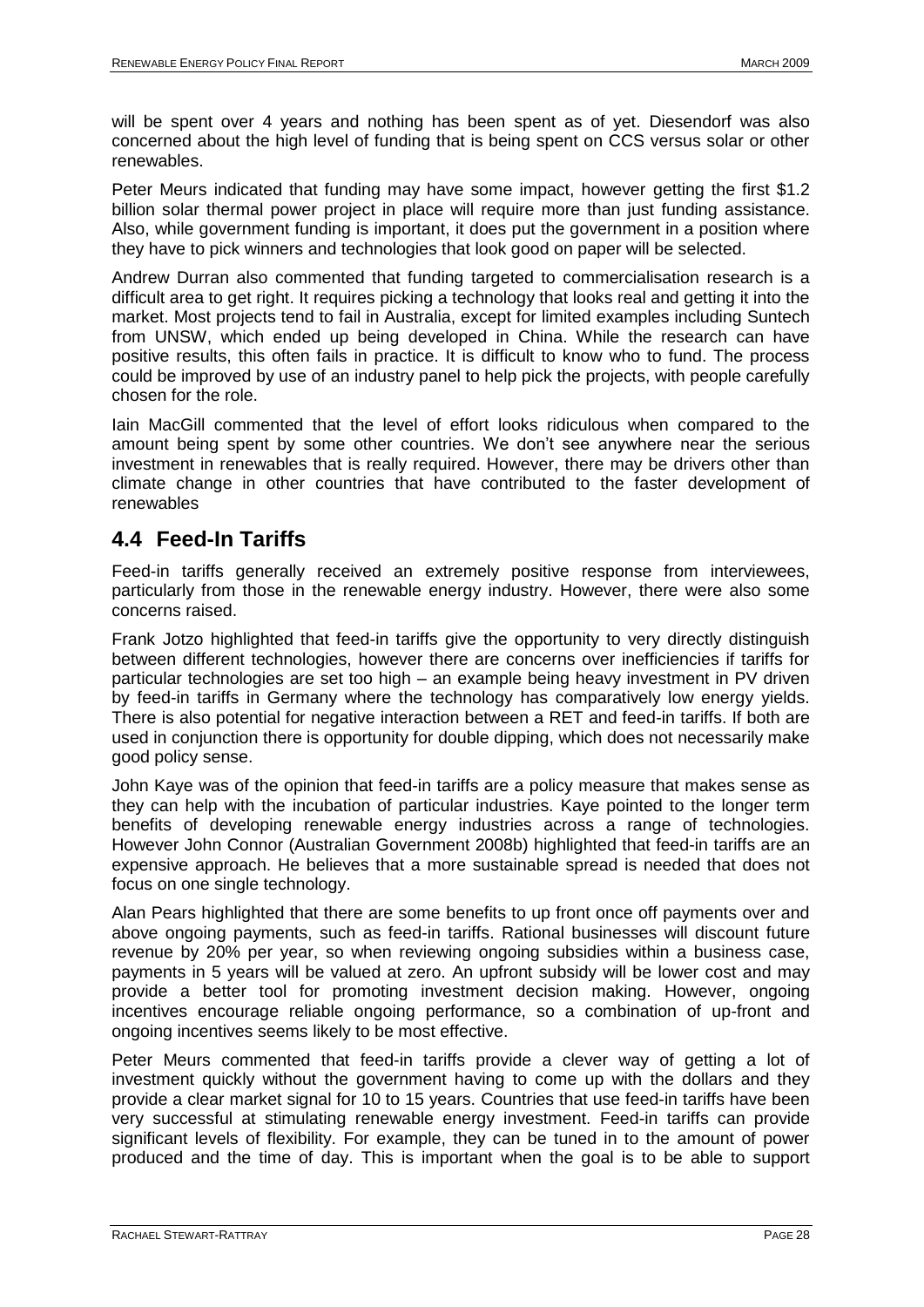peakload requirements as you can set higher tariffs for peak times. It is also possible to modify the tariff once the desired level of power is reached and by then the infrastructure is in place. The maintenance costs of solar thermal power are very cheap, so once infrastructure is in place it will be able to compete with other technologies.

Artur Zawadski was also very positive about the possibilities of feed-in tariffs. As demonstrated in other countries such as Spain and India, having a guaranteed price for renewable electricity over an economic lifecycle makes investment in these technologies more attractive. Feed-in tariffs can be tailored to particular technologies. You are able to set targets by engineering the incentive in the right way. Feed-in tariffs are also compatible with a carbon pricing scheme. You can correlate the two and reduce tariffs as the carbon price goes up. In addition, overseas financial institutions are now very comfortable with dealing with feed-in tariffs. Use of this type of policy support in Australia will help to make financial institutions more comfortable in investing in renewable energy.

Mark Diesendorf commented that experience in countries such as Germany, Spain, Portugal and Italy has shown that feed-in tariffs can be effective and they are also supported by the public. However the federal government appear to have lost interest in feed-in tariffs.

Andrew Durran saw feed-in tariffs as an excellent way to support PV in Australia. A serious feed-in tariff support system for PV would be better than the current rebate system which is inefficient. In terms of support for large scale renewables, Durran believes that both a RET or feed-in tariffs could provide the required support if the design is effective, however is important to consider that we already have a RET in place, so it makes sense to get that working properly.

Iain MacGill commented that feed-in tariffs have a proven track record to drive deployment, however with significant levels of deployment they become much harder to support. Mark Diesendorf provided the example of PV, where it would not be possible for everyone in the A.C.T. to have PV on their rooftop as prices would go from 12-14c per kilowatt hour to 44c per kilowatt hour.

Iain MacGill also raised concerns that certain feed-in tariff designs take renewable energy markets out of the mainstream electricity markets which could cause impacts on the rest of the electricity industry. If we are serious about renewable energy, then they can"t be in their own reality and need to be incorporated into the real market. MacGill commented that the Spanish feed-in tariff system provides a good design example, where a feed-in tariff is described as a premium above the current price. This is a compromise, which provides a secure revenue and may be preferable to a market based mechanism.

# <span id="page-28-0"></span>**4.5 Grid Connection**

Grid connection was generally considered an important area where a lot more effort is needed, particularly in terms of better overall planning for transmission infrastructure in Australia to support new energy sources.

Mark Diesendorf commented on the importance of adding new links to the grid and strengthening existing links. For instance, the wind power capacity of South Australia could be greatly increased by strengthening the SA-NSW and SA-Vic links. A change in the overall system is also required where the government pays for new transmission links rather than the individual project developer. We also need to make the grid a smarter carrier with smart meters at the customer end and also greater control for adding new technologies. The US provides a good example with their SmartGrid.

Peter Meurs commented that connection was a significant barrier to renewable energy projects. WorleyParsons have been involved in mapping energy sources around the country with their networks which has indicated a number of good locations and opportunities for joint investment. Proper planning and joint projects can help to open up some excellent new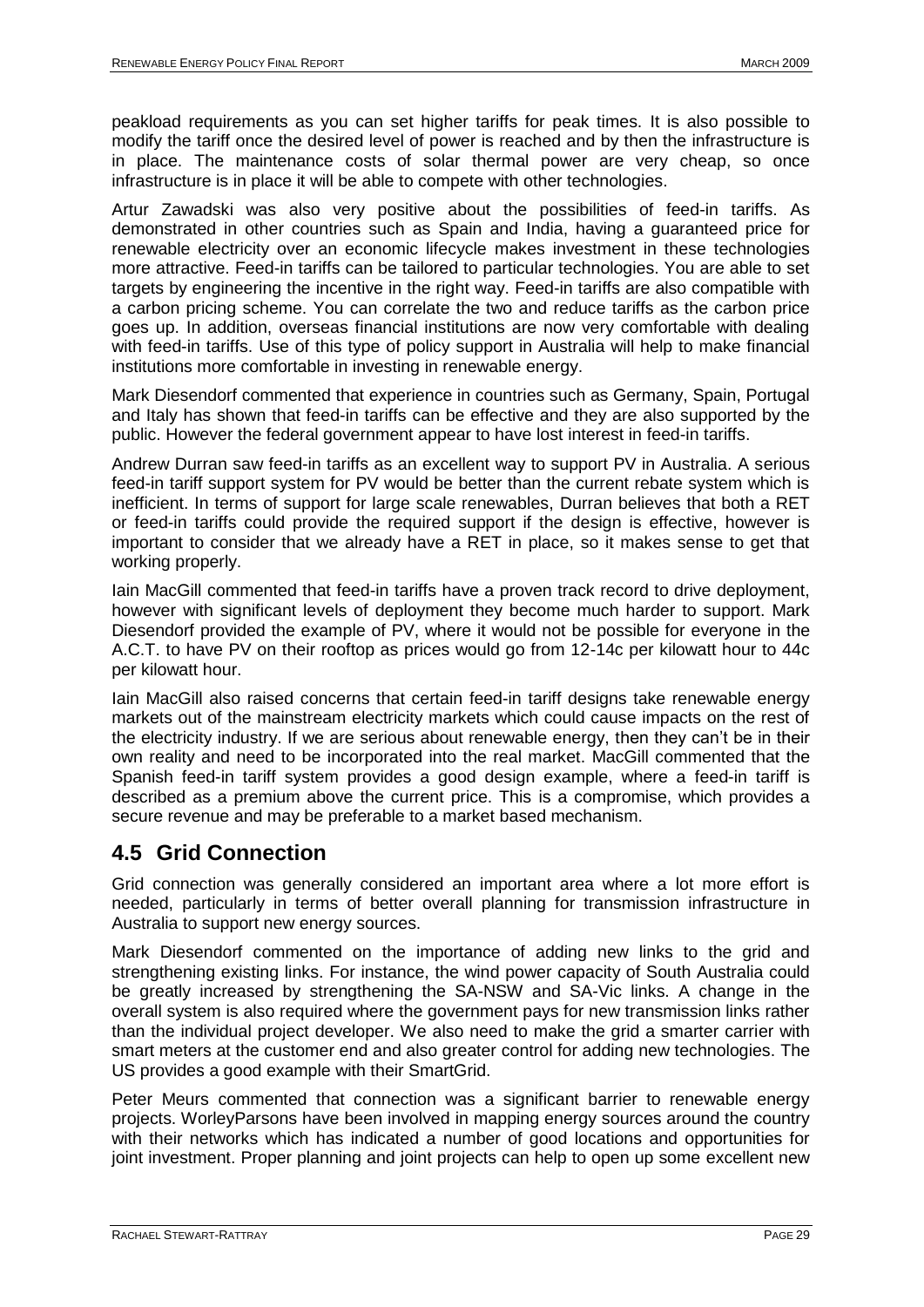solar thermal and geothermal sites. An intelligent approach is needed to plan transmission infrastructure on a national basis. Planning is currently haphazard and responds to immediate energy demand and the network is not running efficiently.

Andrew Durran indicated that transmission costs need to be borne by the developer, to ensure that the market chooses the most cost effective solution. There is certainly an imbalance with transmission funding in that plants that were built 20 years ago have had free transmission, however the solution is not to just give transmission away for free to far away sites, or the system won"t be efficient. There are also inefficiencies where 100km of transmission line services a town that only requires 30 megawatts that could be better serviced by a local energy project. These types of grid issues need to be reviewed on a project specific basis.

Durran also commented that there were significant inefficiencies with the grid connection application and design process implemented in NSW by TransGrid, which is not tailored to new renewable energy generators. This is hampered in part by the National Electricity Market (NEM) rules which, for example, preclude release of essential data in relation to technical generator characteristics to the market, leading to design bottlenecks within the network service providers. There is lots of room to improve on code rules and processes. This is the small policy end which is difficult to get right and there is not much interest.

# <span id="page-29-0"></span>**4.6 Other Policy Issues Raised**

## <span id="page-29-1"></span>**4.6.1 Voluntary Actions**

Alan Pears raised an important point whereby Voluntary activities are not recognised as additional abatement under the CPRS, which will reduce incentives for voluntary action if not adequately considered in policy. For example, if Greenpower contributes to Australia"s overall emissions reduction targets, then individuals who purchase Greenpower will be freeing up more permits for large emitters and essentially subsidising their ability to pollute. This reduces voluntary motivation for emission reduction, including motivation for individuals who wish to promote renewable energies.

Garnaut (Garnaut 2008) does raise the issue of voluntary initiatives being cannibalised by emissions trading, but no solutions are proposed in this document, except that it is possible for voluntary purchase and surrender of offset credits which can contribute to reduced emissions. The voluntary purchase and surrender of CPRS or Kyoto permits is also the only voluntary action issue proposed as part of the Government"s CPRS (Australian Government 2008b). Pears highlighted that this does not adequately reflect the current diversity and drivers behind voluntary action.

## <span id="page-29-2"></span>**4.6.2 Community based projects**

John Kaye highlighted the need for ownership institutions that work with communities as people are more likely to object to the actual or predicted impacts of wind turbines installed and operated in their surrounds by an external company than they are if they have a financial interest in the project and a direct say in the siting of the turbines. Alan Pears also raised some interesting points about promoting regional opportunities, for example Bendigo spends approximately \$250 million on energy requirements, sent to entities outside the region, which could be mobilised into a business opportunity for producing alternative energy to meet local energy requirements with excess generation exported at a profit. This type of project involves mobilising regional councils along with regional economic development and is a different group of people to community projects run by community groups.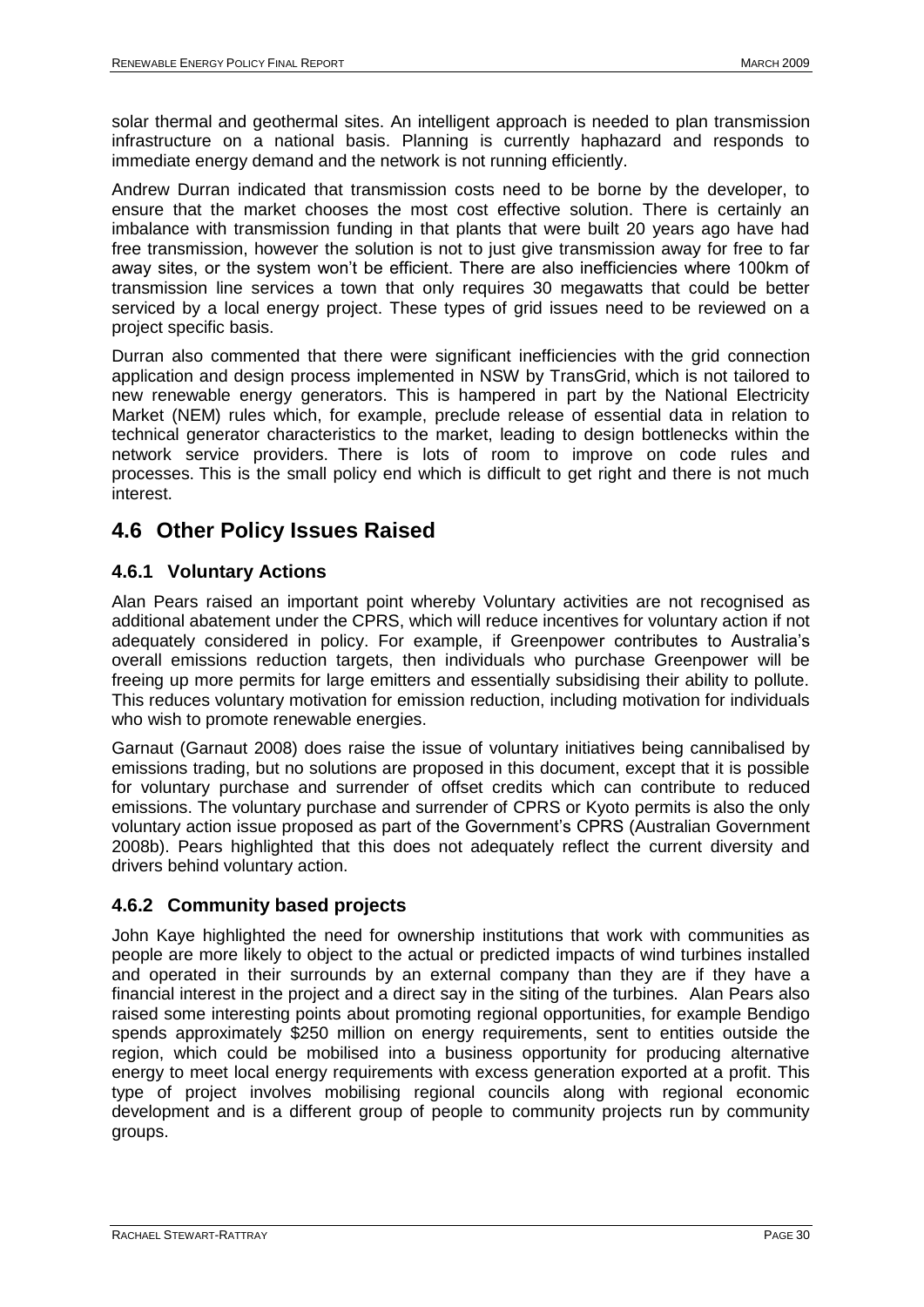# <span id="page-30-0"></span>**5 DISCUSSION**

This section provides a discussion of the research topic with information drawn from the literature review and stakeholder perspectives. The first part of the discussion explores the effectiveness of emissions trading as the primary policy measure with a consideration of the impacts on the adoption and innovation of renewable energy, with a focus on the electricity sector. The second part then reviews the possible mix of policy measures and their ability to facilitate innovation and adoption of renewable energy technologies in the electricity sector, comparing impacts for wind energy and solar thermal power generation.

# <span id="page-30-1"></span>**5.1 Emissions Trading: A "purely" market based approach?**

Emissions trading is a market based mechanism, that has been given increasing attention as the primary policy measure for combating climate change due its perceived ability to promote emissions reductions at least cost. While it is important to put a price on carbon, there are a number of concerns relating to the effectiveness and efficiency of emissions trading and its ability to promote the innovation and adoption of renewable energy in the electricity sector. These concerns are linked to issues that stem from imperfect markets, market design issues and the importance of long term cost effectiveness. Renewable energy is also considered to support policy objectives other than just emissions abatement.

## **Imperfect Markets**

While it is absolutely necessary to put a price on carbon, the expectation that emissions trading will achieve abatement at the least cost assumes a perfect market. Perfect markets do not exist and therefore market failures and barriers require government intervention (Section [3.1.2\)](#page-8-0). While there are many principles of a perfect market, a few of the key principles are highlighted below. These include the expectation that participants will display rational behaviour, that there should be no externalities or unexploited economies of scale in a perfect market and that there should be access to perfect information (Andrew 2008).

Under conditions of market failure, market participants will not necessarily exhibit rational behaviour and participants tend to take a short term view in order to satisfy immediate needs, rather than maximising their long term best interests. Participants may anticipate that future emissions allowances will face greater restrictions, however they are unlikely to engage in near-term technology development required to meet future limits. The market will tend to invest in technologies that meet short-term financial goals rather than long term objectives, which are generally discounted (OECD & IEA 2003).

In addition, some technologies will experience advantages that do not necessarily ensure the selection of the most efficient technologies long term. Once these technologies are implemented they will benefit from learning by doing and improved scale economies that will lock them in. For example, under an ETS with a low carbon price gas-fired power may be locked-in due to present advantages such as easy integration with existing fossil fuel infrastructure and processes and an initially low carbon price that does not reflect the full costs.

An ETS cannot help overcome full externalities for various technologies. These include early mover spill-overs and costs associated with grid connection, where the early companies implementing particular technologies create benefits that can be enjoyed by other companies including increased knowledge, technological improvements due to learning by doing and implementation of shared infrastructure.

A perfect market also assumes that there are no unexploited scale economies, however technologies that have not yet been deployed on a sufficient scale, will not be operating at the lowest possible cost. As unit volume increases, unit cost will decrease, although the rates will vary for different technologies. Costs also reduce with technological and process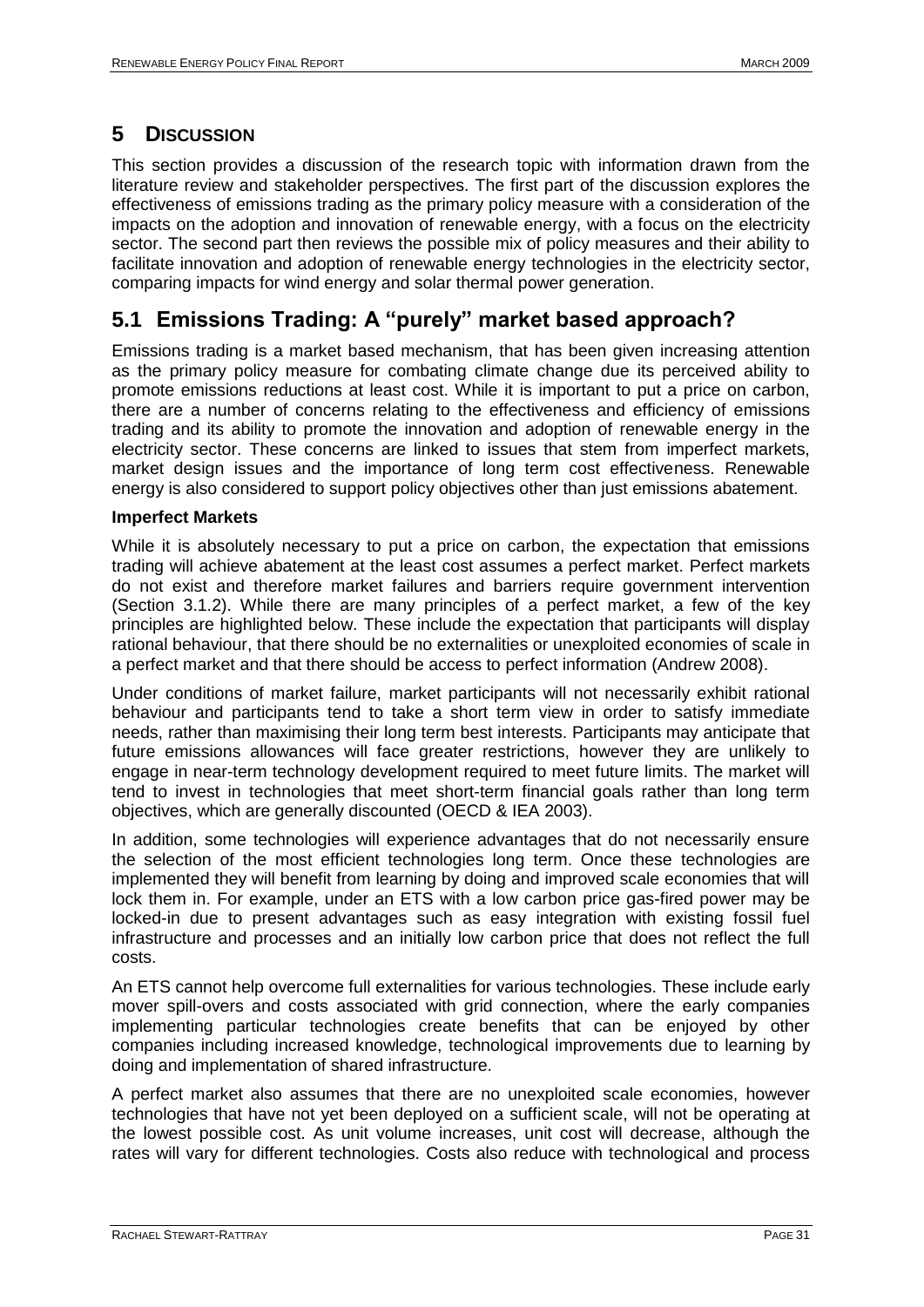improvements that stem from learning by doing. Emerging renewable technologies such as solar thermal are yet to benefit from significant scale economies which will lead to reduced cost and wind, classed as an evolving technology, still has significant potential for cost reductions.

Finally, for a perfect market it is also necessary for there to be perfect information which requires that there are no ambiguities and uncertainties in the market. As was discussed in relation to the EU-ETS (Section [3.2.1\)](#page-10-1), imperfect information regarding emissions early on in the scheme resulted in significant price volatility once improved information came to light. Unequal access to information can also result in inequities in the market where those with significant knowledge can benefit from greater market knowledge (Andrew 2008).

These types of market imperfections or failures are unable to be addressed with a carbon price alone, particularly in the early stages of the scheme, where prices will be lower and require additional policy to assist in mitigation.

### **Scheme Design and Effectiveness**

Although an ETS is a market based mechanism, it is combined with regulation that dictates the market rules and governance. For an ETS to be effective, it requires that the market to be well designed. With the introduction of the CPRS in Australia, it is expected that the market will require a certain period of time for learning, while the system is established in a local context. The EU-ETS underwent a learning phase of three years which demonstrated significant issues that were anticipated prior to the start of the scheme. These issues were primarily linked to free allocation of permits contributing to windfall profits as well as the over allocation of permits which contributed to price volatility. These types of issues are also likely in the CPRS which is making use of free allocation and there are likely to be conservative targets in the first instance (Section [3.2.1\)](#page-10-1).

Another contributing factor to issues with scheme design stems from public policy design processes being exposed to significant lobbying. Lobbying can result in those groups with the strongest networks, financial resources and capacity to participate gaining an advantage in the design of the scheme. For example, free allocation of permits has been increased over time due to a significant lobbying process.

Lobbying also has an impact on the selection of targets with significant tensions between lobby groups that support emissions-intensive industry that want to protect existing businesses and jobs versus environmental Non Government Organisation"s (NGO) that are requesting targets that will have a real impact on emission reduction. The lobbying process for the CPRS has resulted in the proposal of conservative targets. This means that in the short term carbon prices are unlikely to be high enough to encourage the innovation and adoption of renewable energy.

The point at which the carbon price becomes high enough to be effective is characterised by uncertainty due to the high number of variables associated with uptake of various different modes of renewable energy. However, local estimates indicate that the carbon price needs to be between \$40-\$50 in Australia, before it will start to have an impact on the investment into renewable energy (Section [4.1\)](#page-23-1). These levels of prices are unlikely to be politically feasible in the early stages of emissions trading. The targets under the CPRS are indicated to be somewhere between 5 to 15% of 2000 levels by 2020. Modelling indicates that even under the 15% target, carbon prices will reach \$50 only by 2020 and only \$35 under the 5% target (Australian Government 2008b). Therefore in absence of other policies the CPRS alone is unlikely to generate any significant investment into renewable energy until after 2020.

## **Importance of policies to encourage Renewable Energy**

Emissions trading takes a short-term least-cost focus. However, policies to encourage investment into the innovation and adoption of renewable energy technologies now, can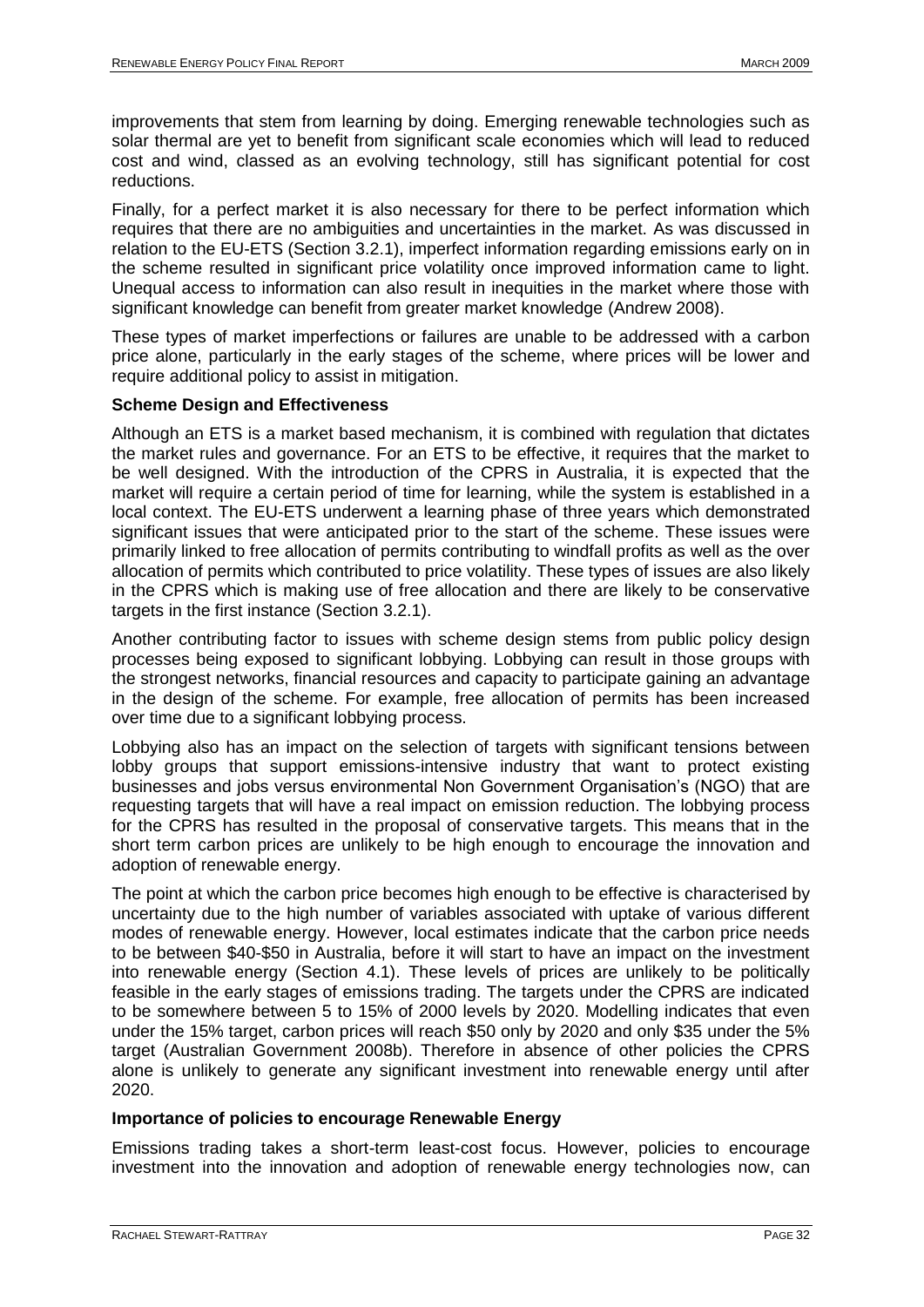help to ensure cost effectiveness over the longer term. International research has demonstrated that there can be positive synergy over the long term between emissions trading and policies that promote renewable energy technologies, leading to overall cost reductions (Section [3.2.3\)](#page-14-0). In addition, it has been modelled in an Australian context that combining emissions trading with a renewable energy target will lead to some overall cost improvements over the longer term when it is assumed that immature technologies experience "learning by doing" (Section [3.2.3\)](#page-14-0).

A focus on emissions trading at the expense of other policy measures doesn"t take into consideration the other benefits that renewable energy can provide. Renewable energy can also help meet a range of other policy benefits such as energy security and diversity, job creation, reinvigoration of local manufacturing industries, creation of new export markets and provide other environmental benefits and social benefits over fossil fuel technologies (Section [3.1.1\)](#page-6-2). However, some of these benefits are contested. Energy security is considered to be fairly stable in Australia due to the significant supply of fossil fuels, however Australia"s is dependent on global market prices and fossil fuel imports are on the increase. In addition, concerns are often raised over job security, however research shows greater potential levels of employment and the focus needs to be on re-skilling of displaced workers (Section [3.1.1\)](#page-6-2). In addition, contrary to popular belief, renewable energy is also able to contribute to base-load power. This has been supported by research which has demonstrated potential for wind power to meet base-load power when it is geographically distributed in various locations with different wind regimes (Diesendorf 2007c, 2007b). In addition, solar thermal power generation with low-cost thermal storage provides additional promise for base-load power along with sufficient diversity into a range of different renewable energy sources.

In the short term, the carbon price generated by an ETS is unlikely to be high enough to encourage investment in renewable energy. While it will make the first steps towards internalising the cost of emissions, there are also other market failures and barriers that cannot be overcome with a carbon price alone. Given the importance of developing a renewable energy industry, other policy support mechanisms are going to be necessary.

## <span id="page-32-0"></span>**5.2 A mix of policy measures: Impacts on wind and solar thermal**

The discussion in [5.1](#page-30-1) highlighted that an ETS is unlikely to generate a carbon price high enough to encourage the innovation and adoption of renewable energy until at least 2020. Therefore a mix of supporting policies is required in order to promote renewable energy. Policy mechanisms considered in this discussion include the Renewable Energy Target (RET), Government funding, feed-in tariffs, investment credits and also grid connection.

In deciding on the appropriate policy mix it is necessary to find a balance between technology neutral approaches that encourage short-term least-cost technology and targeted technology policies to address market failures and barriers faced at different levels of maturity. Targeted technology policy is often criticised as "picking winners" given that selecting successful technologies can be difficult and open to influence by lobbying groups. However, there is a case for providing targeted support for individual technologies depending on their level of maturity and export industry development potential. Different maturation stages in the innovation process require different types of support. This has been a successful strategy overseas, particularly in Germany where policy has been extensively targeted towards the development of individual technologies. This has helped to cement a strong renewable energy industry with export capabilities. The level of support has also been consistently reviewed to suit growing levels of maturity for particular technologies (Jacobsson & Lauber 2006).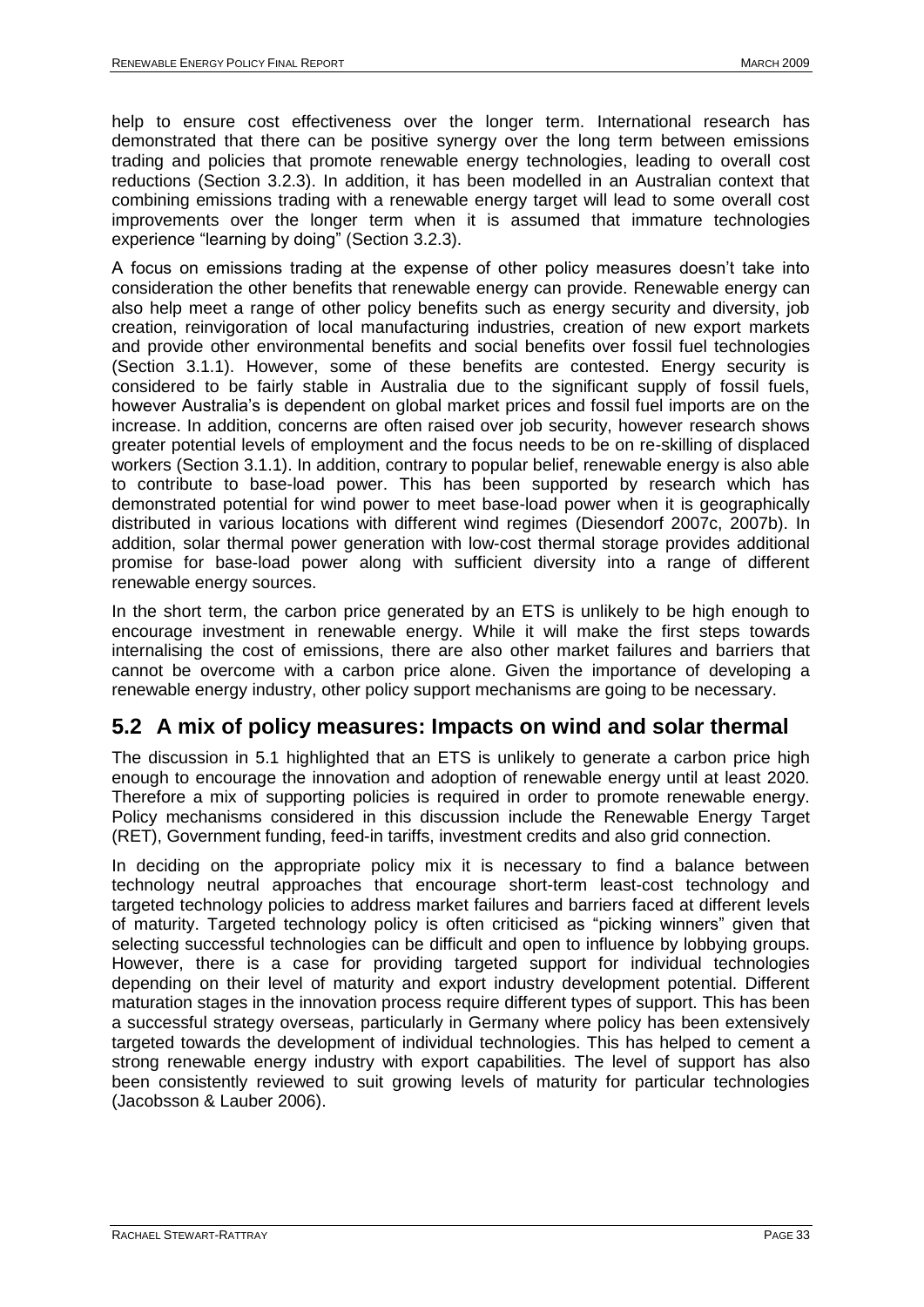## **Renewable Energy Target**

A RET is considered a critical mechanism for the promotion of renewable energy. It has been important in the early development of a wind industry in Australia and there are a number of positive examples of increased renewable energy deployment overseas (Section [3.2.2\)](#page-12-0). In terms of current Australian policy, the expanded RET shows the greatest promise for renewable energy expansion in Australia with a target of 20%. However, while a RET has the potential for technology targeted design, it is important to consider that, in its pure form, the RET is a market based mechanism which encourages the development of leastcost renewable energy technologies. Therefore a RET is likely to face some market failures and barriers in a similar way to the ETS.

As with the ETS, a RET will encourage short-term least-cost development within a potential portfolio of renewable energy technologies. This does not necessarily ensure that renewable energy technologies with the greatest long term potential will be selected. In Australia, the expanded RET is most likely to be dominated by wind energy as this is currently the lowest cost renewable energy technology. There are a number of concerns that stem from wind energy taking up the bulk of the target. Firstly, wind energy could become locked-in at the expense of other less mature renewable technologies. A few stakeholders raised concerns that wind energy has already reached a certain level of maturity worldwide and that it would exclude more immature technologies from the RET that may have greater export potential in Australia (Section [4.2\)](#page-24-0). Secondly, if one of the advantages of renewable energy is to provide diversity of supply, then it is important to encourage technologies in addition to wind, for example solar thermal. Diversity of supply will help to minimise negative impacts of any single technology and also provides more reliable base-load power.

Although wind has experienced the most rapid growth and cost reductions when compared to other renewable energy technologies, wind is still classed as an evolving technology, which is at the stage of innovation where the greatest gains can be achieved from learning by doing (Jamasb 2007). There is still significant untapped potential for wind energy expansion in Australia including development of local wind turbine manufacturing industries. The stalling of the local wind manufacturing industry after the failure of the Howard Government to extend the MRET also indicates that the industry still needs support. It has only started to recover during 2008 with the introduction of the VRET and anticipation of the expanded RET at a Federal level (Section [3.3.1\)](#page-20-1).

Another market failure experienced by the RET is due to imperfect information. It is going to be difficult for project developers and investors to predict the capacity of renewable energy that is under development. Capacity estimates are aggravated by the inclusion of domestic solar hot water, where volumes will be difficult to calculate. In addition, this will contribute to greater uncertainty for investors as the targets become close to be being met (Section [4.2\)](#page-24-0).

As highlighted by Andrew Durran in the interviews, with the number of potential wind projects in various stages of proposal and the proposed inclusion of solar hot water in the scheme, there is a good chance that RET targets could be met as early as 2015 (Section [4.2\)](#page-24-0). This has serious implications for industry. Firstly, it contributes to greater market uncertainty for the longer term. If the target is reached in 2015, then the carbon price is unlikely to be strong enough to take over as the main incentive for investment. This could result in a stalling of the market, as occurred with the MRET, causing manufacturers and developers to shut down, adding to the cost of future wind development. Secondly, this will present greater risk to other technologies which have longer lead times, for example solar thermal power generation. Although the RET is likely to motivate the implementation of the first commercial solar thermal plants, if the target is saturated by 2015, continued deployment would be likely to stagnate.

There are various possibilities for dealing with some of the issues that arise out of the RET. One option is to redesign the RET to have separate targets for different technologies, while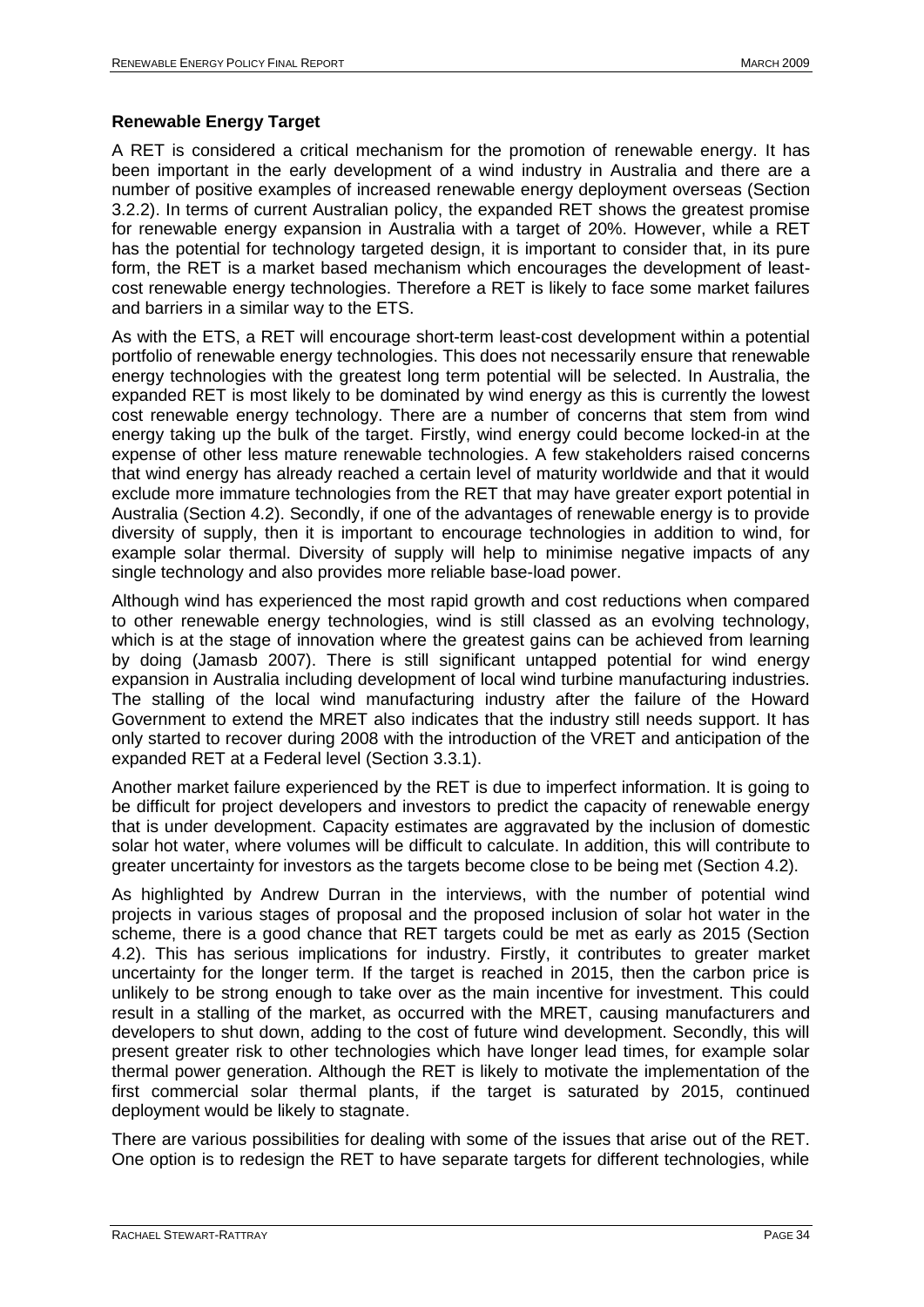the other is to keep the RET in its pure form and then provide feed-in tariffs and other targeted support for the more expensive renewable energy technologies. In addition, some certainty should be provided as to what the policy action will be if the target is saturated prior to 2020.

Given the above discussion, while the expanded RET is likely to be a sufficient driver for deployment of wind in the near term; it is likely that solar thermal power as well as other emerging technologies will need some additional support targeted to the level of maturity. Possibilities include government funding, feed-in tariffs and/or investment tax credits.

### **Government funding**

Government funding is fairly widely supported as a mechanism for overcoming market externalities associated with early mover spillovers (Section [3.2.4\)](#page-15-0). In this case funding would be provided for pilot, demonstration or first commercial projects. This means that solar thermal is likely to be eligible. While, this is considered important, funding levels in Australia were criticised by some stakeholders as being insufficient to encourage the innovation and adoption of renewable energy at the rates required (Section [4.3\)](#page-26-0).

Government funding has been criticised due to its necessity to pick winners. As described earlier this is a difficult process that is affected by lobbying. In Australia, there has been a low success rate for translating R&D and pilot projects into commercially successful technology. This may in part be due to the level of funding being insufficient, however could also be linked to the selection process. One suggestion in the interviews was that the process could benefit from use of an experienced industry panel to provide advice on technology funding (Section [4.3\)](#page-26-0).

While government funding for solar thermal may support some of the early commercial projects in Australia, it will not help to stimulate the volume of investment required to establish a viable solar thermal industry. To start taking full benefit for learning by doing and scale economies, investment will need to be much more significant. Given the low installed capacity worldwide, this may be a technology where Australia has export potential, however it would be necessary to ramp up quickly. Given the issues reviewed in this discussion, additional incentives may be required to stimulate demand in addition to the RET and government funding for early projects.

#### **Feed-in tariffs**

Feed-in tariffs provide a flexible mechanism that is proven for encouraging the increased deployment of renewable energy. Feed-in tariffs have been used extensively in the EU to promote the deployment of wind and other renewable energy technologies. They have also been responsible for expanding the commercialisation solar thermal power generation in Spain. In addition, international research indicates that feed-in tariffs can be more cost effective than a RET (Section [3.2.5\)](#page-16-0).

Feed-in tariffs provide a good mechanism for supporting technologies that are in the early stages of commercialisation, but are yet to benefit from economies of scale or learning by doing. Well designed feed-in tariffs can provide an on-going incentive to keep the technology operating under optimal performance. There are a number of other positive aspects relating to the flexibility of feed-in tariffs. Firstly, feed-in tariffs can be tuned to different technologies by setting different tariff rates for each technology. Secondly, it is possible to set different tariffs at different times of the day which can help to support peak power loads. Thirdly, feed-in tariffs can be reviewed on a regular basis and can be reduced when the technology starts to benefit from learning by doing and scale economies. The overall flexibility of feed-in tariffs means that they can be fine-tuned to meet specific policy objectives (Section [4.4\)](#page-27-0).

Despite the potential benefits, there are also some concerns. It is important to consider that businesses will discount future benefits when making decisions which will reduce the impact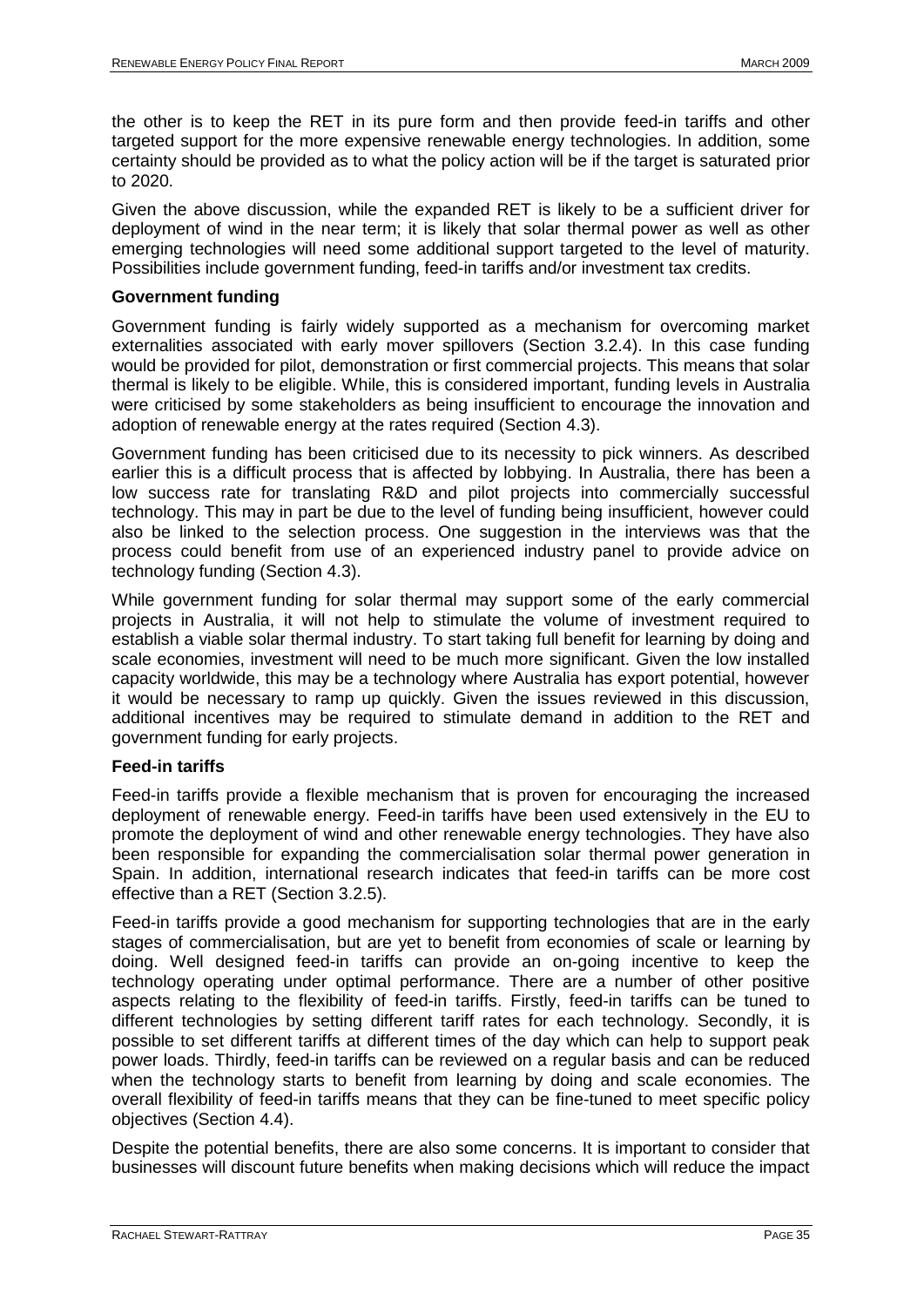of a feed-in tariff over the longer term. Feed-in tariffs are also a technology targeted policy and therefore they face all of the issues surrounding the need to pick winners. It is important that they are carefully designed and subject to on-going review which requires a good understanding of each of the technologies being supported and their cost profiles. If the feed-in tariff is poorly designed or too generous, technologies may become too far removed from real markets and fail to become more efficient. Therefore it is extremely important to get the design right, provide long term certainty and ensure that the tariff rate is in some way pegged to the market price for electricity with a transparent process for on-going review (Section [4.4\)](#page-27-0).

While wind energy can clearly benefit from a feed-in tariff, this is unlikely to be necessary in Australia if wind energy is driven by the expanded RET. On the other hand, solar thermal power generation could significantly benefit from a well designed feed-in tariff. However, while feed-in tariffs may provide benefits and have received a strong response from industry, they are unlikely to be implemented in the near future at the Federal level due to government focus on the CPRS and the expanded RET.

### **Other policy support**

In the absence of a feed-in tariff to provide additional support to solar thermal power generation, this technology could benefit from an investment tax credit or similar. This mechanism provides considerable certainty for investors and has been responsible for the significant deployment of solar thermal power generation in south west USA.

With the expansion of any renewable energy technologies, there can still be significant environmental and social consequences. It is important to ensure that these are not ignored. For wind energy, ensuring appropriate levels of community involvement and buy-in is critical. This may include mechanisms which ensure some form of compensation for local communities where wind farms are located, for example reduced electricity prices (Section [3.3.1\)](#page-20-1). With solar thermal, as these are often large scale desert projects, it is important to consider the potential impact on fragile desert ecosystems (Section [3.3.2\)](#page-21-0)

Currently the cost of grid expansion presents significant issues for renewable energy technology. First movers are disadvantaged by having to pay the full cost of connection, while additional generators can benefit from the installed infrastructure (Section [3.2.6\)](#page-18-0). A range of renewable energy technologies including wind energy, solar thermal, geothermal and bioelectricity could benefit from an improved approach to managing and financing grid connections. It is critical to have a strategic plan for future grid expansion to take advantage of the expansion of renewable energy sources (Section [4.5\)](#page-28-0).

No single policy mechanism is going to meet all policy objectives or overcome all market failures and policy barriers. Therefore, it is important to get the policy mix right to encourage a viable renewable energy industry and support technologies with high potential in the various stages of maturity.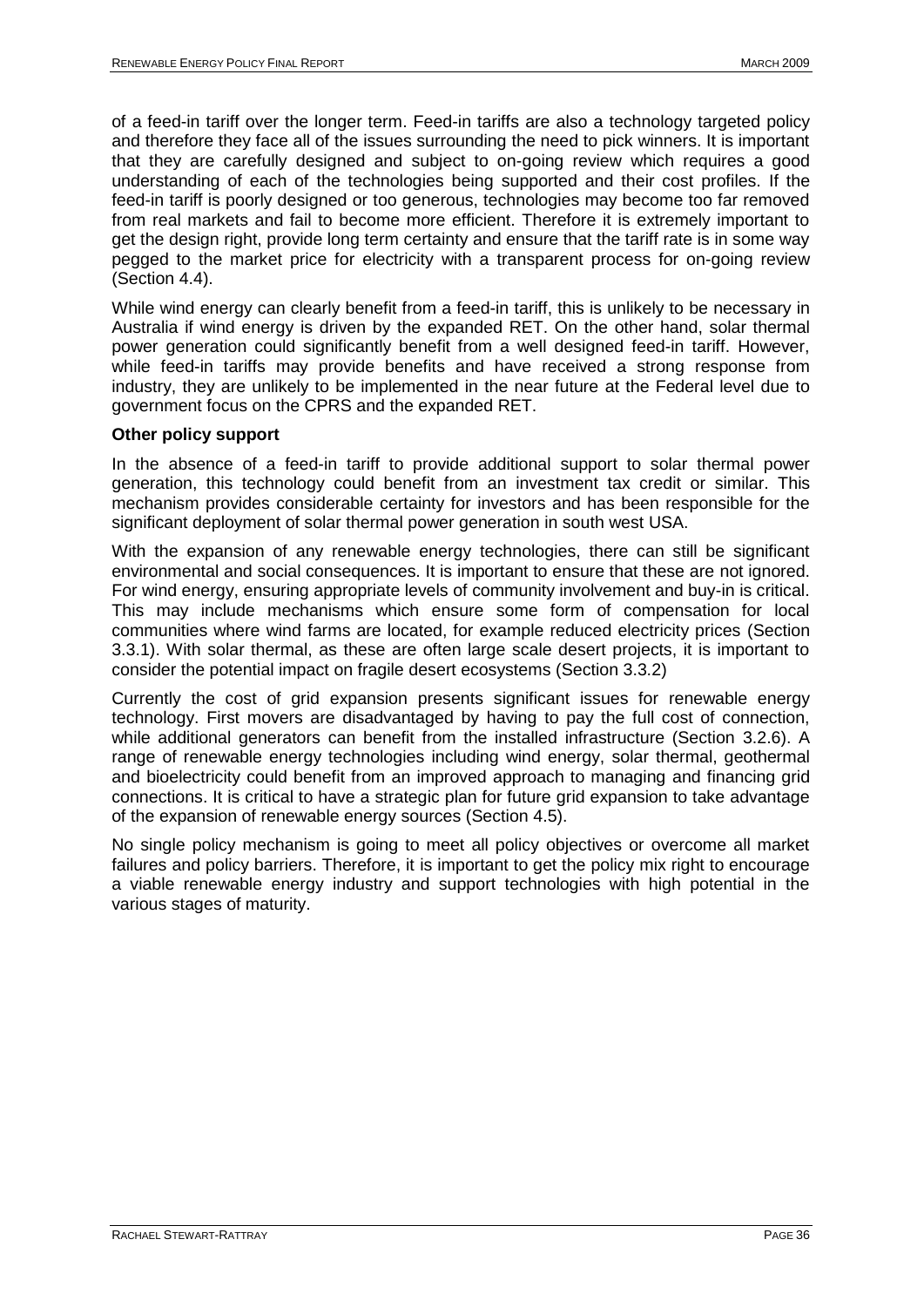## <span id="page-36-0"></span>**6 CONCLUSIONS AND RECOMMENDATIONS**

Part 1 of the research topic involved exploration of the effectiveness of a pure market based approach such as emissions trading as the primary policy measure, with particular consideration of the impact that this would have on the innovation and adoption of renewable energy in the electricity sector. Key findings indicate that emissions trading is insufficient as the primary policy measure. While it may provide the least cost solution to emissions abatement in the short term, it does not provide the most cost effective solution over the longer term. It also fails to overcome many of other market failures and barriers that are faced by technologies in various stages of maturity. Renewable energy also has other benefits, some of which are intangible and cannot be measured in simple economic terms and can contribute to other policy objectives.

While it is important to put a price on carbon, emissions trading alone is unlikely to provide sufficient incentive to invest in renewable energy in the short term, as permit prices may not reach a high enough price level until at least 2020. Therefore, other policy measures are needed in addition to emissions trading. Despite concerns over picking winners, there is a strong case for policy that is targeted to different levels of technology maturity. However, this requires sufficient technological knowledge and industry support.

Part 2 of the research topic reviews the possible mix of policy measures and their ability to facilitate the innovation and adoption of renewable energy in the electricity sector, including a comparison of impacts on wind energy and solar thermal power generation. New initiatives by the Government to implement the 20% expanded RET and provide targeted funding to renewable energy are considered a positive step forward, but may not be sufficient to promote the necessary diversity in renewable energy.

Wind and solar thermal require different levels of policy support, with solar thermal power generation being less mature and higher cost than wind. The expanded RET is likely to provide the most promising policy support for the continued development of wind, however a few considerations remain. Firstly it is important to ensure market certainty and therefore targets should be reviewed regularly to assess whether the scheme needs to be expanded or additional support is required. Secondly, there should be greater emphasis on community involvement policies which provide direct benefit to communities directly impacted by renewable energy developments, for example in the form of reduced electricity prices.

Solar thermal is expected to gain some benefit from the expanded RET with the first few commercial solar thermal power plants being built, however additional policy measures are considered important. As this technology is yet to be commercialised in Australia, solar thermal is likely to be eligible for government funding. However, funding levels are currently insufficient and would need to be increased to have any significant impact. Given that funding programs have mixed success, if there is a serious objective to expand solar thermal, then stronger policy support will be required to stimulate investment. This could come in the form of a well designed feed-in tariff or some form of investment tax credit as is used in the US. Renewable energy technologies, including wind and solar thermal, will also benefit from more comprehensive strategic planning of transmission infrastructure and financing to assist with the construction of transmission infrastructure required to support increased levels of renewable energy.

Australia is entering an era where there are exciting opportunities in the area of renewable energy. Given the rapid growth in renewable energy industries worldwide, the success of our local renewable energy industry depends on decisions being made now to design and implement the best possible mix of policy support mechanisms. Successful deployment of a mix of renewable energy is a critical component of a sustainable Australian economy in the future.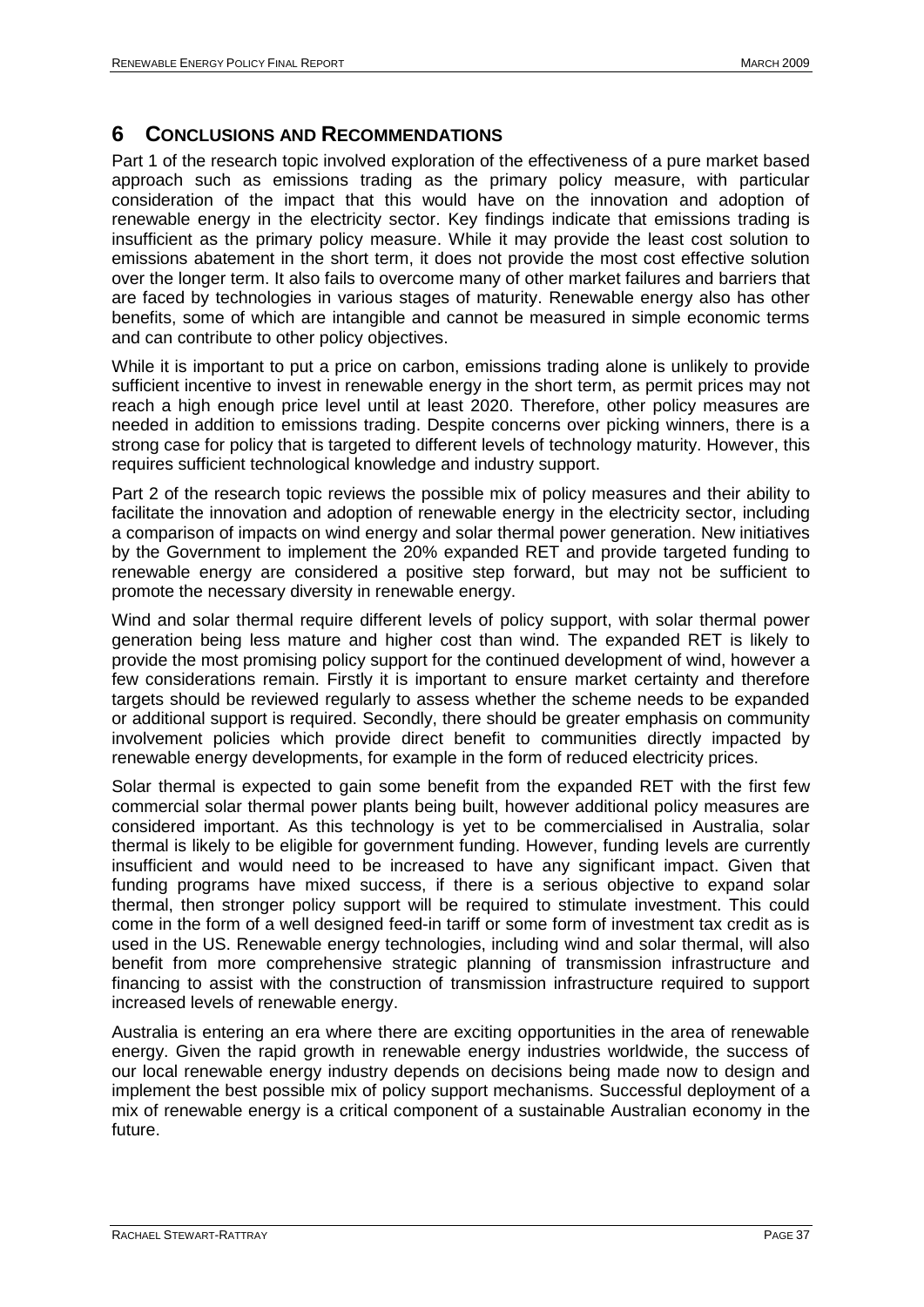## <span id="page-37-0"></span>**7 REFERENCES**

- ABC News 2008, *Fears solar rebate means-test spells collapse of industry*, viewed 21 September 2008, [<http://www.abc.net.au/news/stories/2008/05/16/2247035.htm>.](http://www.abc.net.au/news/stories/2008/05/16/2247035.htm%3e)
- ACF & ACTU 2008, *Green gold rush: How ambitious environmental policy can make Australia a leader in the global race for green jobs*, Australian Conservation Foundation and Australian Council of Trade Unions.
- Agnolucci, P. 2007a, 'The effect of financial constraints, technological progress and longterm contracts on tradable green certificates', *Energy Policy*, vol. 35, no. 6, pp. 3347- 59.
- ---- 2007b, 'Wind electricity in Denmark: A survey of policies, their effectiveness and factors motivating their introduction', *Renewable and Sustainable Energy Reviews*, vol. 11, no. 5, pp. 951-63.
- Akella, A.K., Saini, R.P. & Sharma, M.P. 2009, 'Social, economical and environmental impacts of renewable energy systems', *Renewable Energy*, vol. 34, no. 2, pp. 390-6.
- AMWU 2008, *Making our future: Just Transitions for climate change mitigation*, The Australian Manufacturing Workers' Union.
- Andrew, B. 2008, 'Market failure, government failure and externalities in climate change mitigation: The case for a carbon tax', *Public Administration and Development*, vol. 28, no. 5, pp. 393-401.
- Arthur, W.B. 1989, 'Competing Technologies, Increasing Returns, and Lock-In by Historical Events', *The Economic Journal*, vol. 99, no. 394, pp. 116-31.
- Australian Government 2004, *Securing Australia's Energy Future*, Department of Prime Minister and Cabinet, Canberra, 20.
- ---- 2008a, *Carbon Pollution Reduction Scheme: Australia's Low Pollution Future, White Paper, Volume 2*, Commonwealth of Australia.
- ---- 2008b, *Carbon Pollution Reduction Scheme: Australia's Low Pollution Future, White Paper, Volume 1*, Commonwealth of Australia.
- AWEA 2009, *Cost: What are the Factors in the Cost of Electricity from Wind Turbines?*, viewed 23 February 2009, [<http://www.awea.org/faq/cost.html>.](http://www.awea.org/faq/cost.html%3e)
- AWEA & SEIA 2009, *Green Power Superhighways: Building a Path to America's Clean Energy Future*, A joint publication of the American Wind Energy Association and the Solar Energy Industries Association.
- Beck, F., Martinot, E. & Cutler, J.C. 2004, 'Renewable Energy Policies and Barriers', in *Encyclopedia of Energy*, Elsevier, New York, pp. 365-83.
- Betz, R. 2006, *What is driving Price Volatility in the EU ETS?*, Centre for Energy & Environmental Markets, UNSW.
- Betz, R. & Sato, M. 2006, 'Emissions trading: lessons learnt from the 1st phase of the EU ETS and prospects for the 2nd phase', *Climate Policy*, vol. 6, pp. 351-9.
- Blanco, M.I. & Rodrigues, G. 2008, 'Can the future EU ETS support wind energy investments?' *Energy Policy*, vol. 36, no. 4, pp. 1509-20.
- Butler, L. & Neuhoff, K. 2008, 'Comparison of feed-in tariff, quota and auction mechanisms to support wind power development', *Renewable Energy*, vol. 33, no. 8, pp. 1854-67.
- Caldés, N., Varela, M., Santamaría, M. & Sáez, R. 2009, 'Economic impact of solar thermal electricity deployment in Spain', *Energy Policy*, vol. 37, no. 5, pp. 1628-36.
- Centennial Coal 2009, *FAQ - Who we are*, viewed 9th February 2009, [<http://www.centennialcoal.com.au/ssl/axs/1/2.asp?recID=32>.](http://www.centennialcoal.com.au/ssl/axs/1/2.asp?recID=32%3e)
- Climate Institute 2008, *Australia's 2020 Carbon Pollution Reduction Potential*, The Climate Institute Policy Brief.
- COAG 2008a, *Design Options for the Expanded National Renewable Energy Target Scheme*, COAG working group on climate change and water, Department of Climate Change.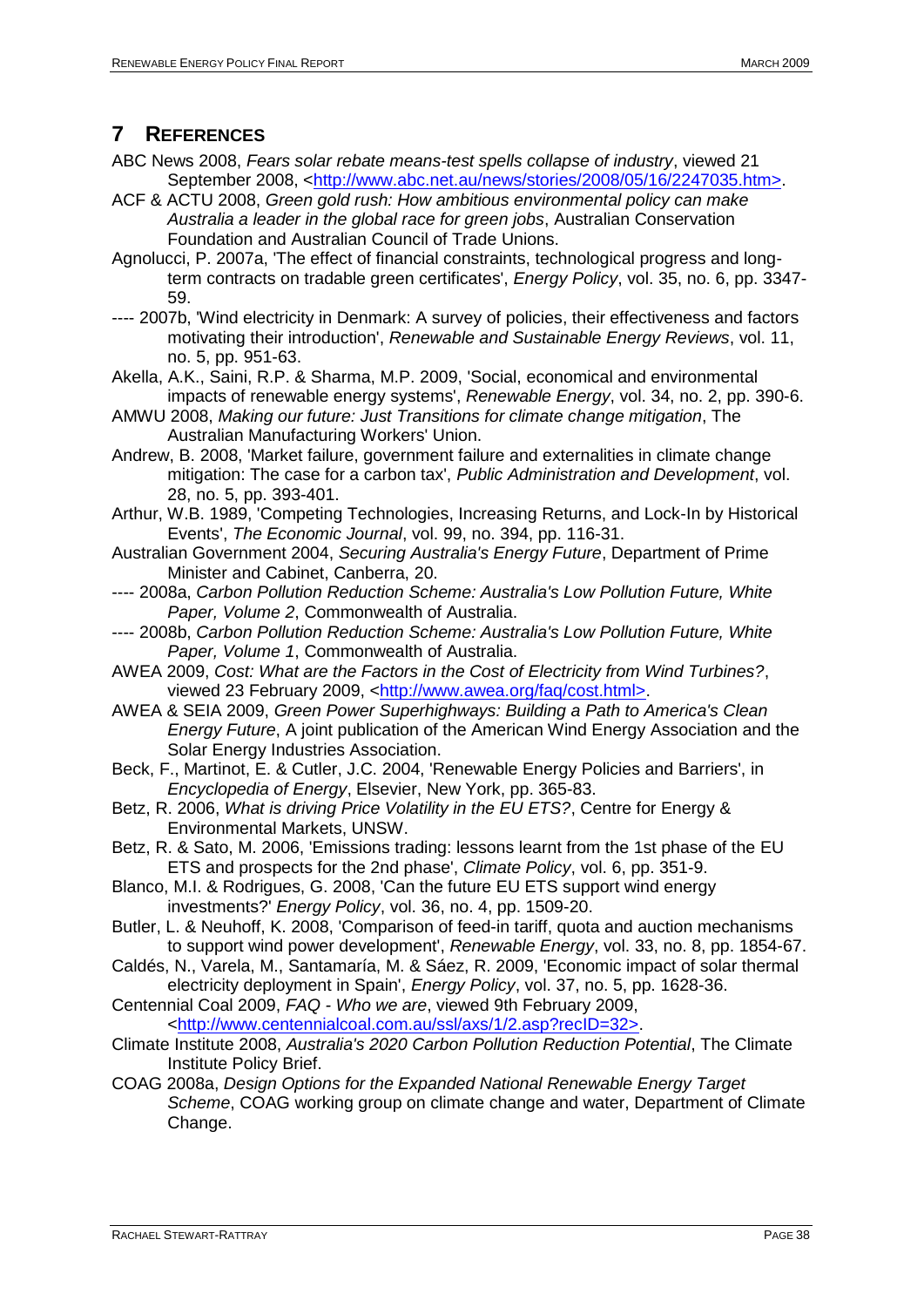- ---- 2008b, *Discussion Paper: Treatment of electricity-intensive, trade-exposed industries under the expanded national Renewable Energy Target scheme*, COAG Working Group on Climate Change and Water.
- ---- 2008c, *National Principles for Feed-in Tariff Schemes*, Council of Australian Governments Meeting, Canberra, 29 November.
- Connor, J. 2008, Face to Face Interview. Interviewed by Stewart-Rattray, R. (22nd August).
- Coorey, P. 2009, 'Get real, Wong tells greens', *Sydney Morning Herald*, February 23.
- Corbell, S. 2009, *Feed-in Tariff to Help Make Canberra the Solar Capital*, ACT Government, viewed 23 February 2009, [<http://www.chiefminister.act.gov.au/media.php?v=7721>.](http://www.chiefminister.act.gov.au/media.php?v=7721%3e)
- CRA International 2007, *Implications of a 20 per cent renewable energy target for electricity generation*, CRA International, prepared for APPEA.
- CSIRO 2008, *Growing the Green Collar Economy: Skills and labour challenges in reducing our greenhouse emissions and national environmental footprint*, CSIRO Sustainable Ecosystems, Allen Consulting Group.
- Del Chiaro, B., Payne, S. & Dutzik, T. 2008, *On the Rise: Solar Thermal Power and the Fight Against Global Warming*, Environment America: Research & Policy Center, Environment California: Research & Policy Center, The Frontier Group.
- del Río González, P. 2007, 'The interaction between emissions trading and renewable electricity support schemes. An overview of the literature', *Mitigation and Adaptation Strategies for Global Change*, vol. 12, no. 8, pp. 1363-90.
- ---- 2008a, 'Ten years of renewable electricity policies in Spain: An analysis of successive feed-in tariff reforms', *Energy Policy*, vol. 36, no. 8, pp. 2917-29.
- ---- 2008b, 'Policy implications of potential conflicts between short-term and long-term efficiency in CO2 emissions abatement', *Ecological Economics*, vol. 65, no. 2, pp. 292-303.
- del Río, P. & Unruh, G. 2007, 'Overcoming the lock-out of renewable energy technologies in Spain: The cases of wind and solar electricity', *Renewable and Sustainable Energy Reviews*, vol. 11, no. 7, pp. 1498-513.
- del Río, P. & Gual, M.A. 2007, 'An integrated assessment of the feed-in tariff system in Spain', *Energy Policy*, vol. 35, no. 2, pp. 994-1012.
- Department of Resources Energy & Tourism 2008, *Energy Innovation Fund: Australian Solar Institute Scoping Paper*, Australian Government.
- DESERTEC-Australia 2009, *Concentrating Solar Power*, viewed 28 February 2009, [<http://www.desertec-australia.org/content/concentratingsolarpower.html>.](http://www.desertec-australia.org/content/concentratingsolarpower.html%3e)
- DEWHA 2008, *Solar Homes and Communities Plan*, Department of the Environment, Water, Heritage and the Arts, Australian Government, viewed 21 September 2008, [<http://www.environment.gov.au/settlements/renewable/pv/index.html>.](http://www.environment.gov.au/settlements/renewable/pv/index.html%3e)
- ---- 2009, *SOLAR CREDITS for small scale renewables: Fact Sheet*, Australian Government, Department of the Environment, Water, Heritage and the Arts.
- Diesendorf, M. 2007a, *Paths to a Low-Carbon Future: Reducing Australia's Greenhouse Gas Emissions by 30 per cent by 2020*, Sustainability Centre, Epping.
- ---- 2007b, *Greenhouse solutions with sustainable energy*, UNSW Press Ltd, Sydney.
- ---- 2007c, *The Base Load Fallacy*, energyscience.org.au, Briefing paper 16.
- ---- 2009, Phone Interview. Interviewed by Stewart-Rattray, R. (10th February).
- DRET 2008, *Low Emissions Technology Demonstration Fund (LETDF) Round 1*, viewed 23 February 2009,

[<http://www.ret.gov.au/energy/Documents/2008%2007%2029%20LETDF\\_Round\\_1](http://www.ret.gov.au/energy/Documents/2008%2007%2029%20LETDF_Round_1_Funded_projects.pdf%3e) [\\_Funded\\_projects.pdf>.](http://www.ret.gov.au/energy/Documents/2008%2007%2029%20LETDF_Round_1_Funded_projects.pdf%3e)

- Durran, A. 2009, Phone Interview. Interviewed by Stewart-Rattray, R. (12th February). Earth Policy Institute 2009, *World Installed Concentrating Solar Thermal Power Capacity,* 
	- *1980-2007, with Projection for 2012, viewed 28 February 2009, [<http://earth](http://earth-policy.org/Updates/2008/Update73_data.htm#table1>)*[policy.org/Updates/2008/Update73\\_data.htm#table1>.](http://earth-policy.org/Updates/2008/Update73_data.htm#table1>)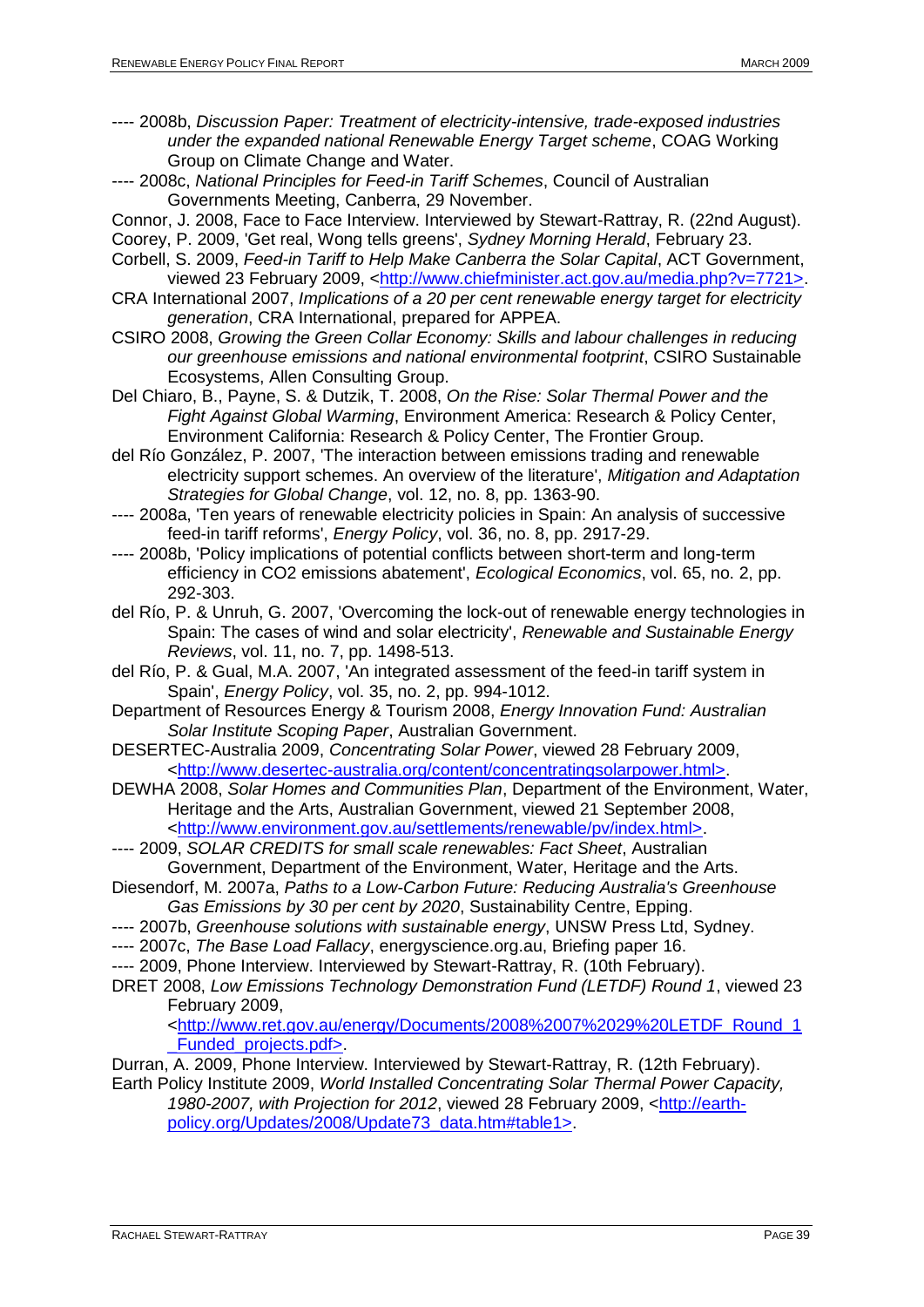- Egenhofer, C. 2007, 'The Making of the EU Emissions Trading Scheme:: Status, Prospects and Implications for Business', *European Management Journal*, vol. 25, no. 6, pp. 453-63.
- Faúndez, P. 2008, 'Renewable energy in a market-based economy: How to estimate its potential and choose the right incentives', *Renewable Energy*, vol. 33, no. 8, pp. 1768-74.
- Ferguson, M. 2008, *Clean coal and renewable energy: Media Statement - 20th May 2008*, viewed 13 August 2008, [<http://www.alp.org.au/media/0508/msrese200.php>.](http://www.alp.org.au/media/0508/msrese200.php%3e)
- Fouquet, D. & Johansson, T.B. 2008, 'European renewable energy policy at crossroads-- Focus on electricity support mechanisms', *Energy Policy*, vol. 36, no. 11, pp. 4079- 92.
- Foxon, T. 2007, 'Technological lock-in and the role of innovation', in G. Atkinson, S. Dietz & E. Neumayer (eds), *Handbook of Sustainable Development*, Edward Elgar, Cheltenham, UK.
- Gan, L., Eskeland, G.S. & Kolshus, H.H. 2007, 'Green electricity market development: Lessons from Europe and the US', *Energy Policy*, vol. 35, no. 1, pp. 144-55.
- Garnaut, R. 2008, *The Garnaut Climate Change Review: Final Report*, Cambridge University Press, Melbourne.
- Gerardi, W. 2009, *Benefits and Costs of the Expanded Renewable Energy Target*, Report to Department of Climate Change, McLennan Magasanik Associates.
- Greenpeace 2008, *Australia's energy revolution: A Sustainable Australia Energy Outlook*, Greenpeace Australia Pacific.
- GreenPower 2008, *GreenPower Accredited Renewable Energy*, viewed 21 September 2008 2008, [<http://www.greenpower.gov.au/home.aspx>.](http://www.greenpower.gov.au/home.aspx%3e)
- Hindmarsh, R. & Matthews, C. 2008, 'Deliberative Speak at the Turbine Face: Community Engagement, Wind Farms, and Renewable Energy Transitions, in Australia', *Journal of Environmental Policy & Planning*, vol. 10, no. 3, pp. 217 - 32.
- IES 2007, *Modelling the Price of Renewable Energy Certificates under the Mandatory Renewable Energy Target: An Update*, Intelligent Energy Systems, A Report Submitted to the Office of the Renewable Energy Regulator.
- Jacobsson, S. & Lauber, V. 2006, 'The politics and policy of energy system transformation- explaining the German diffusion of renewable energy technology', *Energy Policy*, vol. 34, no. 3, pp. 256-76.
- Jamasb, T. 2007, 'Technical change theory and learning curves: patterns of progress in electricity generation technologies', *The Energy Journal*, vol. 28, no. 3, p. 51(21).
- Jotzo, F. 2008, Phone Interview. Interviewed by: Stewart-Rattray, R. (8th September).
- Kallbekken, S. & Rive, N. 2007, 'Why delaying emission reductions is a gamble', *Climatic Change*, vol. 82, no. 1, pp. 27-45.
- Kaye, J. 2008, Face to Face Interview. Interviewed by Stewart-Rattray, R. (21st August).
- Kelly, G. 2007, 'Renewable energy strategies in England, Australia and New Zealand', *Geoforum*, vol. 38, no. 2, pp. 326-38.
- Kent, A. & Mercer, D. 2006, 'Australia's mandatory renewable energy target (MRET): an assessment', *Energy Policy*, vol. 34, no. 9, pp. 1046-62.
- Legislative Assembly for the ACT 2009, *Electricity Feed-in (Renewable Energy Premium) Amendment Bill 2009*,

[<http://www.legislation.act.gov.au/b/db\\_34051/current/pdf/db\\_34051.pdf>.](http://www.legislation.act.gov.au/b/db_34051/current/pdf/db_34051.pdf%3e)

- Lewis, J.I. & Wiser, R.H. 2007, 'Fostering a renewable energy technology industry: An international comparison of wind industry policy support mechanisms', *Energy Policy*, vol. 35, no. 3, pp. 1844-57.
- MacGill, I. 2009, Phone Interview. Interviewed by Stewart-Rattray, R. (29th January).
- Mallon, K. 2006, *Renewable Energy Policy and Politics: A handbook for decision making*, Earthscan.
- Marquis, A.L. 2009, 'Solar rush', *National Parks*, vol. 83, no. 1, pp. 16, 8-9.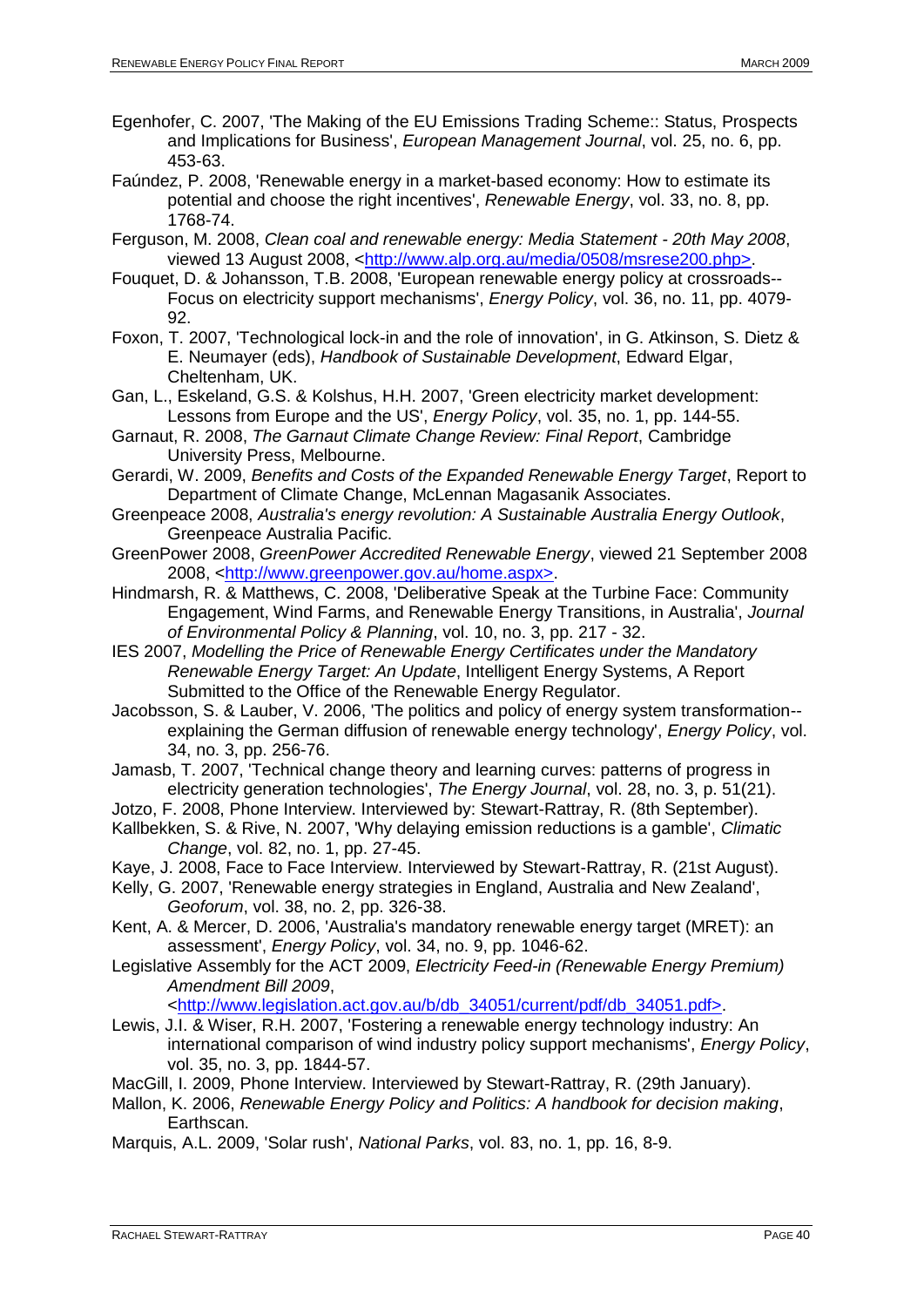- McKinsey & Company 2008, *An Australian Cost Curve for Greenhouse Gas Reduction*, McKinsey & Company.
- Menz, F.C. & Vachon, S. 2006, 'The effectiveness of different policy regimes for promoting wind power: Experiences from the states', *Energy Policy*, vol. 34, no. 14, pp. 1786- 96.
- Meurs, P. 2009, Phone Interview. Interviewed by Stewart-Rattray, R. (3rd February).
- Meyer, N.I. 2007, 'Learning from wind energy policy in the EU: lessons from Denmark, Sweden and Spain', *European Environment*, vol. 17, no. 5, pp. 347-62.
- Mills, D. & Morgan, R. 2007, *Solar Thermal Electricity as the Primary Replacement for Coal and Oil in the U.S. Generation and transportation*, Ausra.
- Milne 2008, *Renewable Energy (Electricity) Amendment (Feed-in-Tariff) Bill 2008: A Bill for an Act to amend the Renewable Energy (Electricity) Act 2000 to support the greater commercialisation of renewable energy technologies, and for related purposes*, The Parliament of the Commonwealth of Australia, The Senate, [<http://www.austlii.edu.au/au/legis/cth/bill/reab2008464.txt/cgi](http://www.austlii.edu.au/au/legis/cth/bill/reab2008464.txt/cgi-bin/download.cgi/download/au/legis/cth/bill/reab2008464.pdf%3e)[bin/download.cgi/download/au/legis/cth/bill/reab2008464.pdf>.](http://www.austlii.edu.au/au/legis/cth/bill/reab2008464.txt/cgi-bin/download.cgi/download/au/legis/cth/bill/reab2008464.pdf%3e)
- MMA 2006, *Renewable Energy - A Contribution to Australia's Environmental and Economic Sustainability*, McLennan Magasanik Associates Pty Ltd, produced for Renewable Energy Generators Australia Ltd.
- ---- 2007a, *Increasing Australia's Low Emission Electricity Generation - An Analysis of Emissions Trading and a Complementary Measure*, McLennan Magasanik Associates, Report to the Renewable Energy Generators of Australia.
- ---- 2007b, *Review of REC Markets*, Mclennan Magasanik Associates, Report to Office of the Renewable Energy Regulator.
- ---- 2008, *A comparison of emission pathways and policy mixes to achieve major reductions in Australia's electricity sector greenhouse emissions: A report to The Climate Institute*, McLennan Magasanik Associates Pty Ltd.
- Muller-Steinhagen, H. & Trieb, F. 2004, 'Concentrating solar power a review of the technology', *Ingenia*, no. 18.
- Oberndorfer, U. 2009, 'EU Emission Allowances and the stock market: Evidence from the electricity industry', *Ecological Economics*, vol. 68, no. 4, pp. 1116-26.
- OECD & IEA 2003, *Technology Innovation, Development and Diffusion, OECD and IEA Information Paper*, Organisation for Economic Co-operation and Development Environment Directorate and International Energy Agency.
- Passey, R., MacGill, I. & Outhred, H. 2008, 'The governance challenge for implementing effective market-based climate policies: A case study of The New South Wales Greenhouse Gas Reduction Scheme', *Energy Policy*, vol. 36, no. 8, pp. 3009-18.
- Pears, A. 2008, Phone Interview. Interviewed by: Stewart-Rattray, R. (8th September).
- Pezzey, J.C.V., Jotzo, F. & Quiggin, J. 2008, 'Fiddling while carbon burns: why climate policy needs pervasive emission pricing as well as technology promotion\*', *Australian Journal of Agricultural and Resource Economics*, vol. 52, no. 1, pp. 97- 110.
- Productivity Commission 2008, *What Role for Policies to Supplement an Emissions Trading Scheme? Productivity Commission Submission to the Garnaut Climate Change Review*, Australian Government.
- Richardson, D. 2008, *The tax treatment of capital investments in renewable energy*, The Australia Institute.
- Riedy, C. 2007, *Energy and transport subsidies in Australia: 2007 Update: Final Report*, Prepared for Greenpeace Australia Pacific by Institute for Sustainable Futures.
- Ringel, M. 2006, 'Fostering the use of renewable energies in the European Union: the race between feed-in tariffs and green certificates', *Renewable Energy*, vol. 31, no. 1, pp. 1-17.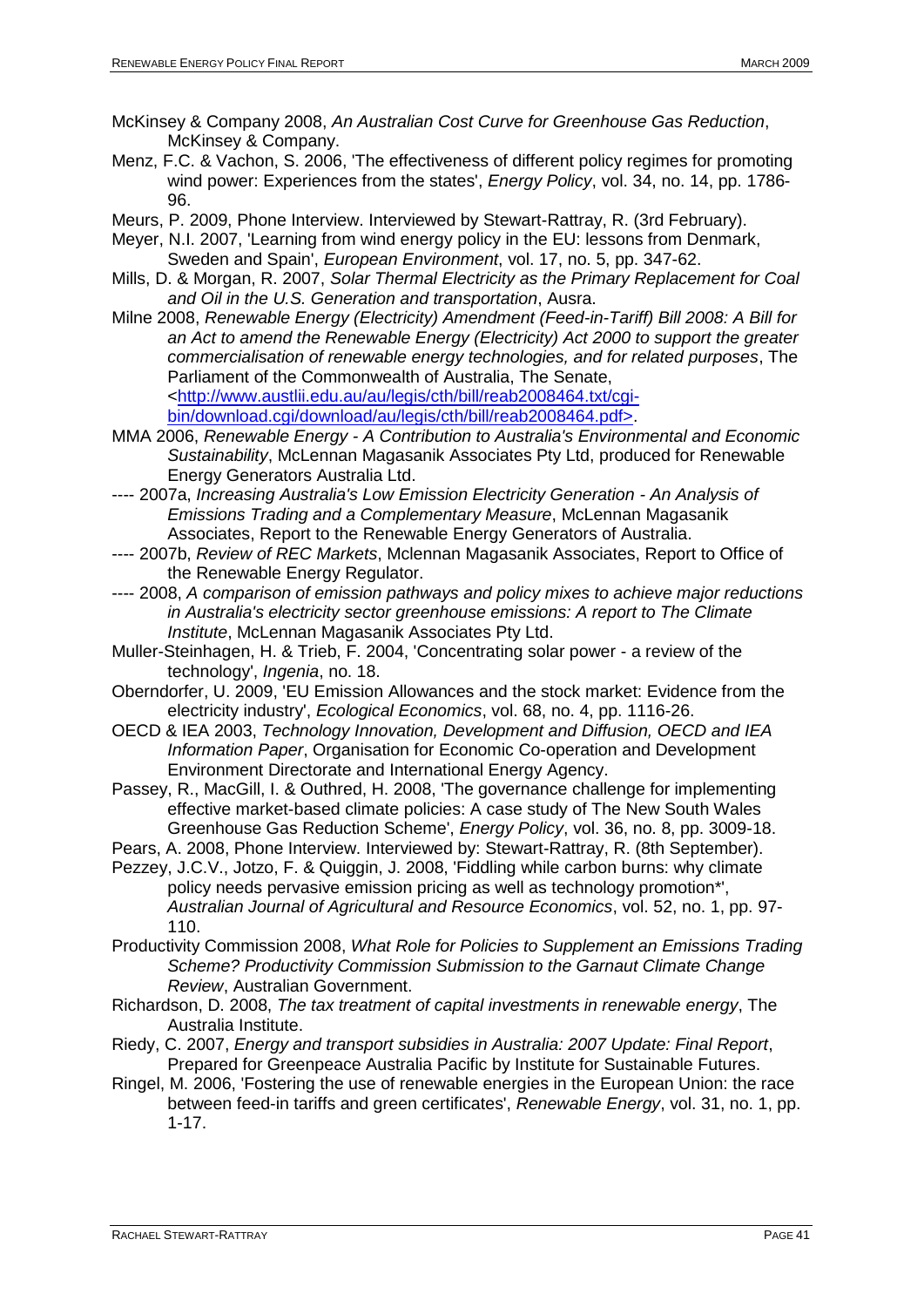- Robins, B. 2009, *Rees to ease the way for wind farm projects*, Sydney Morning Herald, vol. no. February 28, [<http://www.smh.com.au/environment/rees-to-ease-the-way-for](http://www.smh.com.au/environment/rees-to-ease-the-way-for-wind-farm-projects-20090227-8k98.html)[wind-farm-projects-20090227-8k98.html>](http://www.smh.com.au/environment/rees-to-ease-the-way-for-wind-farm-projects-20090227-8k98.html)
- Rogers, J.C., Simmons, E.A., Convery, I. & Weatherall, A. 2008, 'Public perceptions of opportunities for community-based renewable energy projects', *Energy Policy*, vol. 36, no. 11, pp. 4217-26.
- Saddler, H., Diesendorf, M. & Denniss, R. 2004, *A Clean Energy Future for Australia: A Study by Energy Strategies for the Clean Energy Futures Group*, Clean Energy Futures Group.
- ---- 2007, 'Clean energy scenarios for Australia', *Energy Policy*, vol. 35, no. 2, pp. 1245-56.
- Schilling, M.A. & Esmundo, M. 2009, 'Technology S-curves in renewable energy alternatives: Analysis and implications for industry and government', *Energy Policy*, vol. 37, no. 5, pp. 1767-81.
- Schmitz, S. 2008, *Project financing for wind: Pointers and pitfalls*, Renewable Energy World Magazine, vol. 11, no. 2,

[<http://www.renewableenergyworld.com/rea/magazine/story?id=52028>](http://www.renewableenergyworld.com/rea/magazine/story?id=52028)

SEIA 2008a, *Federal Solar Tax Credits Extended for 8 Years: US Poised to Become Largest Solar Market in the World*, Solar Energy Industries Association, Green Energy Ohio, viewed 25 February 2009, [<http://www.greenenergyohio.org/page.cfm?pageID=710>.](http://www.greenenergyohio.org/page.cfm?pageID=710%3e)

---- 2008b, *Federal Issues: The Investment Tax Credit (ITC)*, Solar Energy Industries Association, viewed 25 February 2009, [<http://www.seia.org/cs/solar\\_tax\\_policy>.](http://www.seia.org/cs/solar_tax_policy%3e)

- Senate 2008, *Standing Committee on Environment, Communications and the Arts: Renewable Energy (Electricity) Amendment (Feed-In Tariff) Bill 2008*, Commonwealth of Australia.
- Smit, T., Junginger, M. & Smits, R. 2007, 'Technological learning in offshore wind energy: Different roles of the government', *Energy Policy*, vol. 35, no. 12, pp. 6431-44.
- Sonneborn, C.L. 2004, 'Renewable energy and market-based approaches to greenhouse gas reduction--opportunity or obstacle?' *Energy Policy*, vol. 32, no. 16, pp. 1799-805.
- Sorrell, S. & Sijm, J. 2003, 'Carbon Trading in the Policy Mix', *Oxford Review of Economic Policy*, vol. 19, no. 3, pp. 420-37.
- Sustainability Australia's Future 2009, *Dishing out new solar power*, viewed 23 February 2009, [<http://www.sustainability-australia.com.au/energy/dishing-out-new-solar](http://www.sustainability-australia.com.au/energy/dishing-out-new-solar-power/%3e)[power/>.](http://www.sustainability-australia.com.au/energy/dishing-out-new-solar-power/%3e)
- Swider, D.J., Beurskens, L., Davidson, S., Twidell, J., Pyrko, J., Prüggler, W., Auer, H., Vertin, K. & Skema, R. 2008, 'Conditions and costs for renewables electricity grid connection: Examples in Europe', *Renewable Energy*, vol. 33, no. 8, pp. 1832-42.
- Szarka, J. 2006, 'Wind power, policy learning and paradigm change', *Energy Policy*, vol. 34, no. 17, pp. 3041-8.
- Tambling, G., Laver, P., Oliphant, M. & Stevens, N. 2003, *Renewable Opportunities: A Review of the Operation of the Renewable Energy (Electricity) Act 2000*, Australian Greenhouse Office, Commonwealth of Australia.
- Toke, D. 2007, 'Renewable financial support systems and cost-effectiveness', *Journal of Cleaner Production*, vol. 15, no. 3, pp. 280-7.
- Toke, D. & Lauber, V. 2007, 'Anglo-Saxon and German approaches to neoliberalism and environmental policy: The case of financing renewable energy', *Geoforum*, vol. 38, no. 4, pp. 677-87.
- Toke, D., Breukers, S. & Wolsink, M. 2008, 'Wind power deployment outcomes: How can we account for the differences?' *Renewable and Sustainable Energy Reviews*, vol. 12, no. 4, pp. 1129-47.
- Ummel, K. & Wheeler, D. 2008, *Desert Power: The Economics of Solar Thermal Electricity for Europe, North Africa and the Middle East*, Center for Global Development.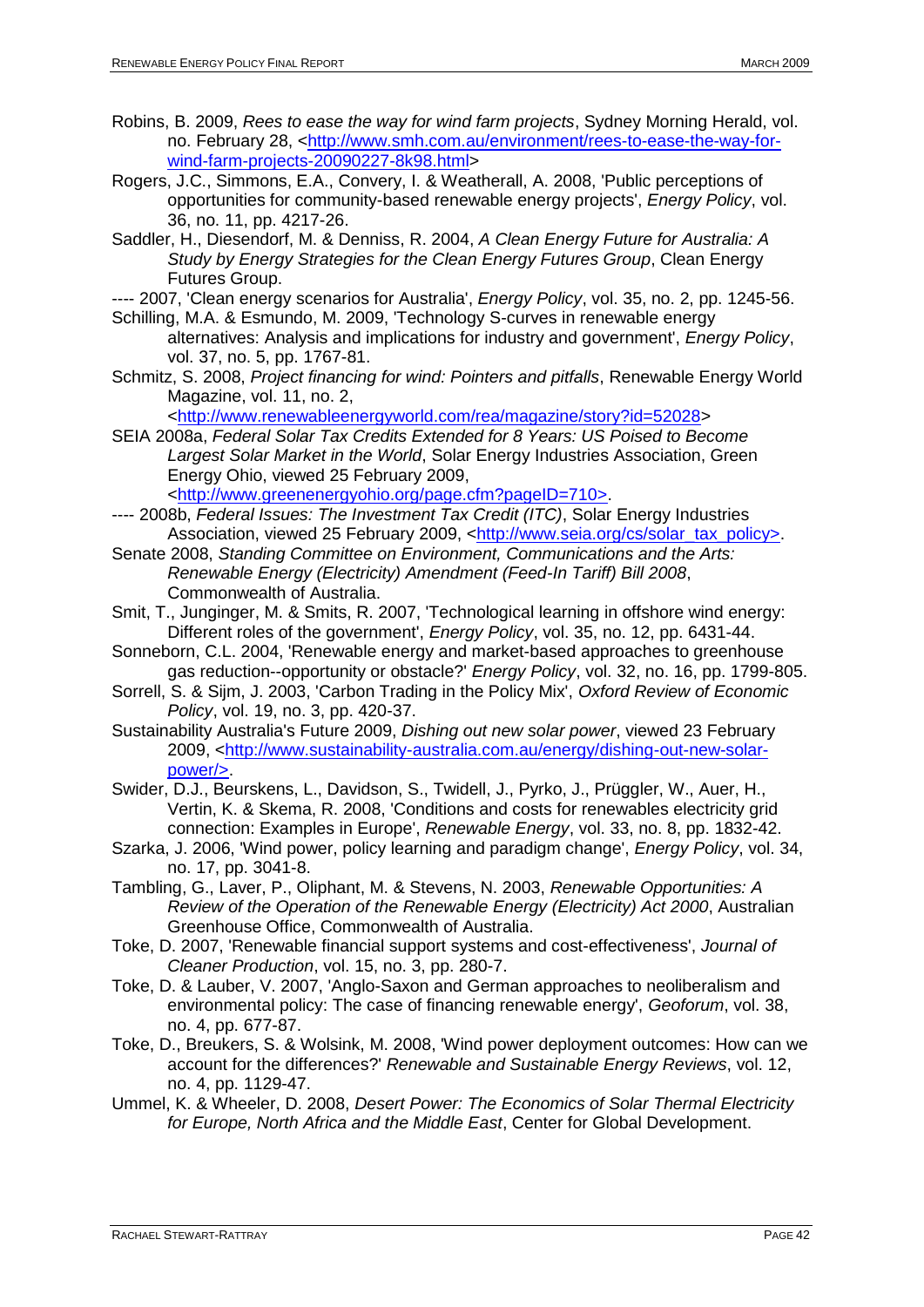- Veith, S., Werner, J.R. & Zimmermann, J. 2009, 'Capital Market Response to Emission Rights Returns: Evidence from the European Power Sector', *Energy Economics*, vol. In Press, Accepted Manuscript.
- Walker, G. & Devine-Wright, P. 2008, 'Community renewable energy: What should it mean?' *Energy Policy*, vol. 36, no. 2, pp. 497-500.
- Wesley, M. 2007, *Power plays: Energy and Australia's security*, Australian Strategic Policy Institute, Griffith Asia Institute, Griffith University.
- Wolff, G., Gallego, B., Tisdale, R. & Hopwood, D. 2008, 'CSP concentrates the mind', *Renewable Energy Focus*, vol. 9, no. 1, pp. 42-7.
- Wong, P. 2009, '2020 targets are only the first step', *Sydney Morning Herald*, February 23.
- World Future Council 2007, *Feed-In Tariffs - Boosting Energy for our Future: A guide to one of the world's best environmental policies*, World Future Council, Hamburg, Germany.
- WorleyParsons & EcoNomics 2008, *Advanced Solar-Thermal: Utility-scale renewable power for Australia*, WorleyParsons.
- Wüstenhagen, R. & Bilharz, M. 2006, 'Green energy market development in Germany: effective public policy and emerging customer demand', *Energy Policy*, vol. 34, no. 13, pp. 1681-96.
- WWEA 2009, *World Wind Energy Report 2008*, World Wind Energy Association.
- Zawadski, A. 2009, Phone Interview. Interviewed by Stewart-Rattray, R. (29th January).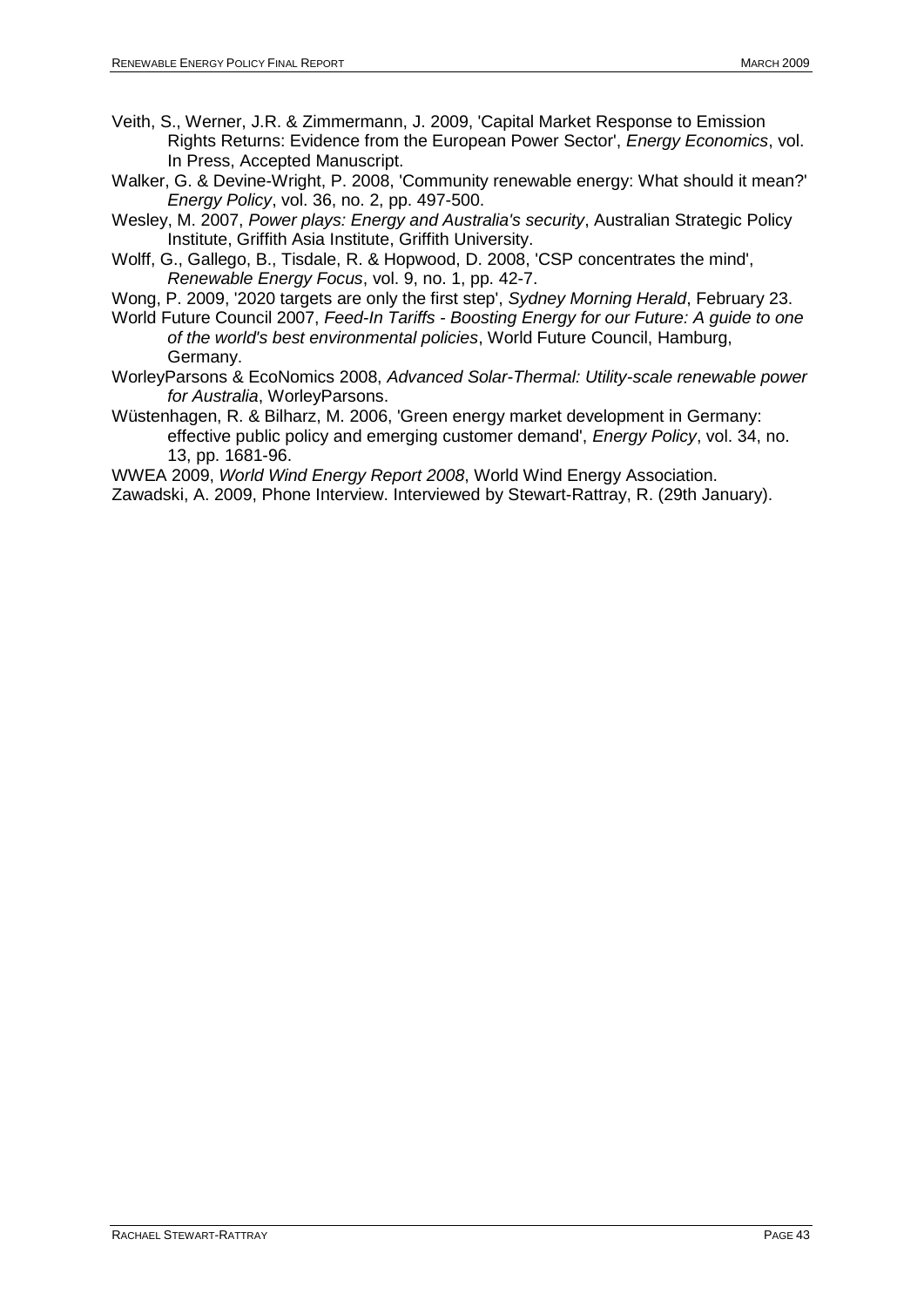## <span id="page-43-0"></span>**APPENDIX A: ETHICS APPROVAL**

Ethics approval was granted for this project on 11 August 2008 by the UNSW Human Research Ethics Advisory Panel (HREA) as the project was considered to be of minimal ethical impact. The approval reference number is 08/2008/34.